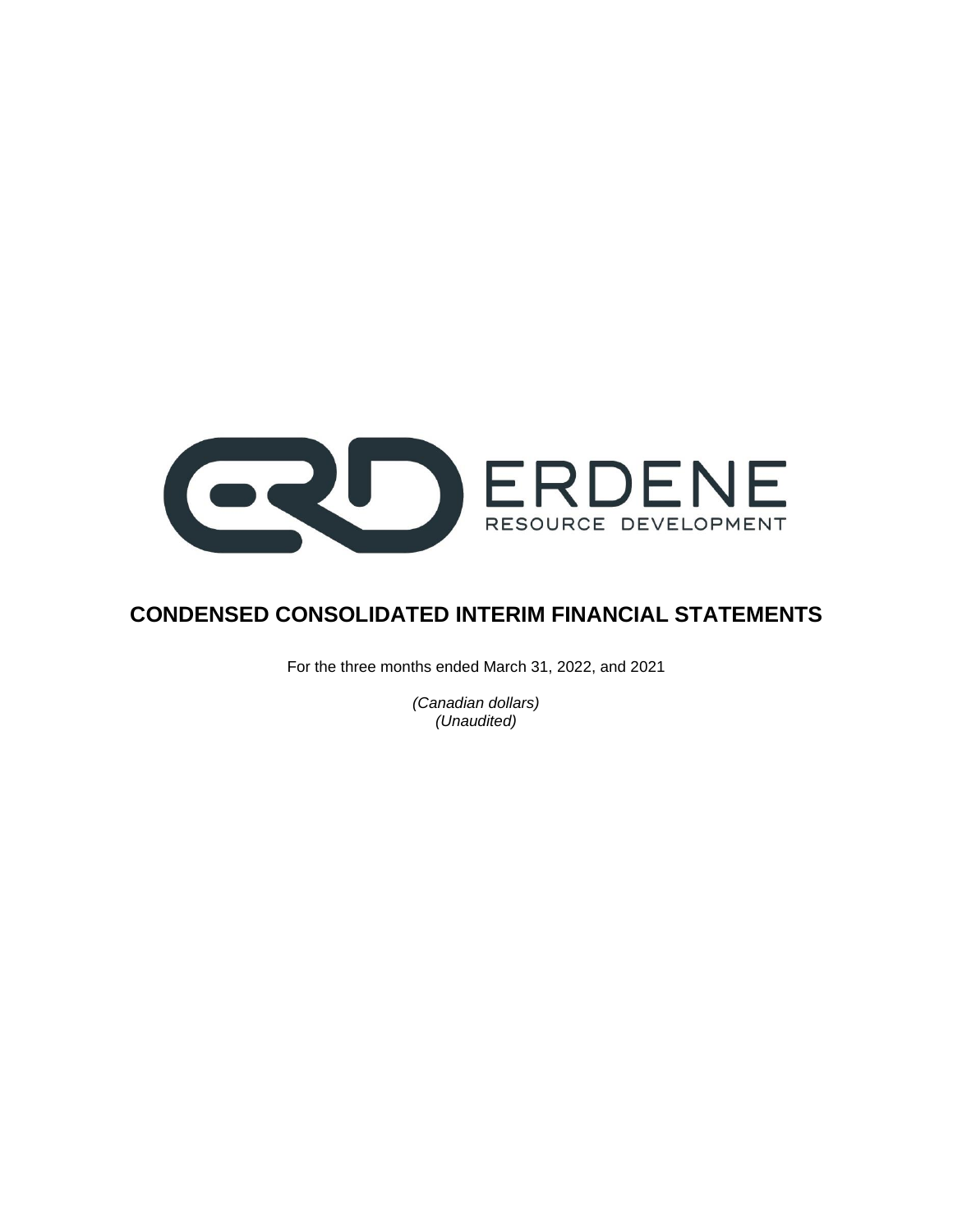**Condensed Consolidated Interim Statements of Financial Position** (Canadian dollars)

(Unaudited)

|                                      |              | March 31,           | December 31,        |
|--------------------------------------|--------------|---------------------|---------------------|
|                                      | <b>Notes</b> | 2022                | 2021                |
|                                      |              |                     |                     |
| <b>Assets</b>                        |              |                     |                     |
| Cash and cash equivalents            |              | \$<br>3,636,326     | \$<br>7,063,051     |
| <b>Receivables</b>                   |              | 56,591              | 23,784              |
| Prepaid expenses                     |              | 1,132,705           | 1,012,450           |
| <b>Current assets</b>                |              | 4,825,622           | 8,099,285           |
|                                      |              |                     |                     |
| Exploration and evaluation assets    | 5            | 38,866,678          | 37,928,453          |
| Right-of-use assets                  | 6            | 123,731             | 143,200             |
| Property, plant and equipment        | 7            | 414,221             | 373,379             |
| Non-current assets                   |              | 39,404,630          | 38,445,032          |
|                                      |              |                     |                     |
| <b>Total Assets</b>                  |              | \$<br>44,230,252    | \$<br>46,544,317    |
|                                      |              |                     |                     |
| <b>Liabilities and Equity</b>        |              |                     |                     |
| Trade and other payables             |              | \$<br>735,456       | \$<br>660,456       |
| Lease liabilities                    | 6            | 66,259              | 65,560              |
| <b>Current liabilities</b>           |              | 801,715             | 726,016             |
|                                      |              |                     |                     |
| Lease liabilities                    | 6            | 66,952              | 86,281              |
| Non-current liabilities              |              | 66,952              | 86,281              |
| <b>Total Liabilities</b>             |              | 868,667             | 812,297             |
|                                      |              |                     |                     |
| <b>Shareholders' Equity</b>          |              |                     |                     |
| Share capital                        | 9            | \$<br>145, 153, 510 | \$<br>145, 153, 510 |
| Contributed surplus                  | 9            | 26,724,969          | 26,648,556          |
| Accumulated other comprehensive loss |              | (4, 242, 050)       | (3,026,358)         |
| <b>Deficit</b>                       |              | (124, 274, 844)     | (123, 043, 688)     |
| <b>Total Shareholders' Equity</b>    |              | 43,361,585          | 45,732,020          |
|                                      |              |                     |                     |
| <b>Total Liabilities and Equity</b>  |              | \$<br>44,230,252    | \$<br>46,544,317    |

Commitments (Note 8)

The accompanying notes are an integral part of these condensed consolidated interim financial statements.

Approved on behalf of the Board:

*Signed "John P. Byrne"*

Director

*Signed "T. Layton Croft"*

Director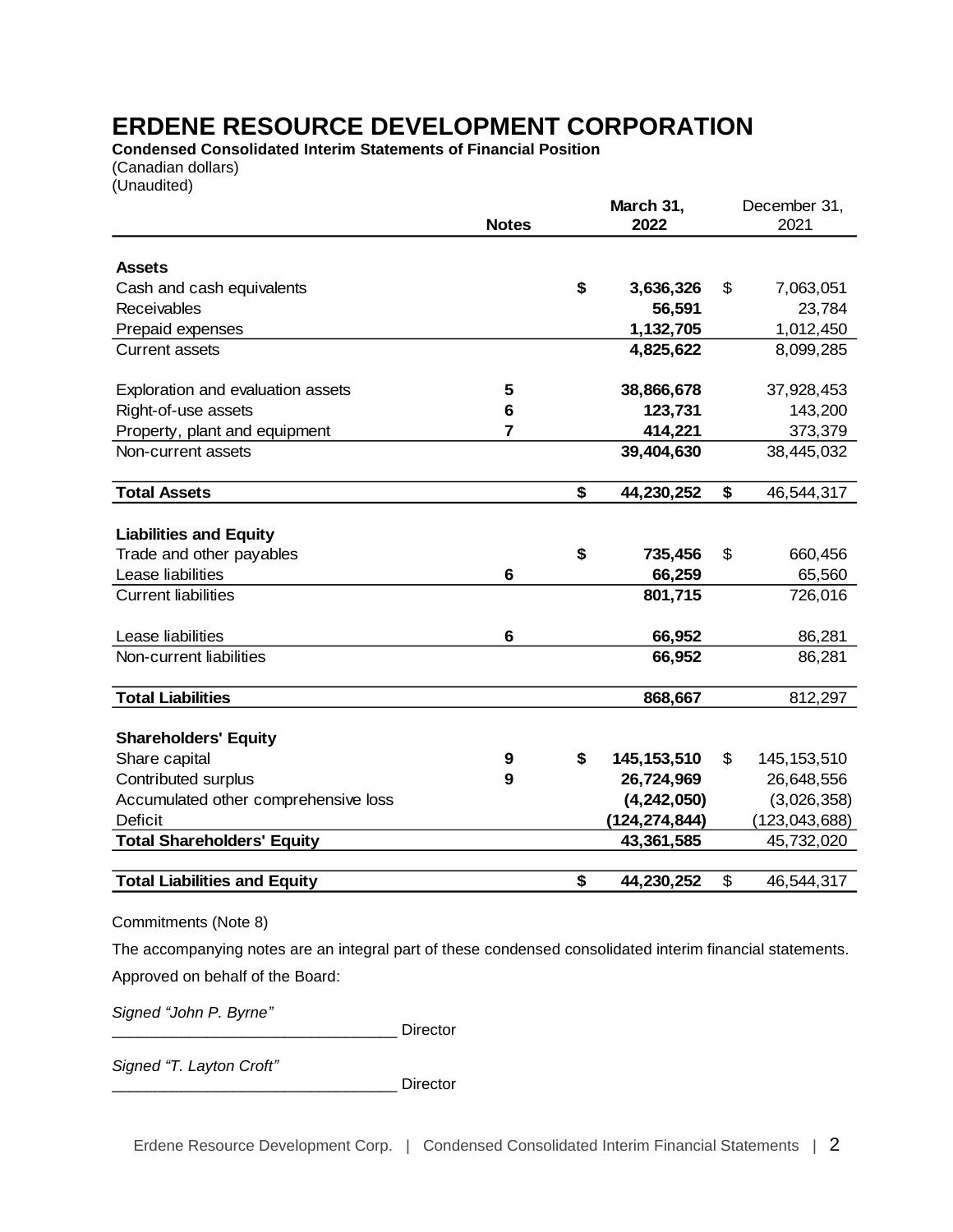**Condensed Consolidated Interim Statements of Comprehensive Loss** (Canadian dollars)

(Unaudited)

|              | For the three months ended |             |                 |  |  |  |
|--------------|----------------------------|-------------|-----------------|--|--|--|
|              |                            |             |                 |  |  |  |
| <b>Notes</b> | 2022                       |             | 2021            |  |  |  |
|              |                            |             |                 |  |  |  |
| 10           | \$<br>781,624              | \$          | 234,243         |  |  |  |
| 11           | 445,446                    |             | 394,604         |  |  |  |
|              | 1,227,070                  |             | 628,847         |  |  |  |
|              | (6, 327)                   |             | (21, 073)       |  |  |  |
|              | 3,523                      |             | 1,866           |  |  |  |
|              | 6,890                      |             | 7,444           |  |  |  |
|              | \$<br>1,231,156            | \$          | 617,084         |  |  |  |
|              |                            |             |                 |  |  |  |
|              |                            |             |                 |  |  |  |
|              | 1,215,692                  |             | 226,011         |  |  |  |
|              | 1,215,692                  |             | 226,011         |  |  |  |
|              | \$<br>2,446,848            | \$          | 843,095         |  |  |  |
|              |                            |             |                 |  |  |  |
|              |                            |             |                 |  |  |  |
|              |                            |             |                 |  |  |  |
|              |                            |             | 268,503,766     |  |  |  |
|              | \$                         | 294,379,845 | March 31,<br>\$ |  |  |  |

The accompanying notes are an integral part of these condensed consolidated interim financial statements.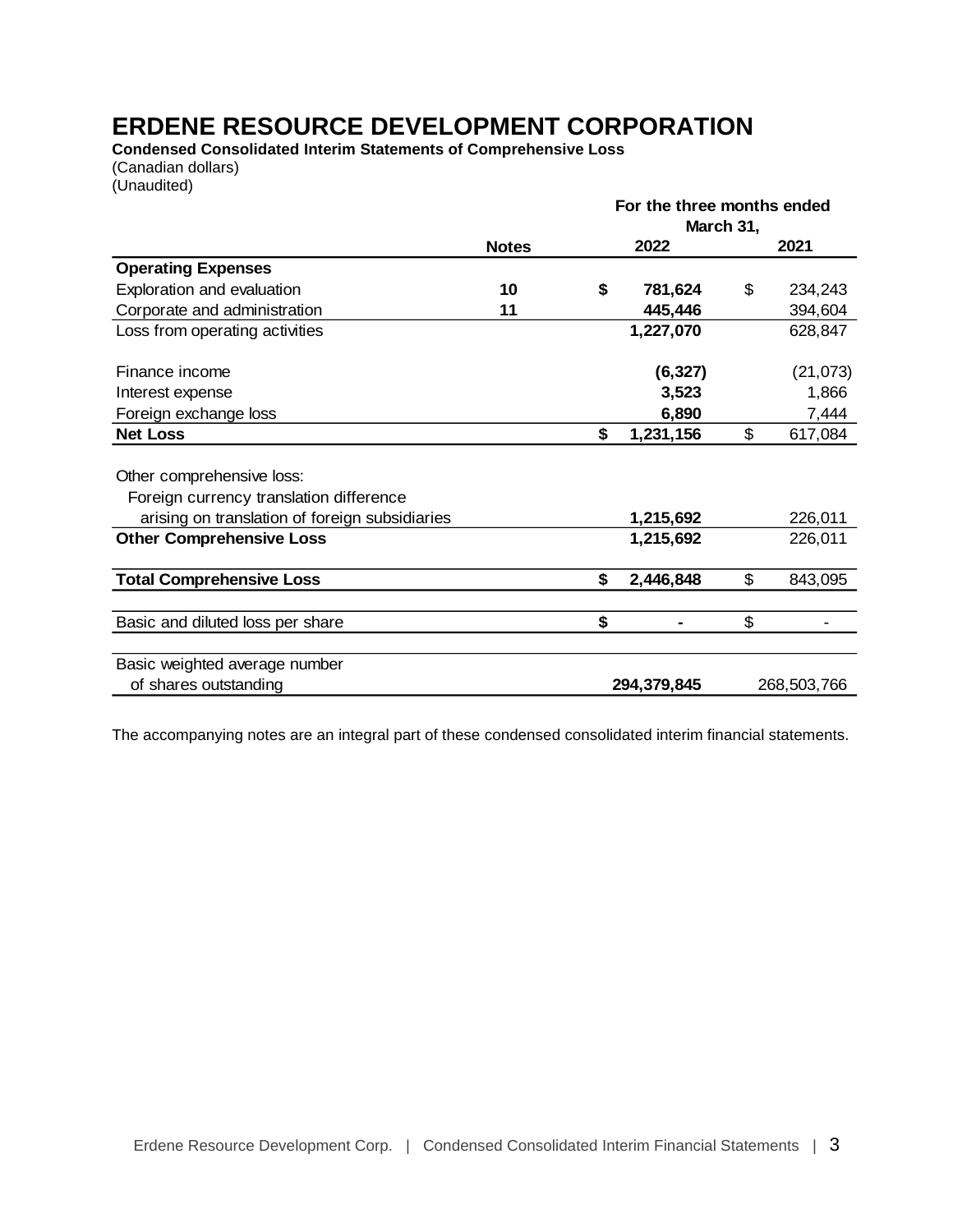**Condensed Consolidated Interim Statements of Changes in Equity**

(Canadian dollars)

(Unaudited)

|                                          |              |                  |                   |    |                            |    | <b>Accumulated other</b> |     |                 |                     |
|------------------------------------------|--------------|------------------|-------------------|----|----------------------------|----|--------------------------|-----|-----------------|---------------------|
|                                          | <b>Notes</b> | Number of shares | Share capital     |    | <b>Contributed surplus</b> |    | comprehensive loss       |     | <b>Deficit</b>  | <b>Total equity</b> |
| Balance at January 1, 2021               |              | 268,450,433      | \$<br>136,618,086 | \$ | 25,937,667                 | S  | $(2,964,666)$ \$         |     | (117, 473, 165) | \$<br>42,117,922    |
| Total comprehensive loss for the period: |              |                  |                   |    |                            |    |                          |     |                 |                     |
| Net loss                                 |              |                  |                   |    |                            |    |                          |     | (617,084)       | (617,084)           |
| Other comprehensive loss                 |              |                  |                   |    |                            |    | (226, 011)               |     |                 | (226, 011)          |
| Warrants exercised                       | 9            | 100,000          | 32,300            |    | (2,300)                    |    |                          |     |                 | 30,000              |
| Share-based compensation                 |              |                  |                   |    | 78,155                     |    |                          |     |                 | 78,155              |
| <b>Total transactions with owners</b>    |              | 100,000          | 32,300            |    | 75,855                     |    |                          |     |                 | 108,155             |
| Balance at March 31, 2021                |              | 268,550,433      | \$<br>136,650,386 | S  | 26,013,522                 | \$ | (3, 190, 677)            | \$  | (118,090,249)   | \$<br>41,382,982    |
| Balance at January 1, 2022               |              | 294,379,845      | \$<br>145,153,510 | \$ | 26,648,556                 | \$ | (3,026,358)              | \$  | (123, 043, 688) | \$<br>45,732,020    |
| Total comprehensive loss for the period: |              |                  |                   |    |                            |    |                          |     |                 |                     |
| <b>Net loss</b>                          |              |                  | $\sim$            |    |                            |    |                          |     | (1, 231, 156)   | (1, 231, 156)       |
| Other comprehensive loss                 |              |                  | $\blacksquare$    |    | $\blacksquare$             |    | (1,215,692)              |     |                 | (1, 215, 692)       |
| Share-based compensation                 |              |                  | $\sim$            |    | 76,413                     |    |                          |     | ٠               | 76,413              |
| <b>Total transactions with owners</b>    |              |                  |                   |    | 76,413                     |    |                          |     | $\blacksquare$  | 76,413              |
| Balance at March 31, 2022                |              | 294,379,845      | 145,153,510       |    | 26,724,969                 |    | (4, 242, 050)            | - 5 | (124, 274, 844) | 43,361,585          |

The accompanying notes are an integral part of these condensed consolidated interim financial statements.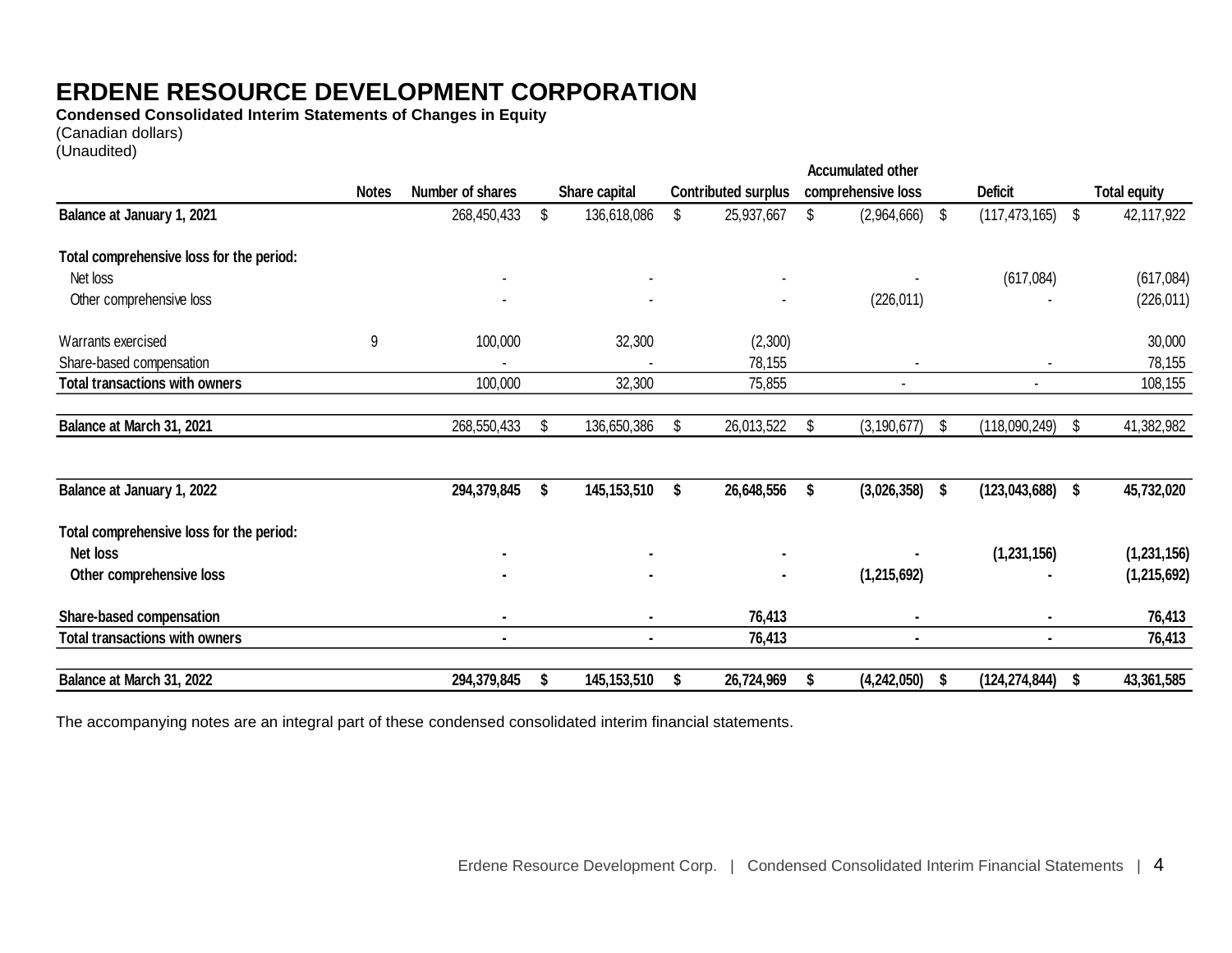**Condensed Consolidated Interim Statements of Cash Flows** (Canadian dollars)

(Unaudited)

|                                                   |                | For the three months ended |             |  |  |  |
|---------------------------------------------------|----------------|----------------------------|-------------|--|--|--|
|                                                   |                | March 31,                  |             |  |  |  |
|                                                   | <b>Notes</b>   | 2022                       | 2021        |  |  |  |
| Cash flows from (used in) operating activities:   |                |                            |             |  |  |  |
| Net loss                                          |                | \$<br>$(1,231,156)$ \$     | (617,084)   |  |  |  |
| Items not involving cash:                         |                |                            |             |  |  |  |
| Depreciation and amortization                     |                | 32,157                     | 16,654      |  |  |  |
| Share-based compensation                          |                | 76,413                     | 78,155      |  |  |  |
| Finance income                                    |                | (6, 327)                   | (21, 073)   |  |  |  |
| Foreign exchange not related to cash              |                | 6,890                      | 7,444       |  |  |  |
| Change in non-cash operating working capital      |                | (76, 130)                  | 68,613      |  |  |  |
| Cash flows used in operating activities           |                | (1, 198, 153)              | (467,291)   |  |  |  |
| Cash flows from (used in) financing activities:   |                |                            |             |  |  |  |
| Proceeds on exercise of warrants                  | 9              |                            | 30,000      |  |  |  |
| Repayment of lease liability                      |                | (15,296)                   | (6, 765)    |  |  |  |
| Cash flows from financing activities              |                | (15,296)                   | 23,235      |  |  |  |
| Cash flows from (used in) investing activities:   |                |                            |             |  |  |  |
| Expenditures on exploration and evaluation assets | 5              | (2, 122, 948)              | (2,289,725) |  |  |  |
| Expenditures on property, plant and equipment     | $\overline{7}$ | (74, 860)                  | (27, 368)   |  |  |  |
| Interest received                                 |                | 6,327                      | 21,073      |  |  |  |
| Cash flows used in investing activities           |                | (2, 191, 481)              | (2,296,020) |  |  |  |
| Effect of exchange rate changes on cash balances  |                | (21, 795)                  | (3,607)     |  |  |  |
| Decrease in cash and cash equivalents             |                | (3, 426, 725)              | (2,743,683) |  |  |  |
| Cash and cash equivalents, beginning of period    |                | 7,063,051                  | 12,800,728  |  |  |  |
| Cash and cash equivalents, end of period          |                | \$<br>3,636,326 \$         | 10,057,045  |  |  |  |

The accompanying notes are an integral part of these condensed consolidated interim financial statements.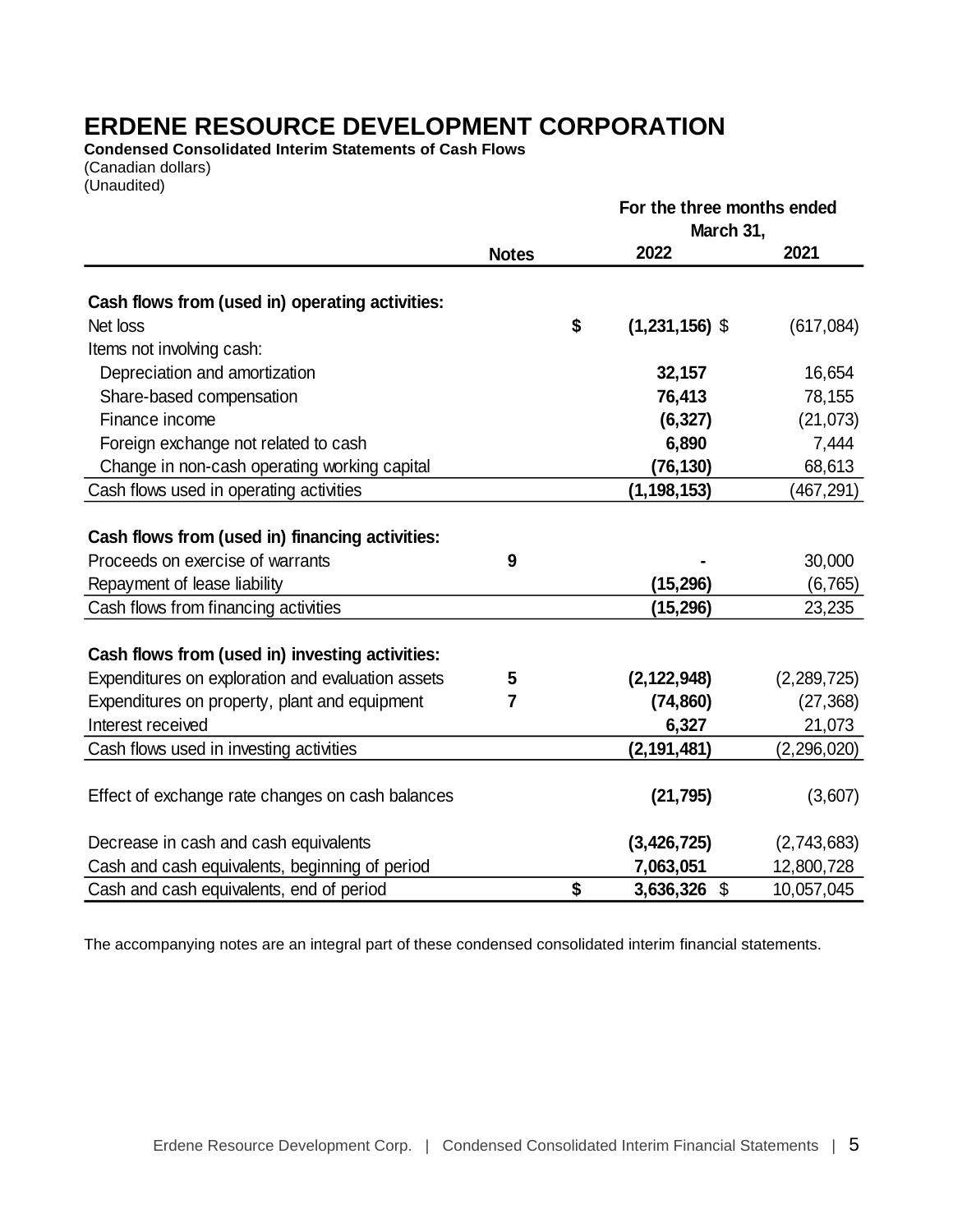**Notes to Condensed Consolidated Interim Financial Statements**

(Canadian dollars) (Unaudited)

For the three months ended March 31, 2022, and 2021

# **1. Nature of operations:**

Erdene Resource Development Corporation ("Erdene" or the "Corporation") is a Canadian based resource company focused on the exploration and development of precious and base metal deposits in Mongolia. Currently, the Corporation's principal development is the Bayan Khundii Gold Project, located in Bayankhongor province, Mongolia. The Corporation's common shares are listed on the Toronto Stock Exchange under the symbol "ERD" and the Mongolian Stock Exchange under the symbol "ERDN". The address of the Corporation's registered office is 1300-1969 Upper Water Street, Halifax, Nova Scotia, B3J 2V1.

In August 2020, Erdene completed a Feasibility Study for its Bayan Khundii Gold Project, titled "Bayan Khundii Gold Project Feasibility Study, NI 43-101 Technical Report". The continued operation of the Corporation and the recoverability of the amounts capitalized for mineral properties is dependent upon the existence of economically recoverable reserves, the ability of the Corporation to obtain the necessary financing to complete the exploration and development of such properties and upon future profitable production or proceeds from the disposition of one or more of the properties.

# **2. Basis of presentation**

These unaudited condensed consolidated interim financial statements for the three months ended March 31, 2022 (the "Interim Financial Statements") have been prepared in accordance with IAS 34 – Interim Financial Reporting. The Interim Financial Statements should be read in conjunction with the annual audited consolidated financial statements for the year ended December 31, 2021 ("Annual Financial Statements"), which have been prepared in accordance with International Financial Reporting Standards ("IFRS") issued by the International Accounting Standards Board ("IASB").

These unaudited condensed consolidated interim financial statements were authorized for issue on behalf of the Board of Directors on May 11, 2022.

## **3. Seasonality**

The corporation's business experiences a seasonal pattern in which exploration expenditures and investments in exploration and evaluation assets are concentrated in the second and third quarters of the year due to weather conditions in Mongolia.

## **4. Changes in accounting policies**

Erdene has adopted the following new and revised standards, along with any consequential amendments, effective January 1, 2022. These changes were made in accordance with applicable transitional provisions.

## IAS 16 – Property, Plant and Equipment

The Corporation adopted the amendment to IAS 16 Property, Plant and Equipment, issued on May 14, 2020, by the IASB, that prohibit deducting from the cost of an item of property, plant and equipment, any proceeds from selling items produced while bringing the asset to the location and condition necessary for it to be capable of operating in the manner intended by management. The application of the amendment has been made on a prospective basis and did not have an impact on the Corporation.

## IAS 37 – Provisions, Contingent Liabilities and Contingent Assets

The Corporation adopted the amendment to IAS 37 Provisions, Contingent Liabilities and Contingent Assets, issued on May 14, 2020, by the IASB, specifying which costs an entity includes in determining the cost of fulfilling a contract for the purpose of assessing whether the contract is onerous. The application of the amendment has been made on a prospective basis and did not have an impact on the Corporation.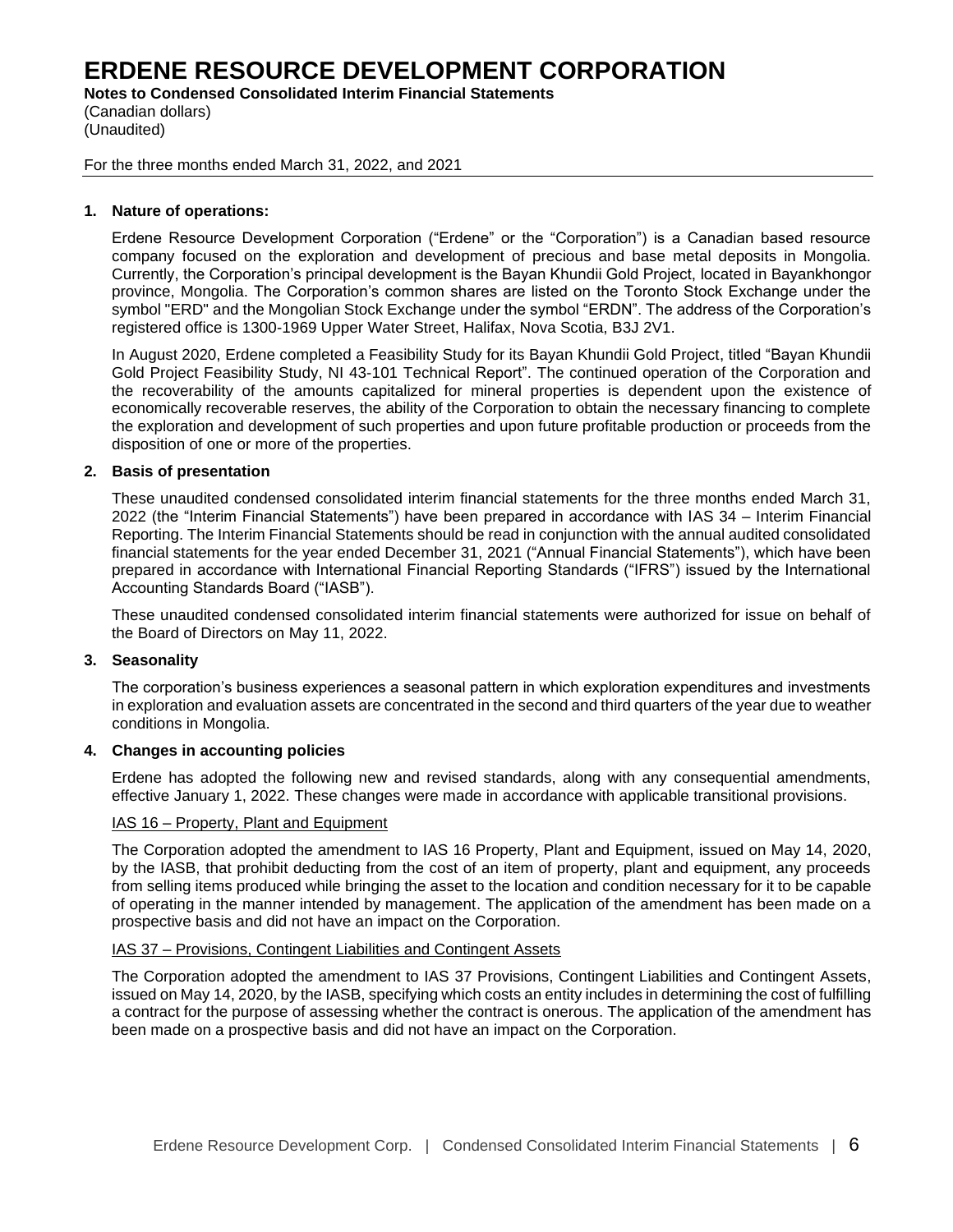**Notes to Condensed Consolidated Interim Financial Statements**

(Canadian dollars) (Unaudited)

### For the three months ended March 31, 2022, and 2021

# **4. Changes in accounting policies (continued)**

## IFRS 9 – Financial Instruments

The Corporation adopted the amendment to IFRS 9 Financial Instruments, issued on May 14, 2020, by the IASB, clarifying which fees to include in the test in assessing whether to derecognize a financial liability. The application of the amendment has been made on a prospective basis and did not have an impact on the Corporation.

## *New and revised accounting standards not yet adopted*

The IASB issued the following new and revised standards that have not been applied in preparing these condensed consolidated interim financial statements as their effective date falls within annual periods beginning subsequent to the current reporting period.

# IAS 1 – Presentation of Financial Statements

On January 23, 2020, the IASB issued an amendment to IAS 1 Presentation of Financial Statements providing a more general approach to the classification of liabilities. The amendment clarifies that the classification of liabilities as current or noncurrent depends on the rights existing at the end of the reporting period as opposed to the expectations of exercising the right for settlement of the liability. The amendments further clarify that settlement refers to the transfer of cash, equity instruments, other assets, or services to the counterparty. The amendments are effective for annual periods beginning on or after January 1, 2023, and are to be applied retrospectively, with early adoption permitted. The Corporation is currently assessing the financial impact of the amendments and the application of such amendments is not expected to have a material impact.

# **Bayan Khundii Altan Nar Ulaan Zuun Mod & Other Total** Balance, January 1, 2021 \$ 22,850,206 \$ 3,827,267 \$ 1,799,625 \$ 887,057 \$ 29,364,155 Additions 8,126,412 428,052 1,716 89,847 8,646,027 Effect of movements in exchange rates (65,619) (9,018) (3,841) (3,251) (81,729) Balance, December 31, 2021 \$ 30,910,999 \$ 4,246,301 \$ 1,797,500 \$ 973,653 \$ 37,928,453 Balance, January 1, 2022 **\$ 30,910,999 \$ 4,246,301 \$ 1,797,500 \$ 973,653 \$ 37,928,453** Additions **2,006,368 114,854 1,726 - 2,122,948** Effect of movements in exchange rates **(959,070) (127,065) (52,782) (45,806) (1,184,723)** Balance, March 31, 2022 **\$ 31,958,297 \$ 4,234,090 \$ 1,746,444 \$ 927,847 \$ 38,866,678**

# **5. Exploration and evaluation assets**

The Corporation's mineral exploration and mining licenses in Mongolia are held by its subsidiaries, Erdene Mongol LLC and Anian Resources LLC. Mineral exploration licenses are valid for a period of three years and, through renewals, can be extended to a maximum of twelve years. Mining licenses are issued for an initial term of 30 years with two 20-year extensions possible. These rights are held in good standing through the payment of annual license fees.

## Bayan Khundii Gold Project

The Bayan Khundii Gold Project is located in Bayankhongor province in Mongolia and is comprised of the 2,309 hectare Khundii mining license, issued in August 2019, from the Mineral Resource and Petroleum Authority of Mongolia, through the conversion of a portion of its legacy Khundii exploration license. The Khundii mining license includes the Bayan Khundii Resources and Reserves reported in "Bayan Khundii Gold Project Feasibility Study NI 43-101 Technical Report", dated August 31, 2020, and prepared by Roma Oil and Mining Associates Limited. The Corporation is currently completing construction readiness activities on the project in advance of a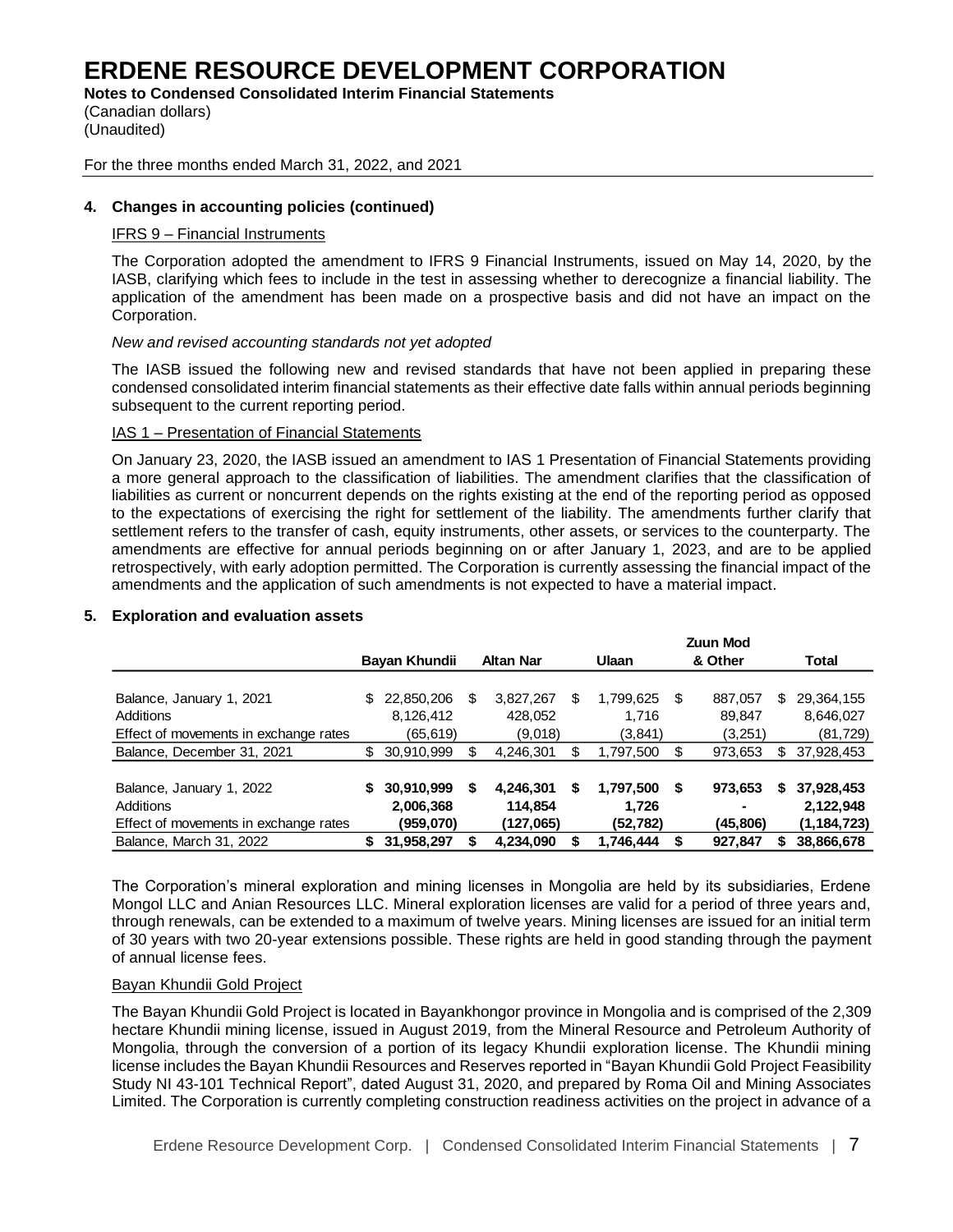**Notes to Condensed Consolidated Interim Financial Statements**

(Canadian dollars) (Unaudited)

## For the three months ended March 31, 2022, and 2021

# **5. Exploration and evaluation assets (continued)**

decision to proceed to construction, anticipated in mid-2022. Additionally, the mining license includes Erdene's highly prospective Dark Horse target.

## Altan Nar Gold Project

The Altan Nar Gold Project is located in Bayankhongor province in Mongolia, approximately 16km north of Erdene's Bayan Khundii Gold Project. Erdene received the 4,669 hectare Altan Nar mining license including the Altan Nar gold, silver, lead and zinc resource, on March 5, 2020, from the Mineral Resource and Petroleum Authority of Mongolia, through the conversion of its legacy Tsenkher Nomin exploration license.

## Ulaan

The Ulaan exploration license covers an area of approximately 1,780 hectares, immediately west of the Khundii mining license. The exploration license is in its eighth year of a maximum 12-year term and can be converted to a mining license at any time prior to the end of the twelfth year by meeting the requirements prescribed under the Minerals Law of Mongolia.

## Zuun Mod Copper & Molybdenum Resource & Other

The Zuun Mod property is located in Bayankhongor province in Mongolia and is comprised of a 6,041 hectare molybdenum-copper Mining License. The mining license was issued in 2011. The Zuun Mod molybdenumcopper deposit has significant potential for development provided molybdenum prices remain strong. In late 2021, the Corporation initiated a strategic and economic review of the property in light of rising commodity prices. The Corporation will continue to evaluate its options in light of technological and market factors.

## **6. Leases**

The Corporation entered a five-year lease for its head office, with an effective date of September 1, 2019. Additionally, the Corporation entered a two-year lease for office space in Mongolia, with an effective date of October 1, 2021. These leases are reflected on the balance sheet as right-of-use assets, with associated lease liabilities. The discount rates applied to the leases are 7% and 15%, respectively.

Additional information on the right-of-use assets is as follows:

| Balance, January 1, 2021              | \$ | 107,693   |
|---------------------------------------|----|-----------|
| Additions                             |    | 74,640    |
| Depreciation                          |    | (38, 703) |
| Effect of movements in exchange rates |    | (430)     |
| Balance, December 31, 2021            | \$ | 143,200   |
|                                       |    |           |
| Balance, January 1, 2022              | S  | 143,200   |
| Additions                             |    |           |
| Depreciation                          |    | (16, 207) |
| Effect of movements in exchange rates |    | (3, 262)  |
| Balance, March 31, 2022               |    |           |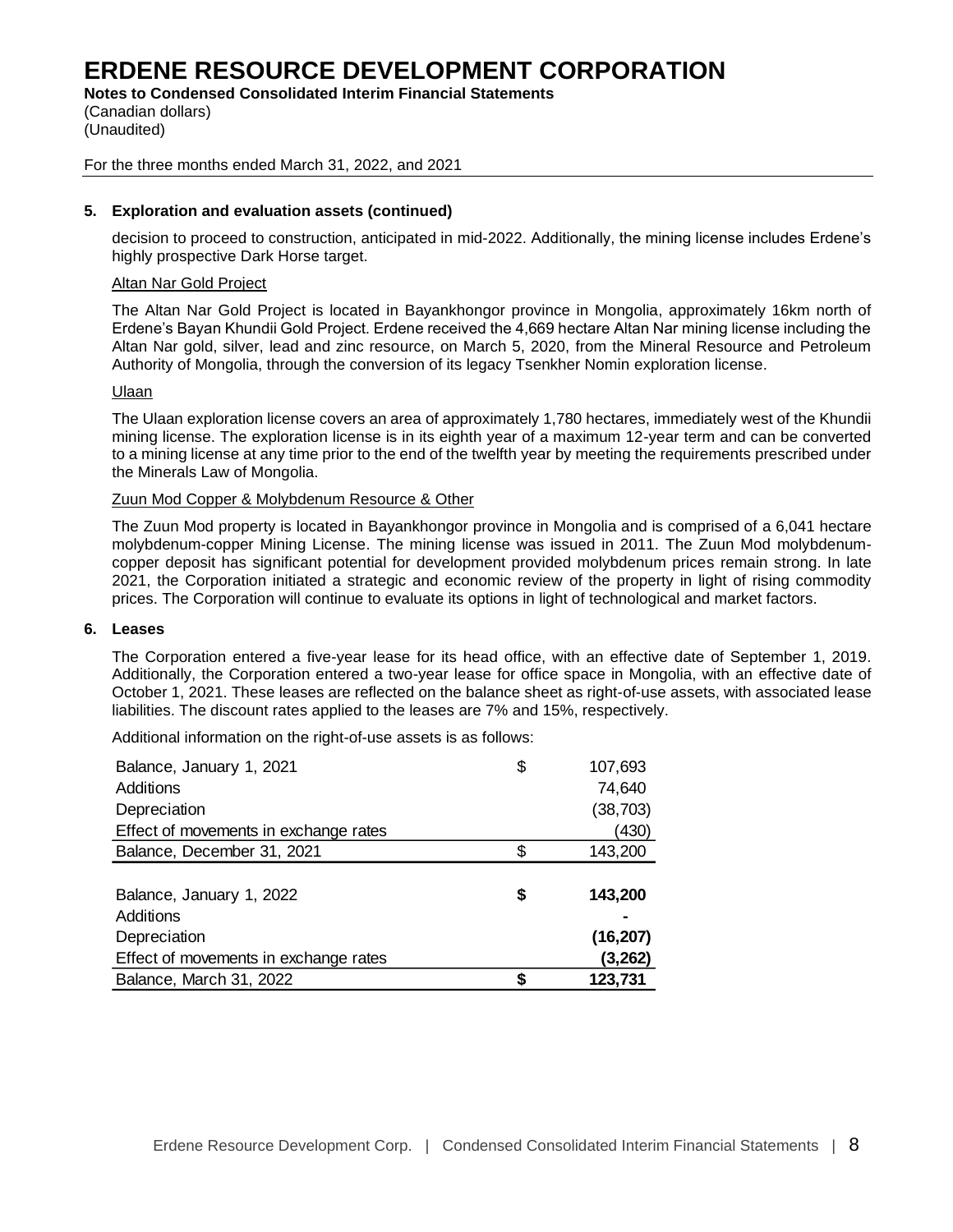**Notes to Condensed Consolidated Interim Financial Statements** (Canadian dollars) (Unaudited)

For the three months ended March 31, 2022, and 2021

# **6. Leases (continued)**

The maturity analysis of the lease liabilities at March 31, 2022, is as follows:

|                          | Within 1 year |  | 1 - 2 years |   | $2 - 3$ years |  | Total    |
|--------------------------|---------------|--|-------------|---|---------------|--|----------|
| Lease payments           | \$<br>75.575  |  | 54.960      | S | 14.598        |  | 145,133  |
| Finance charges          | (9,316)       |  | (2.455)     |   | (151)         |  | (11,922) |
| <b>Total liabilities</b> | 66.259        |  | 52.505      |   | 14.447        |  | 133.211  |

The Corporation also has leases for office space, staff accommodation and storage in Mongolia with initial lease terms of less than 12 months. The Corporation has elected not to apply the requirements of IFRS 16 to these leases and the Corporation expenses lease payments for these facilities as incurred, totaling \$21,247 during the three months ended March 31, 2022 (2021 – \$22,478).

## **7. Property, plant and equipment**

|                                       |                 | Equipment,      |           |            |    |            |
|---------------------------------------|-----------------|-----------------|-----------|------------|----|------------|
|                                       |                 | furniture &     |           | Software & |    |            |
|                                       | Vehicles        | fixtures        | computers |            |    | Total      |
|                                       |                 |                 |           |            |    |            |
| Cost                                  |                 |                 |           |            |    |            |
| Balance, January 1, 2021              | \$<br>131,748   | \$<br>191,144   | \$        | 223,953    | \$ | 546,845    |
| Additions                             |                 | 139,997         |           | 39,332     |    | 179,329    |
| <b>Disposals</b>                      |                 | (3,800)         |           | (137, 555) |    | (141,355)  |
| Effect of movements in exchange rates | (905)           | (1,019)         |           | 160        |    | (1,764)    |
| Balance, December 31, 2021            | \$<br>130,843   | \$<br>326,322   | \$        | 125,890    | \$ | 583,055    |
|                                       |                 |                 |           |            |    |            |
| Depreciation & depletion              |                 |                 |           |            |    |            |
| Balance, January 1, 2021              | \$<br>(21, 586) | \$<br>(86, 568) | \$        | (199, 260) | \$ | (307, 414) |
| Depreciation                          | (12, 970)       | (15, 792)       |           | (15, 047)  |    | (43, 809)  |
| <b>Disposals</b>                      |                 | 3,800           |           | 137,555    |    | 141,355    |
| Effect of movements in exchange rates | 33              | 76              |           | 83         |    | 192        |
| Balance, December 31, 2021            | \$<br>(34, 523) | \$<br>(98,484)  | \$        | (76,669)   | S  | (209,676)  |
|                                       |                 |                 |           |            |    |            |
| Carrying amounts                      |                 |                 |           |            |    |            |
| At December 31, 2021                  | \$<br>96,320    | \$<br>227,838   | \$        | 49,221     | \$ | 373,379    |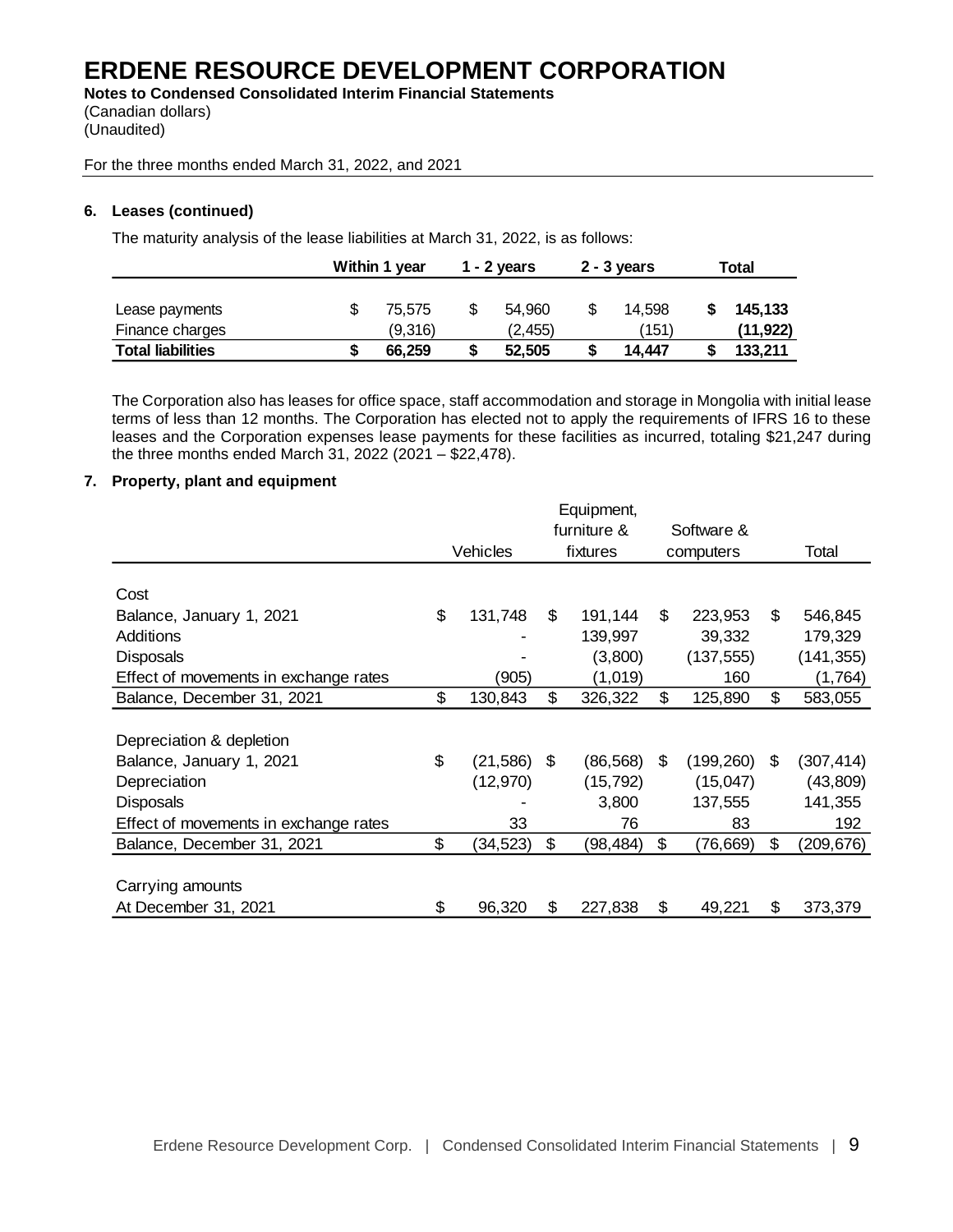**Notes to Condensed Consolidated Interim Financial Statements** (Canadian dollars) (Unaudited)

For the three months ended March 31, 2022, and 2021

# **7. Property, plant and equipment (continued)**

|                                       |                 |    | Equipment,     |                |    |           |
|---------------------------------------|-----------------|----|----------------|----------------|----|-----------|
|                                       |                 |    | furniture &    | Software &     |    |           |
|                                       | <b>Vehicles</b> |    | fixtures       | computers      |    | Total     |
|                                       |                 |    |                |                |    |           |
| Cost                                  |                 |    |                |                |    |           |
| Balance, January 1, 2022              | \$<br>130,843   | S  | 326,322        | \$<br>125,890  | S  | 583,055   |
| Additions                             |                 |    | 65,737         | 9,123          |    | 74,860    |
| <b>Disposals</b>                      |                 |    |                |                |    |           |
| Effect of movements in exchange rates | (6,726)         |    | (14,327)       | (2,915)        |    | (23, 968) |
| Balance, March 31, 2022               | \$<br>124,117   | \$ | 377,732        | \$<br>132,098  | \$ | 633,947   |
|                                       |                 |    |                |                |    |           |
| Depreciation & depletion              |                 |    |                |                |    |           |
| Balance, January 1, 2022              | \$<br>(34,523)  | S. | $(98, 484)$ \$ | (76, 669)      | S  | (209,676) |
| Depreciation                          | (3,234)         |    | (6, 410)       | (6, 306)       |    | (15, 950) |
| <b>Disposals</b>                      |                 |    |                |                |    |           |
| Effect of movements in exchange rates | 1,906           |    | 2,422          | 1,572          |    | 5,900     |
| Balance, March 31, 2022               | \$<br>(35,851)  | \$ | (102, 472)     | \$<br>(81,403) | \$ | (219,726) |
|                                       |                 |    |                |                |    |           |
| Carrying amounts                      |                 |    |                |                |    |           |
| At March 31, 2022                     | \$<br>88,266    | S  | 275,260        | \$<br>50,695   | Ъ  | 414,221   |

# **8. Commitments**

Sandstorm Gold Ltd. ("Sandstorm") holds a 1% net smelter returns royalty ("NSR Royalty") on Erdene's Altan Nar, Khundii and Ulaan licenses. Sandstorm has been given a right of first refusal on future stream or royalty financings related to these licenses.

The Zuun Mod License is subject to a 1.5% NSR Royalty. Erdene has the option to buy down a portion of the royalty if certain production milestones are achieved.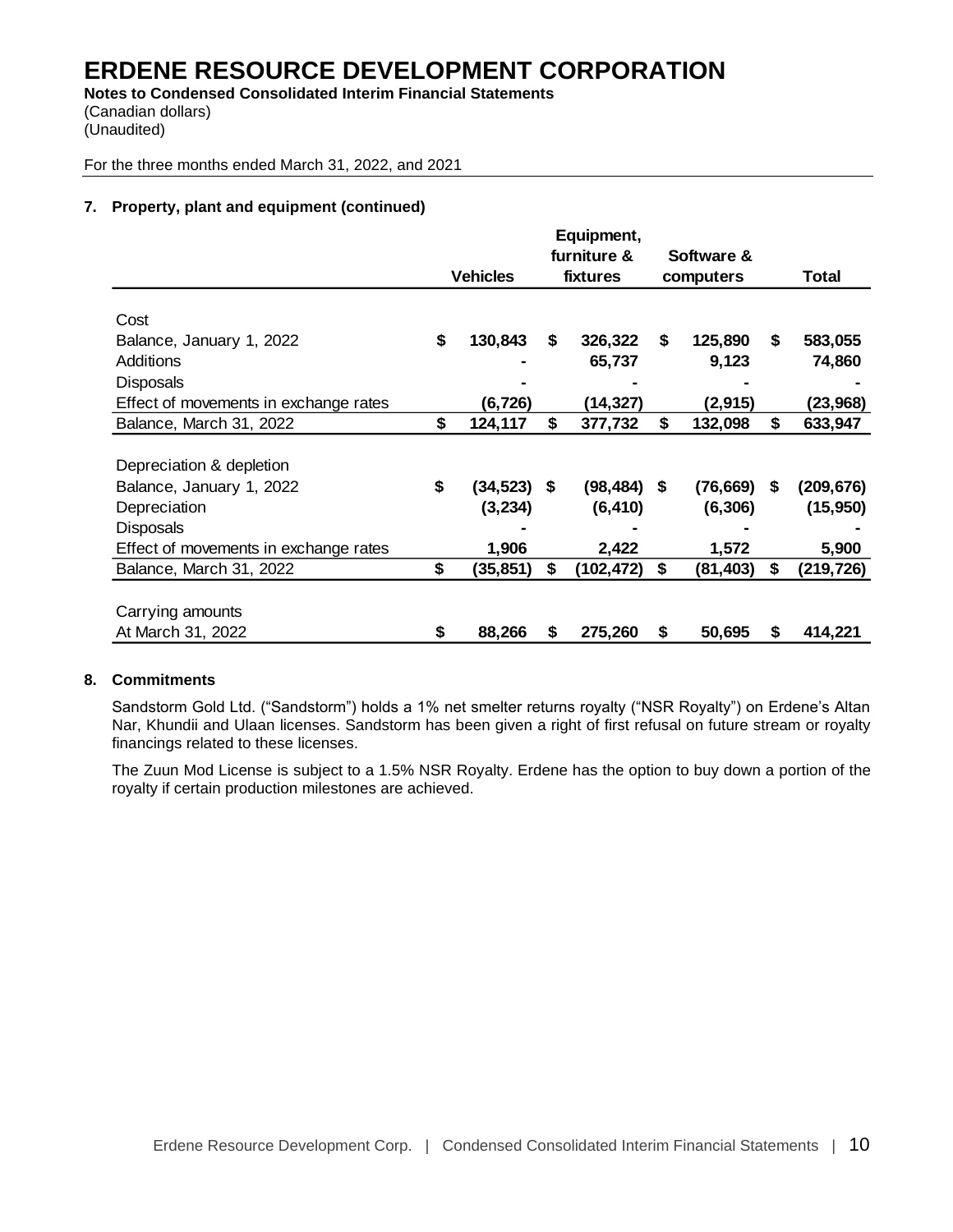**Notes to Condensed Consolidated Interim Financial Statements** (Canadian dollars)

(Unaudited)

For the three months ended March 31, 2022, and 2021

# **9. Share capital and contributed surplus**

# Authorized

An unlimited number of common shares with no par value.

# **Warrants**

The following table summarizes the continuity of the warrants for the three months ended March 31, 2022, and 2021:

|                          | March 31, 2022 |                |                | March 31, 2021 |    |                |  |
|--------------------------|----------------|----------------|----------------|----------------|----|----------------|--|
|                          |                |                | Weighted       |                |    | Weighted       |  |
|                          | Number of      |                | average        | Number of      |    | average        |  |
|                          | warrants       | exercise price |                | warrants       |    | exercise price |  |
| Outstanding at January 1 | 44,845,052     | S              | 0.60           | 75,097,796     | \$ | 0.55           |  |
| Exercised                |                |                | $\blacksquare$ | (100,000)      |    | 0.30           |  |
| Expired                  | ٠              |                | $\blacksquare$ | (12, 333, 972) |    | 0.59           |  |
| Outstanding at March 31  | 44,845,052     | S              | 0.60           | 62,663,824     | \$ | 0.55           |  |
| Exercisable at March 31  | 44,845,052     |                | 0.60           | 62,663,824     | \$ | 0.55           |  |

The warrants outstanding at March 31, 2022, expire on August 11, 2022.

## Stock options

The Corporation has a rolling 10% incentive stock option plan (the "Plan") under which options to purchase common shares of the Corporation may be granted to directors, officers, employees and consultants of the Corporation. Under the Plan, the terms and conditions of each grant of options are determined by the Board of Directors. If there are no terms specified upon grant, options vest immediately on the grant date. The number of common shares subject to options granted under the Plan is limited to 10% of the issued and outstanding common shares of the Corporation and no one person may receive in excess of 5% of the outstanding common shares of the Corporation at the time of grant (on a non-diluted basis).

During the three months ended March 31, 2022, no options were granted (2021 – 100,000 options granted at average exercise price of \$0.43). During the three months ended March 31, 2022, 2,445,000 options expired (2021 – 0 options expired).

The changes in stock options during the three months ended March 31, 2022, and 2021 were as follows:

|                                     | March 31, 2022                        |                   | March 31, 2021                            |    |              |  |
|-------------------------------------|---------------------------------------|-------------------|-------------------------------------------|----|--------------|--|
|                                     | Weighted average<br>Number of options | Number of options | <b>Weighted average</b><br>exercise price |    |              |  |
| Outstanding at January 1<br>Granted | 15,855,000<br>۰                       | \$<br>0.45        | 13,790,000<br>100,000                     | \$ | 0.46<br>0.43 |  |
| Expired                             | (2,445,000)                           | 0.87              | ۰                                         |    |              |  |
| Outstanding at March 31             | 13,410,000                            | 0.38              | 13,890,000                                | S  | 0.46         |  |
| Exercisable at March 31             | 13,410,000                            | 0.38              | 13,890,000                                | ß. | 0.46         |  |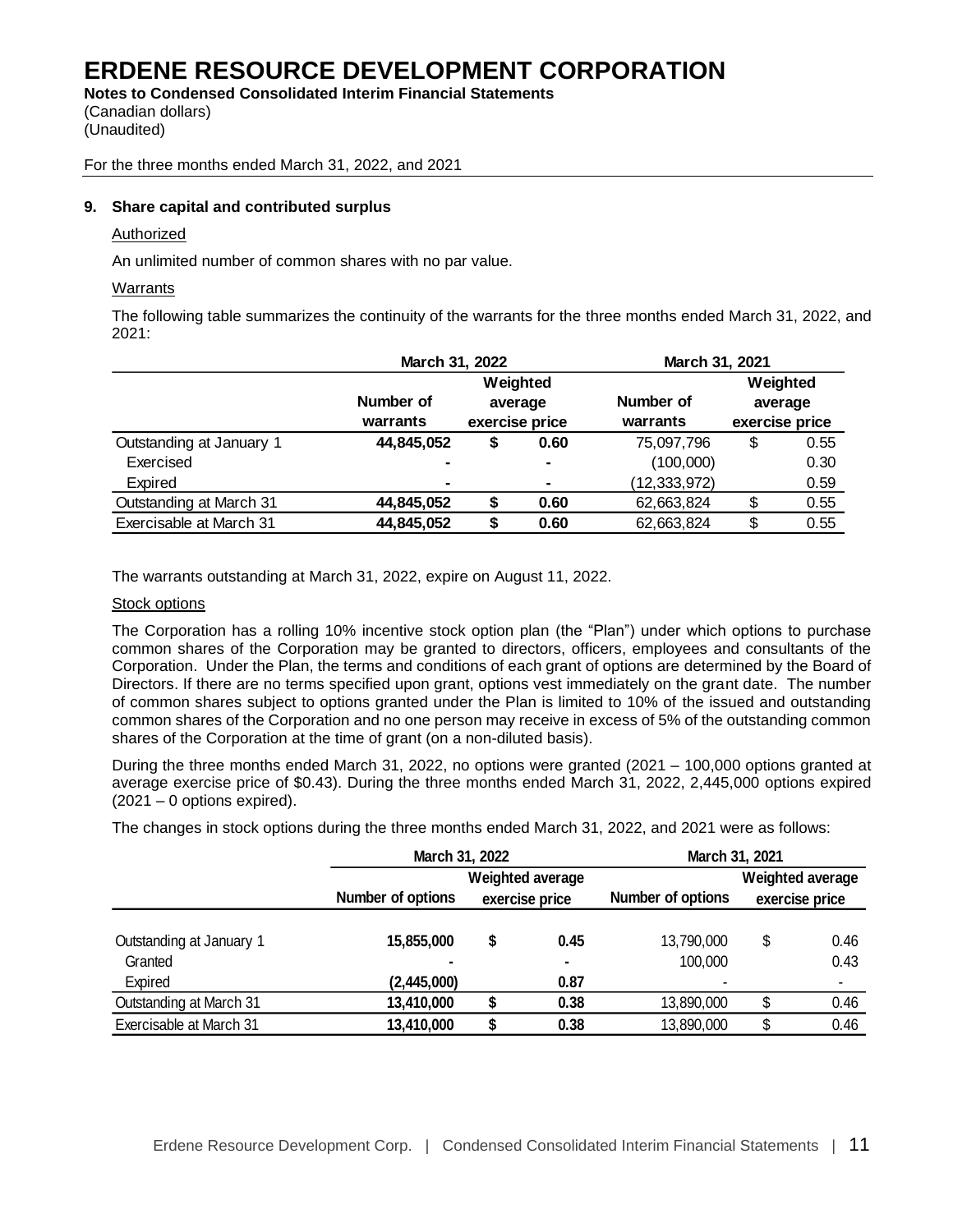**Notes to Condensed Consolidated Interim Financial Statements**

(Canadian dollars) (Unaudited)

## For the three months ended March 31, 2022, and 2021

# **9. Share capital and contributed surplus (continued)**

# Deferred share units

In 2013, the Corporation adopted a deferred share unit ("DSU") plan to align the long-term incentive compensation of certain officers, directors and senior management with the drivers of long-term shareholder value. Under the Erdene DSU plan, the Corporation may grant DSUs to eligible plan members in such number and at such times as is determined by the Board of Directors as a bonus or in respect of services rendered by the plan member or otherwise as compensation. On the grant date, DSUs vest immediately and plan members are credited with the DSUs granted to them. Upon termination or death of the plan member, the Corporation pays the then market value of the plan member's shares either in cash or in shares, at the sole discretion of the Corporation. Since the type of payout is at the discretion of the Corporation, and the Corporation does not intend to cash settle awards under the plan, the plan is accounted for as an equity settled plan.

During the three months ended March 31, 2022, the Corporation granted 169,809 DSUs with an average fair value of \$0.45 per DSU (2021 – 146,636 DSUs with fair value of \$0.37 per DSU). The fair value of \$76,413 (2021 – \$54,255) was charged to share based compensation included in exploration expenses and corporate and administration expenses.

|                                                      | <b>Three Months</b> |      |                 | <b>Three Months</b> |
|------------------------------------------------------|---------------------|------|-----------------|---------------------|
|                                                      | Ended March 31.     |      | Ended March 31. |                     |
|                                                      |                     | 2022 |                 | 2021                |
| Five day volume weighted average price at grant date |                     | 0.45 |                 | 0.37                |

The following table summarizes the continuity of DSUs for the three months ended March 31, 2022, and 2021:

|                          | March 31, 2022        | March 31, 2021        |
|--------------------------|-----------------------|-----------------------|
|                          | <b>Number of DSUs</b> | <b>Number of DSUs</b> |
| Outstanding at January 1 | 6,103,362             | 5,032,836             |
| Granted                  | 169.809               | 146,636               |
| Outstanding at March 31  | 6,273,171             | 5,179,472             |

## Share-based compensation

For the three months ended March 31, 2022, the Corporation charged a total of \$76,413 of stock-based compensation expense to the statement of comprehensive loss (2021 – \$78,155) of which \$19,553 is attributable to exploration expenses (2021 – \$7,573), reflecting the fair value of stock options and DSUs issued, as noted above.

## **10. Exploration and evaluation expenses**

The following table summarizes exploration and evaluation expenses for the three months ended March 31, 2022, and 2021:

|                             | For the three months ended March 31 |         |    |         |  |
|-----------------------------|-------------------------------------|---------|----|---------|--|
|                             |                                     | 2022    |    | 2021    |  |
| Depreciation & amortization | S                                   | 22.723  | \$ | 7.410   |  |
| Direct costs                |                                     | 553,449 |    | 156,010 |  |
| Employee compensation costs |                                     | 185,899 |    | 63,250  |  |
| Share-based compensation    |                                     | 19.553  |    | 7,573   |  |
|                             |                                     | 781,624 |    | 234.243 |  |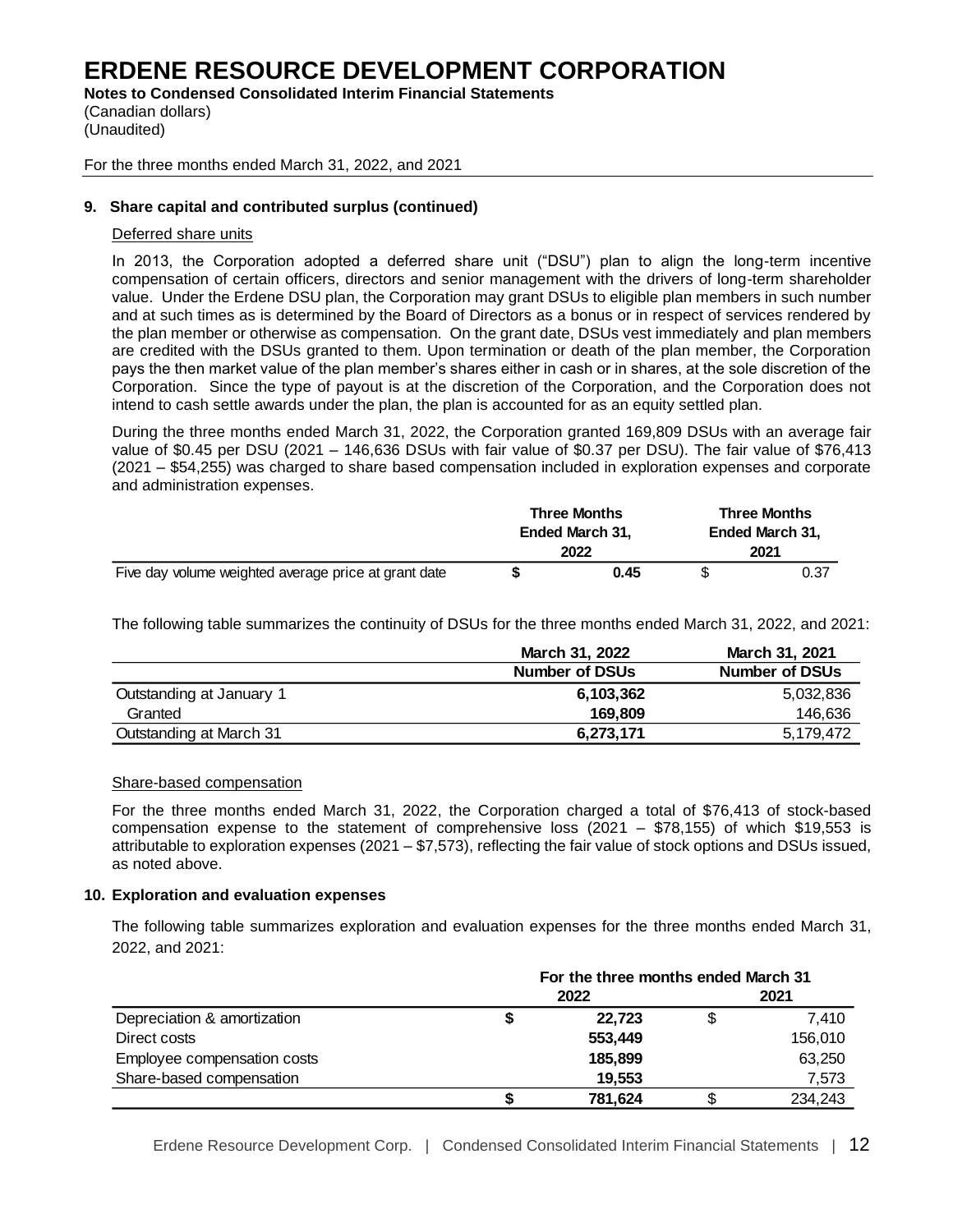**Notes to Condensed Consolidated Interim Financial Statements** (Canadian dollars) (Unaudited)

#### For the three months ended March 31, 2022, and 2021

### **11. Corporate and administration expenses**

The following table summarizes corporate and administration expenses for the three months ended March 31, 2022, and 2021:

|                                  | For the three months ended March 31 |         |      |         |  |
|----------------------------------|-------------------------------------|---------|------|---------|--|
|                                  |                                     | 2022    | 2021 |         |  |
| Administrative services          | \$                                  | 142,890 | \$   | 99,971  |  |
| Depreciation and amortization    |                                     | 9,520   |      | 9,231   |  |
| Directors fees and expenses      |                                     | 26,250  |      | 19,411  |  |
| Investor relations and marketing |                                     | 23,413  |      | 49,897  |  |
| Office and sundry                |                                     | 24,802  |      | 23,064  |  |
| Professional fees                |                                     | 74,155  |      | 70,286  |  |
| Regulatory compliance            |                                     | 81,303  |      | 51,967  |  |
| Share-based compensation         |                                     | 56,860  |      | 70,582  |  |
| Travel and accommodations        |                                     | 6,253   |      | 195     |  |
|                                  |                                     | 445,446 | \$   | 394,604 |  |

#### **12. Financial instruments**

#### **Credit risk:**

The carrying amount of financial assets represents the maximum credit exposure. The maximum exposure to credit risk at the reporting date was:

|                           | <b>Carrying Amount</b> |           |      |              |  |
|---------------------------|------------------------|-----------|------|--------------|--|
|                           |                        | March 31, |      | December 31, |  |
|                           | 2022                   |           | 2021 |              |  |
| Cash and cash equivalents |                        | 3,636,326 |      | 7,063,051    |  |
| Receivables               |                        | 56,591    |      | 23,784       |  |
|                           |                        | 3,692,917 |      | 7,086,835    |  |

The Corporation manages credit risk by holding the majority of its cash and cash equivalents with high quality financial institutions in Canada, where management believes the risk of loss to be low. At March 31, 2022, \$299,256 or 8% of the balance of cash was held in banks outside Canada (December 31, 2021 - \$270,113 or 3%).

## **Liquidity risk:**

Liquidity risk is the risk that the Corporation will encounter difficulty in meeting the obligations associated with its financial liabilities that are settled by delivering cash or another financial asset. The Corporation's approach to managing liquidity is to ensure, to the extent possible, that it will always have sufficient liquidity to meet its liabilities when due, under both normal and stressed conditions.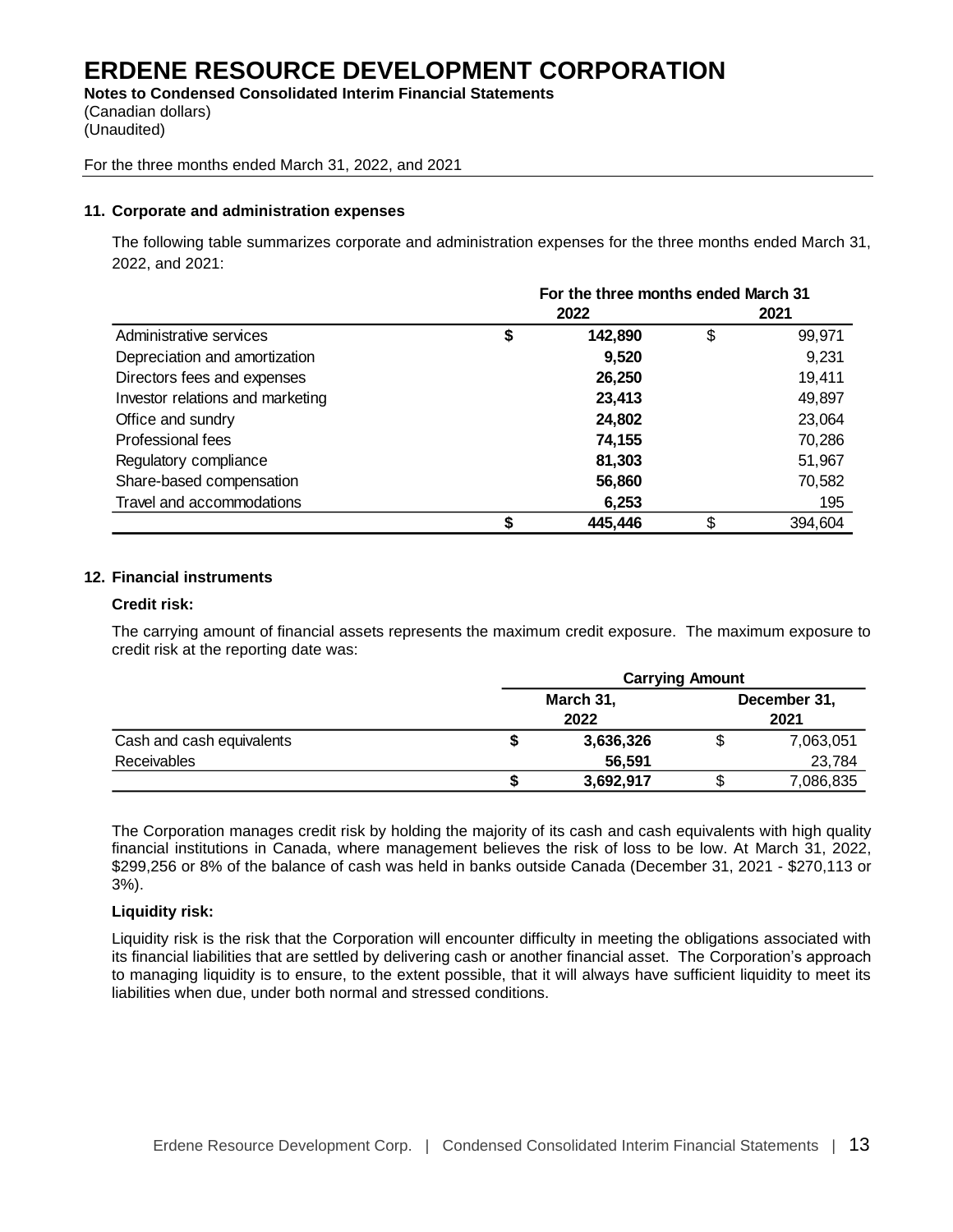**Notes to Condensed Consolidated Interim Financial Statements**

(Canadian dollars) (Unaudited)

For the three months ended March 31, 2022, and 2021

# **12. Financial instruments (continued)**

## **Market risk:**

Market risk is the risk of loss that may arise from changes in market factors such as interest rates, foreign exchange rates, and commodity and equity prices.

a) Interest rate risk

As of March 31, 2022, the Corporation has no interest-bearing debt and is not exposed to significant interest rate risk.

b) Foreign currency risk

The functional currency of the Corporation is the Canadian dollar, and the functional currency of the Corporation's subsidiaries is the Mongolian tugrik. Additionally, the Corporation incurs expenses in US dollars. Consequently, fluctuations of the Canadian dollar in relation to other currencies impacts the fair value of financial assets, liabilities and operating results. Financial assets and liabilities subject to currency translation risk primarily include US dollar denominated cash, accounts payable and accrued liabilities, as well as the Corporation's net investment in its Mongolian subsidiaries. The Corporation maintains US dollar bank accounts in Canada.

The Corporation's exposure to US dollar currency risk was as follows:

|                           | March 31, |            | December 31,<br>2021 |            |  |
|---------------------------|-----------|------------|----------------------|------------|--|
|                           |           |            |                      |            |  |
| Cash and cash equivalents |           | 570,024    |                      | 3,373,167  |  |
| Trade and other payables  |           | (210, 791) |                      | (334, 937) |  |
|                           |           | 359,233    |                      | 3,038,230  |  |

A 10% change in the US dollar exchange rate would affect net and comprehensive loss and deficit by approximately \$35,900 (December 31, 2021 - \$303,800).

The Corporation's exposure to Mongolian Tugrik currency risk was as follows:

|                             | March 31, | December 31,<br>2021 |  |           |
|-----------------------------|-----------|----------------------|--|-----------|
| Cash and cash equivalents   |           | 8.783                |  | 19.012    |
| Trade and other receivables |           | 49,568               |  | 19,198    |
| Trade and other payables    |           | (130,537)            |  | (99, 422) |
|                             |           | (72, 186)            |  | (61, 212) |

A 10% change in the Mongolian Tugrik exchange rate would affect net and comprehensive loss and deficit by approximately \$7,200 (December 31, 2021 - \$6,100).

# c) Price risk

The Corporation's financial instruments are not exposed to direct price risk other than that associated with commodity price fluctuations impacting the mineral exploration and mining industries as the Corporation has no significant revenues.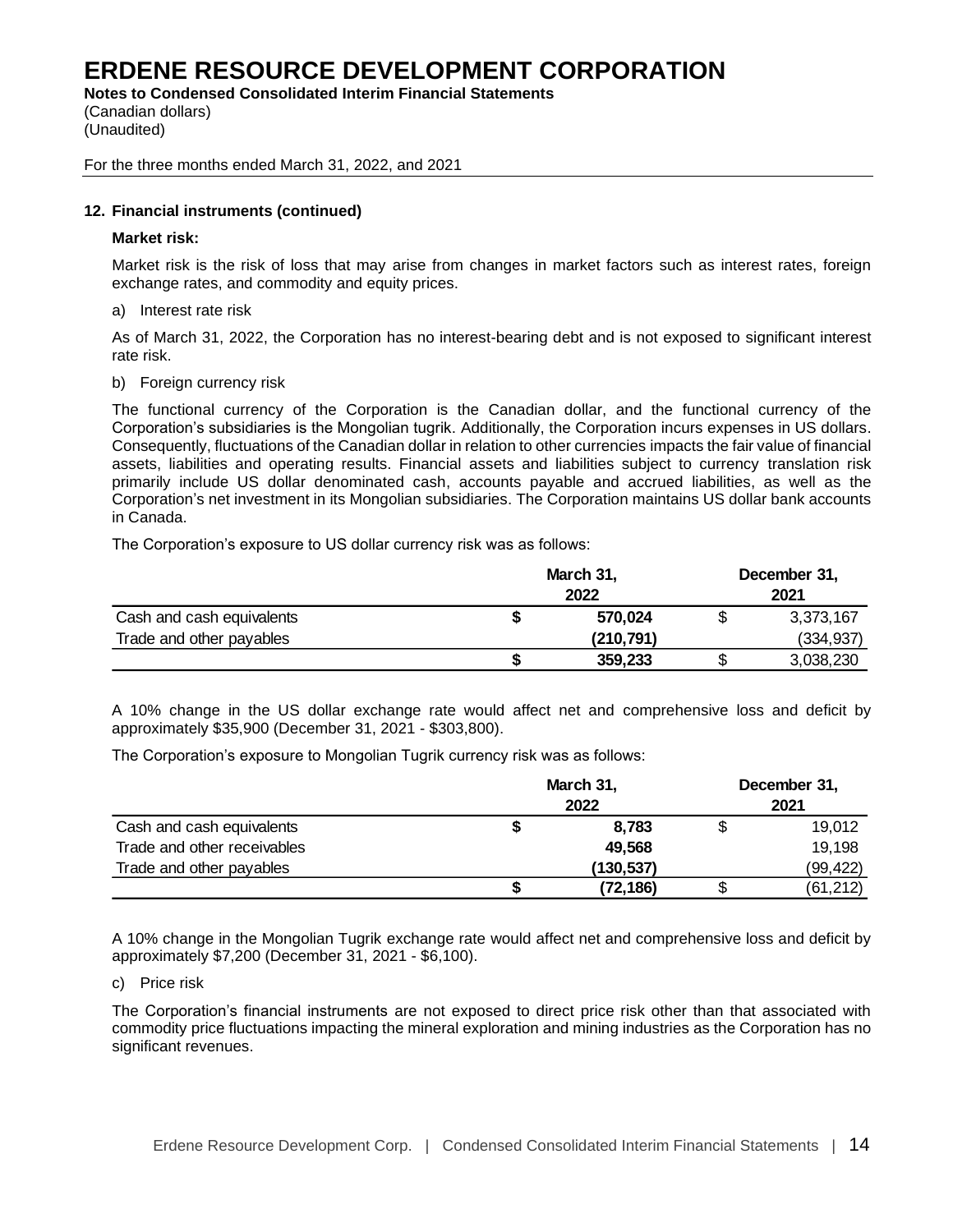**Notes to Condensed Consolidated Interim Financial Statements** (Canadian dollars) (Unaudited)

For the three months ended March 31, 2022, and 2021

### **13. Related parties**

The Corporation has defined key management personnel as senior executive officers, as well as the Board of Directors. The total remuneration of key management personnel and the Board of Directors was as follows:

|                                        | Three months ended March 31, |         |    |         |  |
|----------------------------------------|------------------------------|---------|----|---------|--|
|                                        |                              | 2022    |    | 2021    |  |
| Directors' fees and other compensation |                              | 26.250  | \$ | 24,317  |  |
| Share-based compensation to directors  |                              | 35,300  |    | 34,600  |  |
| Executive compensation and benefits    |                              | 276.023 |    | 231,618 |  |
| Share-based compensation to executives |                              | 22,904  |    | 15,144  |  |
|                                        |                              | 360,477 |    | 305.679 |  |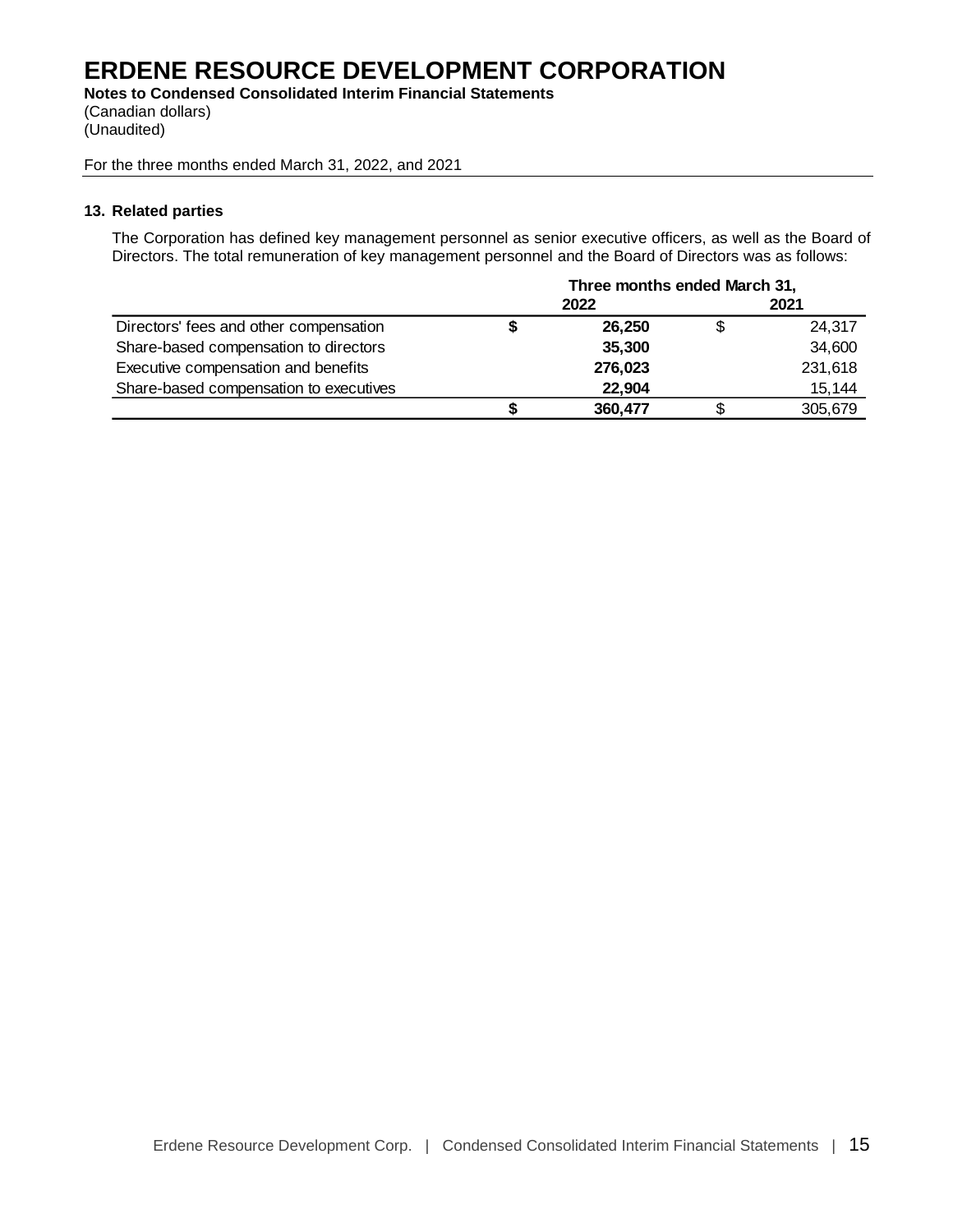

# **MANAGEMENT'S DISCUSSION AND ANALYSIS**

For the three months ended March 31, 2022, and 2021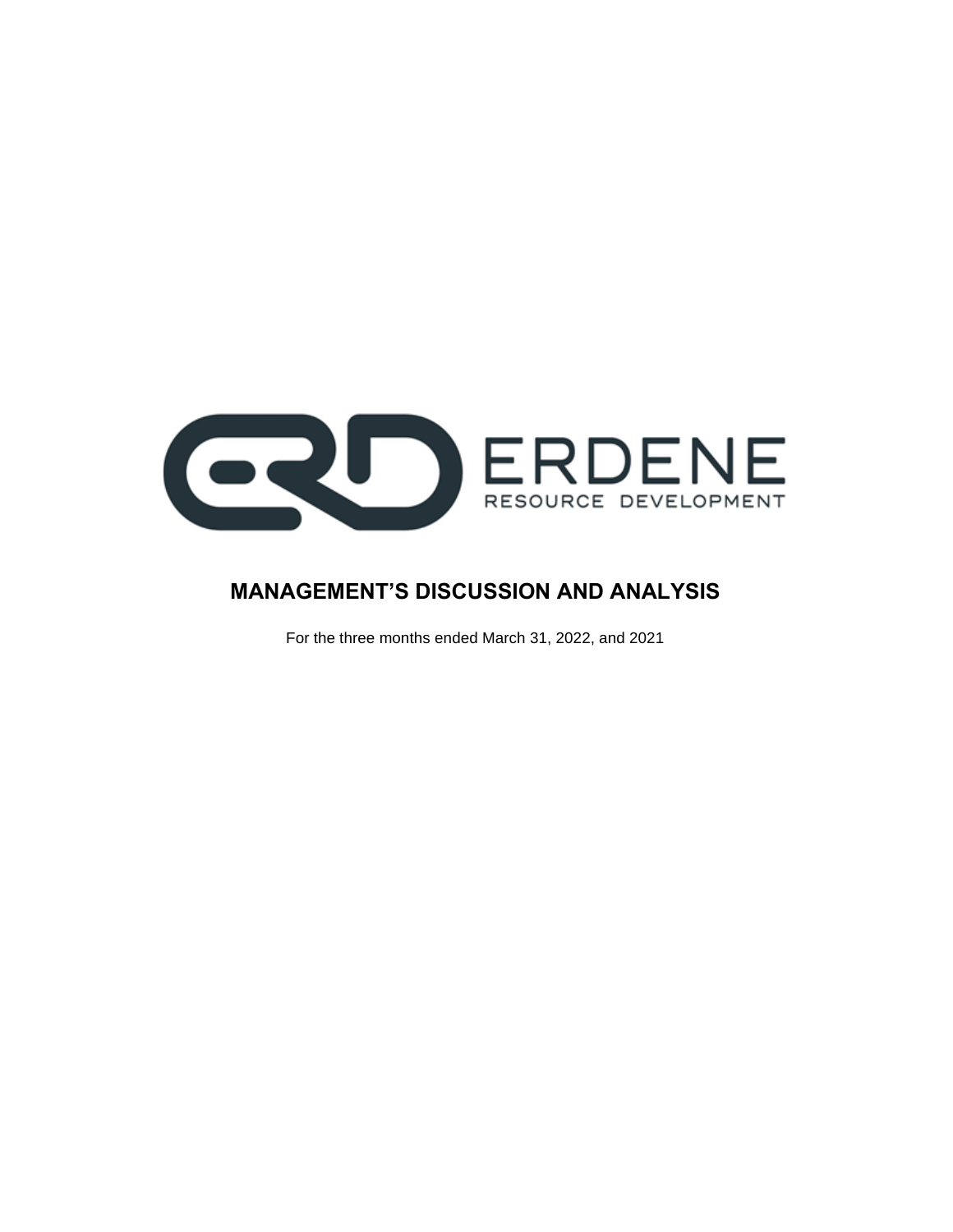# *MANAGEMENT'S DISCUSSION AND ANALYSIS Three months ended March 31, 2022*

Page No.

# **Contents**

|                                                                                | Page No. |
|--------------------------------------------------------------------------------|----------|
| <b>Company Overview</b>                                                        | 3        |
| <b>Highlights and Significant Subsequent Events</b>                            | 4        |
| <b>Strategy and Outlook</b>                                                    | 5        |
| Development and Exploration Projects                                           | 7        |
| NI 43-101 Technical Reports - Resources and Reserves                           | 7        |
| Khundii Gold District                                                          | 7        |
| <b>District Scale Exploration</b>                                              | 15       |
| Acquisitions                                                                   | 17       |
| <b>Discussion of Operations</b>                                                | 17       |
| <b>Summary of Quarterly Results</b>                                            | 19       |
| <b>Liquidity and Capital Resources</b>                                         | 19       |
| <b>Outstanding Share Data</b>                                                  | 19       |
| <b>Contractual Obligations</b>                                                 | 20       |
| Other Financing Arrangements and Commitments                                   | 20       |
| <b>Off-Balance Sheet Arrangements</b>                                          | 20       |
| <b>Critical Accounting Estimates</b>                                           | 20       |
| Adoption of New Accounting Standards and Future Changes in Accounting Policies | 21       |
| <b>Financial Instruments and Other Risks</b>                                   | 22       |
| Disclosure Controls and Internal Controls Over Financial Reporting             | 23       |
| <b>Qualified Person</b>                                                        | 23       |
| Other Information                                                              | 24       |

*This Management Discussion and Analysis ("MD&A"), dated May 11, 2022, relates to the operating results and financial condition of Erdene Resource Development Corporation ("Erdene" or the "Company" or the "Corporation")*  and should be read in conjunction with the Corporation's unaudited condensed consolidated interim financial *statements for the three months ended March 31, 2022 and 2021, audited consolidated financial statements for the years ended December 31, 2021 and 2020, and the notes thereto. The consolidated financial statements of the Corporation have been prepared in Canadian dollars in accordance with International Financial Reporting Standards ("IFRS").*

*This discussion includes certain statements that may be deemed "forward-looking statements". All statements in this discussion, other than statements of historical fact, that address reserve potential, exploration drilling, exploitation activities, budgeted financial results and events or developments that the Corporation expects, are forward-looking statements. Although the Corporation believes the expectations expressed in such forward-looking statements are based on reasonable assumptions (including, but not limited to, assumptions in connection with the continuance of the Corporation and its subsidiaries as a going concern, general economic and market conditions, mineral prices, and the accuracy of mineral resource estimate), such statements are not guarantees of future performance and actual results or developments may differ materially from those in the forward-looking statements. Factors that could cause actual results to differ materially from those in forward-looking statements include market prices, exploration and evaluation results, continued availability of capital and financing and general economic, market or business conditions.*

*The risk factors identified above are not intended to represent a complete list of the factors which could affect the Corporation. Additional factors are noted under "Risk Factors" in the Corporation's latest Annual Information Form, a copy of which is available on the Corporation's SEDAR document page at [www.sedar.com](http://www.sedar.com/).* 

*Any financial outlook or future-oriented financial information in this MD&A, as defined by applicable securities legislation, has been approved by management of the Corporation as of the date of this MD&A. Such financial outlook or future oriented financial information is provided for the purpose of providing information about management's current expectations and plans relating to the future. Readers are cautioned that such outlook or information should not be used for purposes other than for which it is disclosed in this MD&A.*

*In preparing this MD&A, the Corporation makes reference to "Exploration and evaluation expenditures", a non-GAAP financial performance measure. Management believes Exploration and evaluation expenditures, comprised of capitalized and operating expenditures attributable to exploration and evaluation activities, is a valuable indicator of the total investment in the Corporation's properties for the period of the financial statements. For a detailed reconciliation of this non-GAAP financial performance measure to the most directly comparable measures under IFRS, please see page 17 of this MD&A. The non-GAAP financial performance measure set out in this MD&A is intended to provide additional information to investors and does not have any standardized meaning under IFRS, and therefore may not be comparable to other issuers, and should not be considered in isolation or as a substitute for measures of performance prepared in accordance with IFRS.*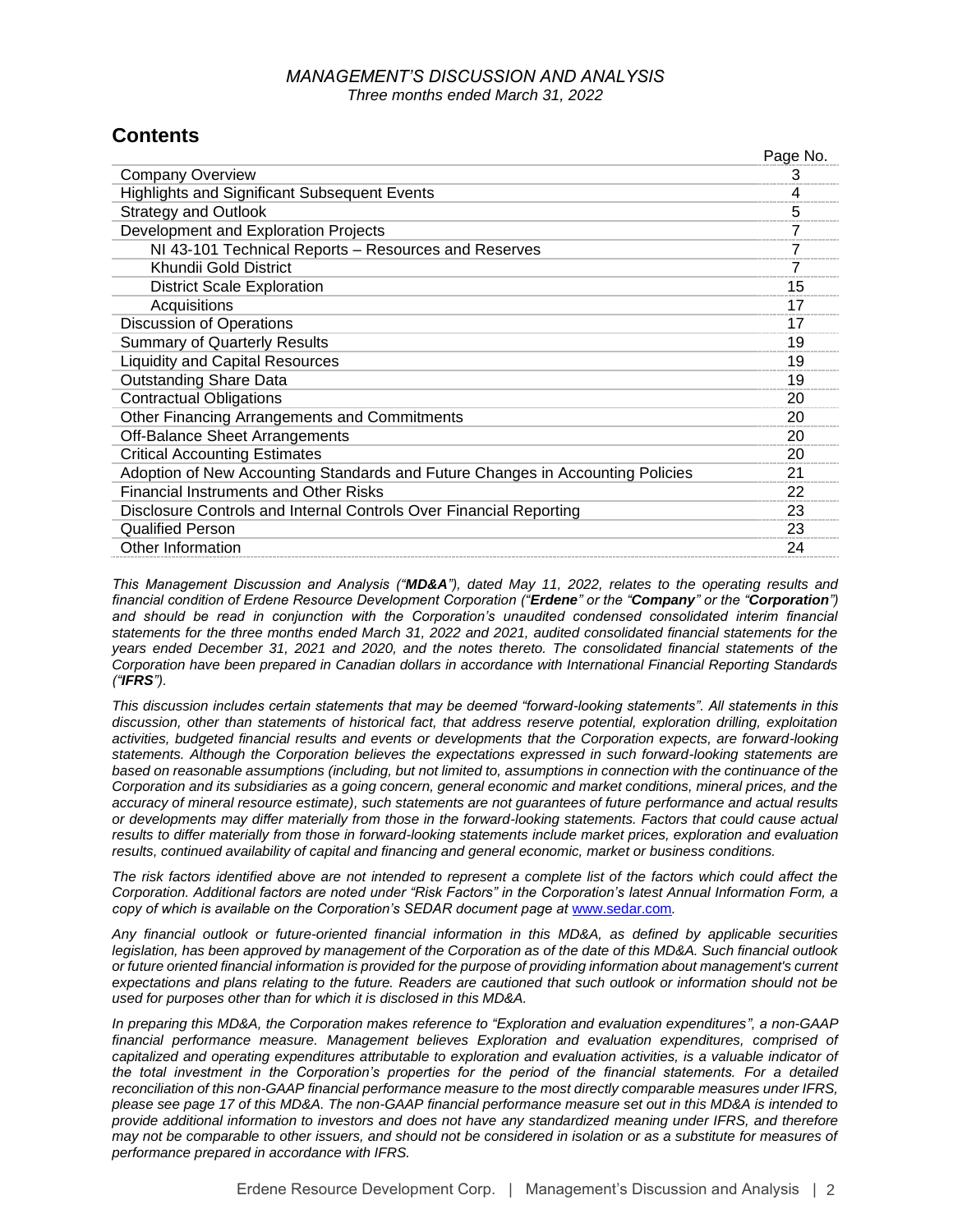# **Company Overview**

Erdene Resource Development Corporation is a Canadian based resource company focused on the acquisition, exploration, and development of large, high-grade, near surface, precious and base metals deposits in underexplored and highly prospective Mongolia. The Company has interests in three mining licenses and an exploration license in southwest Mongolia, where exploration success has led to the discovery of the Khundii Gold District ("KGD"). The Company is focused on advancing its high-grade, openpit Bayan Khundii gold project ("Bayan Khundii" or "BK") to production, while expanding resources in the KGD. Erdene is listed on the Toronto Stock Exchange (TSX: ERD) and Mongolian Stock Exchange (MSE: ERDN).

Erdene's deposits are located in the Trans Altai Terrane within the Central Asian Orogenic Belt, host to some of the world's largest gold and copper-gold deposits. Although epithermal gold and porphyry coppergold deposits are well documented in China and along the Belt's western trend, exploration in Mongolia was limited until the mid-1990's, when the country opened to foreign investment. Since that time, the worldclass Oyu Tolgoi copper-gold deposit has been developed by Rio Tinto in Southeast Mongolia, and Erdene has discovered the KGD in the country's southwest. Within the KGD, the Company has discovered multiple high-grade gold and base metal deposits and prospects, two of which are being developed: Bayan Khundii and Altan Nar ("AN"). In addition, the Company holds a large molybdenum-copper resource at its 100% owned Zuun Mod project, 33 kilometres east of Bayan Khundii.

During 2021, the Corporation made new discoveries at the Dark Horse and Ulaan Southeast prospects, located within 3 kilometres of Bayan Khundii. At the Dark Horse prospect, 2.4 km north of Bayan Khundii, multiple holes intersected high-grade, near-surface gold, along a 1.5 km mineralized trend (Dark Horse Mane), that remains open along strike and at depth. Drilling in the southern portion of the Ulaan license, immediately west of the Bayan Khundii Project, intersected the thickest intervals of gold mineralization intercepted in the KGD to date, including exceptionally high-grade zones. These discoveries support Erdene's thesis that the Khundii-Ulaan alteration trend has the potential to host a multimillion-ounce gold deposit, which could significantly increase production from the Bayan Khundii Gold Project. Additionally, the presence of very high-grade oxide material that appears amenable to heap leach processing, provides optionality for future developments. Conceptual engineering work is underway to assess the changes required to scale up operations to accommodate additional resources.

The Company announced results of an independent Bankable Feasibility Study ("BFS") for BK in 2020, and since this time has been completing permitting, procurement, and construction readiness activities in advance of a construction decision. In late February 2022, the local government provided construction permits for eight key facilities. The Company has ordered the comminution and elution circuits, critical long lead time items, and is scheduled to receive final proposals for the remaining construction packages in mid Q2 2022. Consistent with macro-economic trends, the Company is seeing cost escalation compared to the estimates in the feasibility study. Erdene will provide a fulsome update on the opportunity for increased production, schedule and budget upon receipt of final proposals. The Company has commenced preparatory works on site in 2022 and intends to commence further early works in late Q2.

The Company executed a mandate letter with Export Development Canada ("EDC") for an up to US\$55 million senior secured debt facility to develop BK in late 2020. Due diligence for the loan is largely complete, with EDC's technical consultants delivering their report in January 2022. Counsel for Erdene and EDC are finalizing loan documentation in advance of financial close, expected in mid-2022. In early October 2021, Erdene closed an oversubscribed MSE offering for gross proceeds of approximately US\$5 million to fund early works and exploration. Erdene is in discussions with local and international financiers to secure the balance of capital for development.

In April 2022, Erdene launched the first phase of its 2022 exploration program, focused on following up on 2021's success. Erdene is targeting total resources of over two million gold equivalent ounces by the end of 2022. Furthermore, management sees the potential to add resources beyond this target through further discoveries in this underexplored portion of the prolific gold and copper producing Central Asian Orogenic Belt. The KGD hosts the full spectrum of arc-related base and precious metal systems, including coppermolybdenum porphyries, intermediate sulphidation/carbonate base metal gold deposits, and low sulphidation epithermal gold and gold-silver systems providing significant exploration opportunity.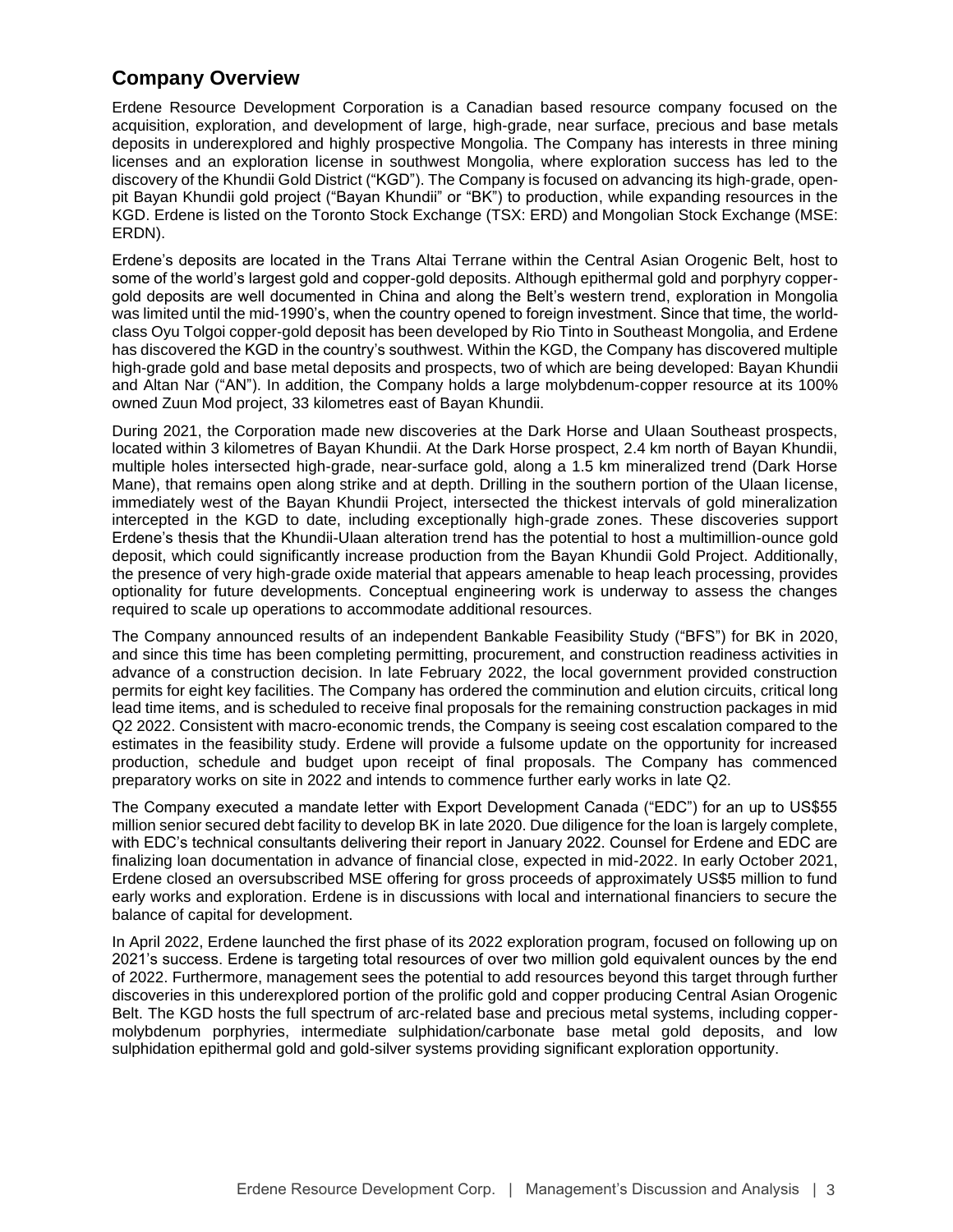# **COVID-19**

In late January 2020, the Government of Mongolia instituted limitations on public gatherings, suspended in-person classroom learning, and implemented international border controls in response to COVID-19. The Canadian Government adopted similar measures in March 2020, as did most governments globally during 2020. While restrictions were eased in early 2021, precautionary measures were subsequently reintroduced in late Q1 2021 following an increase in the number of reported cases in Mongolia. Furthermore, in late June 2021, Bayankhongor province and the sub-province of Shinejinst, the communities in which Erdene operates, imposed states of emergency due to worsening community spread of COVID-19 in the area. Although the Company temporarily halted field work in late June 2021 in response, Company staff and contractors returned to site in early August 2021, and work has continued without interruption due to COVID since this date. Additionally, Canadian and International staff and consultants resumed travel to Mongolia in Q3 2021. On February 14, 2022, the Government of Mongolia fully reopened its borders to vaccinated international travelers, allowing the Company's staff and key contractors to travel to the Country with minimal disruption.

Although operations within Mongolia have returned to normal, the country continues to see disruptions at its land borders with China, given the latter's zero COVID policies. These disruptions have impacted the availability and price of industrial and consumer goods required for the construction of the Bayan Khundii Gold Project. Although the impact of COVID-19 on the Company's operations has been modest to date, COVID-19 has the potential to further delay or increase the costs of the Bayan Khundii Development. The Company is monitoring the situation and assessing the impact on the Bayan Khundii Gold Project construction schedule and budget. Erdene does not intend to ramp up to full construction until there is certainty that supplies can readily be imported to Mongolia at reasonable cost. The Company will provide further details on the impact of COVID-19 on its operations and the Bayan Khundii Gold Project as they become available.

Erdene is working with Mongolian and Canadian authorities to implement and maintain controls to protect the health and well-being of its workers as well as the communities in which the Company operates.

# **Highlights and Significant Subsequent Events**

## **Bayan Khundii Gold Project – 100% Erdene**

- Progressed construction readiness activities for the Bayan Khundii Gold Project:
	- o Early works completed including camp expansion, communications infrastructure installation and project controls software implementation
	- o Re-pricing and tender for all major mechanical and construction works well advanced, with anticipated completion in Q2 2022
	- o Preferred vendors selected for Engineering, Procurement and Construction Management ("EPCM") and non-process infrastructure, including camp, warehouse and workshop
	- $\circ$  Key personnel onboarded and project execution plans and manuals prepared in advance of a construction decision
	- $\circ$  Initiated confirmatory studies for mine water supply, with results expected in Q2 2022
- Obtained key permits and advanced regulatory approvals required for mine development:
	- $\circ$  Regulatory review of detailed drawings well advanced, with nine facilities fully approved, including those planned during the site establishment and initial construction – received construction permits for eight of these facilities in February 2022
	- o Process plant regulatory review ongoing with approvals anticipated in Q3 2022
- Continued local community programs in advance of full construction:
	- $\circ$  Undertook several community-led programs to support public health and basic education in the sub-province, within the framework of Local Cooperation Agreement
	- o Increased employment ahead of expected early works decision in Q2 2022, with nearly 30 local residents recruited
	- $\circ$  Ramped up vegetation program on-site at 2 ha area for future reclamation and environmental protection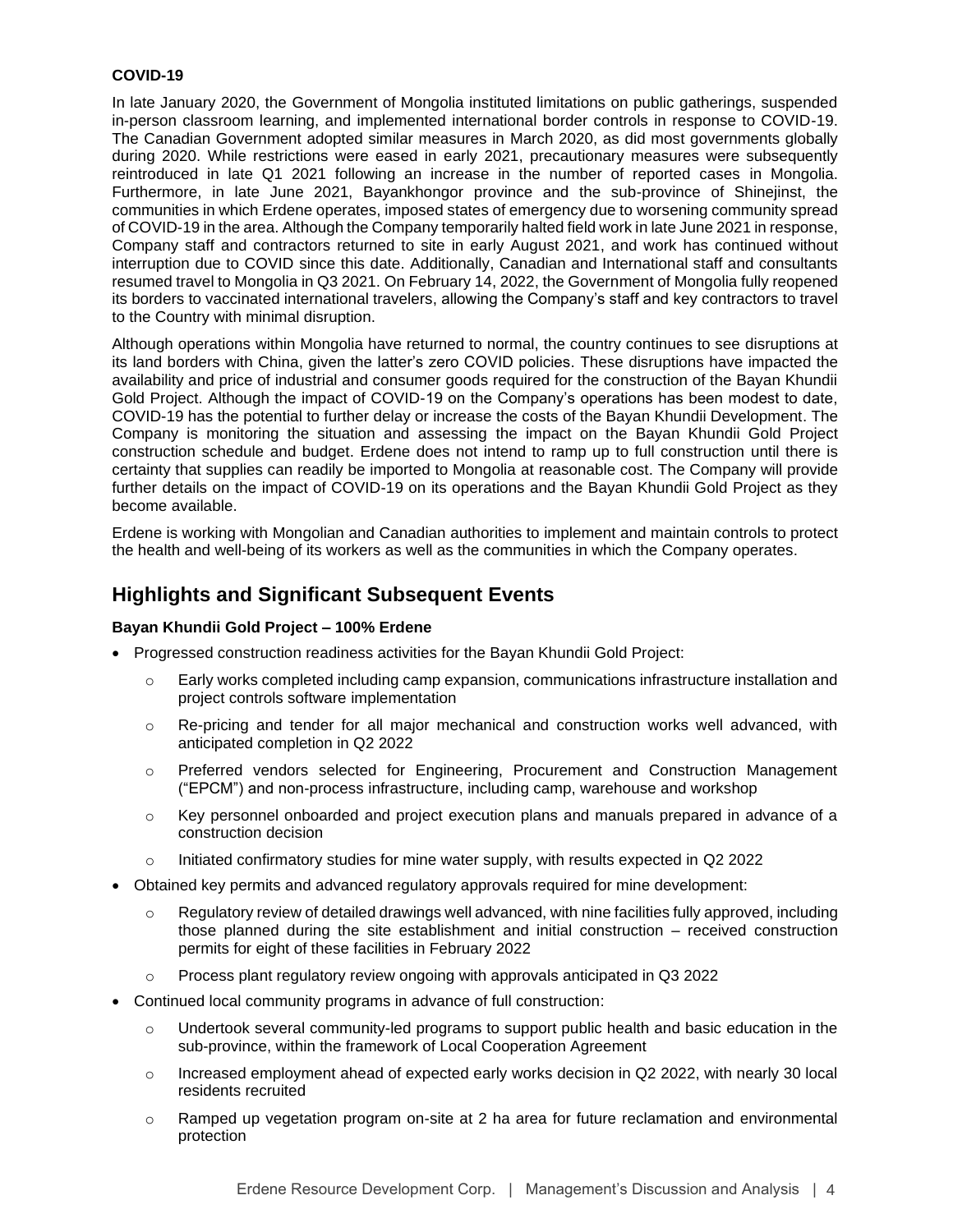# **Exploration**

- Launched first phase of the 2022 KGD exploration program, targeting 10,000 metres of diamond and 3,000 metres of rotary air blast (RAB) drilling
	- o Focused on expanding high-grade gold mineralization discovered in 2021 at the Ulaan and Dark Horse discoveries, confirming continuity at the Altan Nar Gold Project, and testing near-surface, high-grade oxide gold targets across the District
	- $\circ$  First results from the program are expected to be announced in late May 2022

# **Corporate**

- Progressed due diligence for the Bayan Khundii Project Finance with EDC and Mongolian financiers
	- $\circ$  EDC mandate letter contemplates a senior secured debt facility of up to US\$55 million
	- o EDC term sheet agreed and detail and drafting underway in advance of anticipated mid-2022 financial close
	- Due diligence is proceeding in parallel with Mongolian financial institutions on subordinated debt
- Recorded a net loss of \$1,231,156 for the three months ended March 31, 2022, compared to a net loss of \$617,084 for the three months ended March 31, 2021
	- o Exploration and evaluation expenditures totaled \$2,904,572, including capitalized expenditures of \$2,122,948, for the three months ended March 31, 2022, compared to \$2,523,968, including capitalized expenditures of \$2,289,725, for the comparative prior year period, as expenditures on the BK Gold Project Detailed Engineering & Design work and Construction Readiness activities (including deposits on long-lead items), exceeded the prior year period due to a ramp up in activity. Additionally, Stakeholder relations costs exceeded those in Q1 2021, due to payments under the Local Co-operation Agreement ("LCA"), executed in mid-2021
	- $\circ$  Corporate and administration expenses totaled \$445,446 for the three months ended March 31, 2022, compared to \$394,604 for the three months ended March 31, 2021, with the year on year variance primarily due to higher administrative salaries in support of pre-development and financing work for the Bayan Khundii Gold Project and increased regulatory fees driven by growth in the Company's market capitalization

# **Strategy and Outlook**

Erdene is focused on the development of multi-million ounce gold deposits in the Khundii Gold District. The Company sees the BK mine as the foundation for building a leading, multi-asset precious metals producer. Our two strategic priorities include advancing the BK Gold Project to production and expanding precious and base metal resources in the Khundii Gold District through exploration and acquisition, with a near-term target of defining more than two million ounces of near-surface gold equivalent resources by the end of 2022.

In July 2020, Erdene announced positive results of an independent BFS for the Bayan Khundii Gold Project. The Study envisions a high-grade, open-pit mine, beginning at surface in the southern portion of the Bayan Khundii deposit (Striker and Gold Hill), and expanding northward into adjacent zones at Midfield and Midfield NE. The development incorporates conventional crushing and grinding, leach and a Carbon in Pulp ("CIP") plant with processing capacity of 1,800 tonnes per day. The Bayan Khundii Gold Project Feasibility Study NI 43-101 Technical Report, dated August 31, 2020, was filed on SEDAR on September 1, 2020.

In June 2020, the Company completed an independent ESIA in accordance with the Performance Requirements of the EBRD. The study was led by Sustainability East Asia LLC, in consortium with Eco Trade LLC and Ramboll Australia Pty Ltd. The EBRD disclosed the ESIA for public comment on June 12, 2020, and on August 12, 2020, the disclosure period concluded. More recently, EDC disclosed the Project's ESIA in early June 2021, as part of its public consultation process.

Concurrently, the Mongolian statutory DEIA for the Project was prepared by Eco Trade LLC in accordance with applicable national standards. Local stakeholder consultations on the DEIA were completed in late June 2021, and the Company executed a Local Cooperation Agreement with the Bayankhongor Provincial Government in late July 2021. On October 5, 2021, the Ministry of Environment and Tourism of Mongolia completed its technical review of the Project's DEIA and in late November 2021, the Ministry formally approved the Company's submission.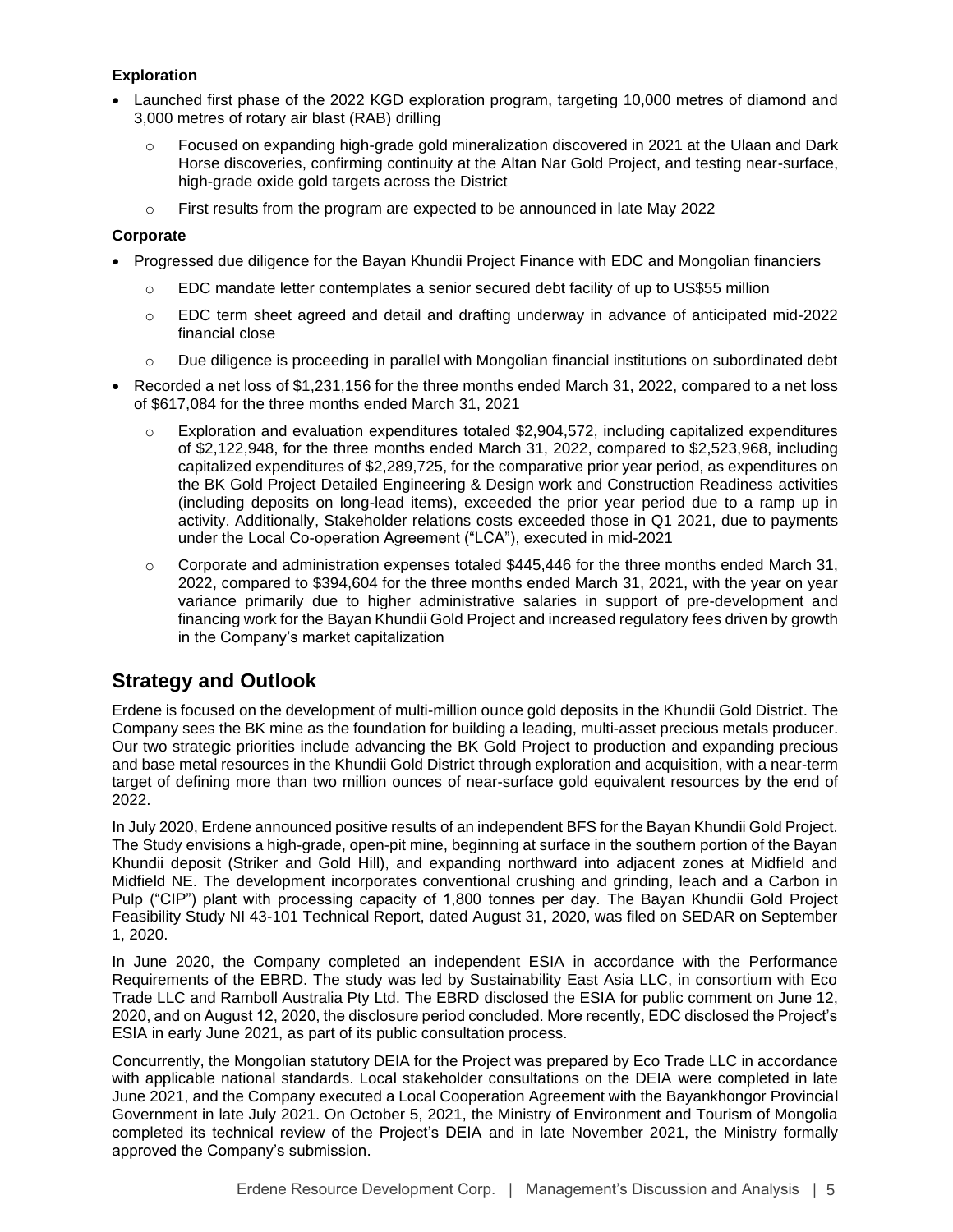Erdene has obtained many of the key permits required to construct the Bayan Khundii Gold Project over the past eighteen months. Erdene received Mining License MV-021444 for its Bayan Khundii resource on August 5, 2019, from the Mineral Resource and Petroleum Authority of Mongolia ("MRPAM"). The Khundii mining license covers 2,309 hectares, including the Bayan Khundii Reserve and the Dark Horse Prospect. The mining license is valid for an initial term of 30 years with the ability to extend to 70 years. On November 1, 2019, MRPAM council approved Erdene's Altan Nar resource registration application and the Company received the Altan Nar mining license on March 5, 2020. Mongolian mining licenses are valid for an initial term of 30 years with the ability to extend to 70 years.

The Company's Statutory Technical and Economic Assessment ("Mongolian Feasibility Study") was approved by the Mineral Resource and Petroleum Authority in early 2020. The Mongolian Ministry of Environment and Tourism approved a water reserve and flow rate to be utilized for the planned processing plant and infrastructure of the Bayan Khundii Gold Project. Additionally, the Project's Land Arrangement Plan and associated land use permissions have been approved by the local government, granting access to the 100-hectare area required to construct the BK open-pit and associated surface infrastructure. During Q1 2022, the Company completed an expansion of its camp and erected a cellular tower at site to facilitate communications, in anticipation of full construction.

Detailed design and engineering for the Carbon-in-Pulp ("CIP") Leach processing plant was completed in Q1 2021 and design work for the mine support infrastructure is progressing on schedule, with approximately 90% of the detailed design completed to date. In March 2021, the Company contracted with CITIC for the comminution circuit for the Project's processing plant and Erdene contracted with COMO to provide the processing plant's elution circuit in Q4 2021.

The general arrangement for the site has gone through regulatory review, alongside which the detailed drawings for key mine support facilities, including offices, mine dry, security guard house, workshop, warehouse, and permanent camp, have been submitted for approval, which was received in late February 2022. The balance of the technical drawings are expected to be submitted in the coming months, allowing for construction ramp up. Additionally, constructability, value engineering, and HAZOPS review are underway, and tender and contracting for critical facilities and services has begun. Preferred vendors have been identified for EPCM and non-process infrastructure packages, including camp, warehouse, workshops, administration buildings and laboratory, with contracting expected to commence in the coming weeks. The Company is reviewing final proposals for the process plant construction and contract mining and expects to select preferred vendors in the coming months.

The Company engaged HCF International to act as Project Finance advisor, with primary responsibility for securing debt. Erdene executed a project finance mandate letter with EDC on November 4, 2020, for senior secured debt financing of US\$55 million. EDC's financing is conditional upon the satisfactory completion of due diligence, which is largely complete, but has been slowed by COVID-19. The Company and the bank have agreed the main commercial terms of the financing and have commenced drafting the loan documents. Concurrently, the Company is working with Mongolian and international financiers to secure the remaining capital required for development. Erdene expects to announce commitments for the entire project finance package in the coming months.

Exploration results to date suggest the greater Khundii-Ulaan alteration zone, including the BK Deposit, Dark Horse prospect and Ulaan, are part of the same, large, gold-bearing hydrothermal system, that shows the potential to host a multimillion-ounce gold deposit. In early April 2022, the Company commenced the first phase of its 2022 exploration program in the Khundii Gold District. The program will focus on expanding high-grade gold mineralization discovered in 2021 at the Ulaan and Dark Horse discoveries at the BK Gold Project, confirming continuity at the Altan Nar Gold Project, and testing near-surface, high-grade oxide gold targets across the District. The first phase of the program will include approximately 10,000 metres of diamond and 3,000 metres of rotary air blast (RAB) drilling. The first phase will continue throughout Q2. The results of the first phase of the program will inform the design of subsequent phases.

Erdene continues to evaluate acquisition opportunities throughout the Khundii Gold District. Over the past decade Erdene has developed the largest proprietary geologic database of Southwest Mongolia's mineralization that has led to the identification of more than 20 high-priority targets for acquisition.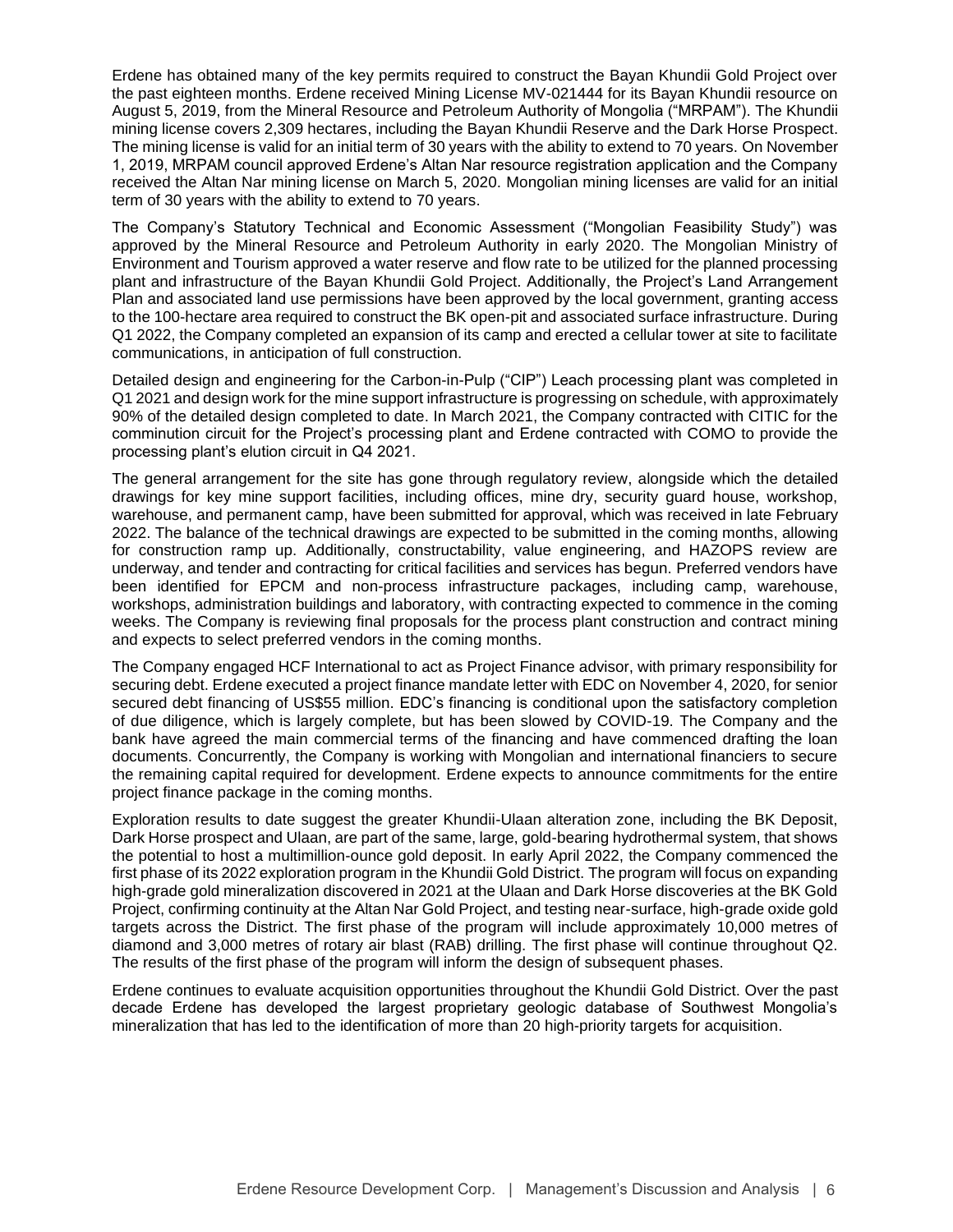# **Development and Exploration Projects**

# **NI 43-101 Technical Reports – Resources and Reserves**

On September 15, 2018, the Company announced a resource estimate for the Bayan Khundii and Altan Nar deposits. On October 21, 2019, Erdene announced an updated Bayan Khundii Resource as well as a Bayan Khundii Mineral Reserve, as part of a Prefeasibility Study ("PFS") prepared by Tetra Tech, Inc. The reserve announced October 21, 2019, has been superseded by a Mineral Reserve estimate, dated July 1, 2020, prepared by Auralia Mining Consulting. In conjunction with the Company's MD&A for the three and six months ended June 30, 2021, and 2020, the Company announced an updated mineral resource estimate for the Bayan Khundii deposit with an effective date of June 17, 2021, prepared by Tetra Tech.

Apart from Zuun Mod, the Company's other targets are early stage and do not contain any mineral resource estimates, as defined by National Instrument 43-101 Standards of Disclosure for Mineral Projects ("NI 43- 101"). Except for those deposits already delineated, potential quantities and grades disclosed in this MD&A are conceptual in nature, and there has been insufficient exploration to define a mineral resource estimate for other targets disclosed herein. It is uncertain if further exploration will result in these targets being delineated as a mineral resource. Additional information about our projects is also summarized in our AIF and the respective NI 43-101 Technical Reports and can be viewed under the Company's issuer profile on SEDAR at [www.sedar.com.](http://www.sedar.com/)

# **Khundii Gold District**



The Khundii Gold District includes the Company's high-grade, near-surface Bayan Khundii and Altan Nar deposits. The Bayan Khundii gold project is located on Erdene's 100%-owned, 2,309 hectare Khundii mining license. The Khundii mining license includes the Bayan Khundii mineral resources reported in "Khundii Gold Project NI 43-101 Technical Report", dated December 4, 2019, and prepared by Tetra Tech, Inc., and an updated Mineral Reserve estimate, dated July 1, 2020, prepared by Auralia Mining Consulting and reported in "Bayan Khundii Gold Project Feasibility Study NI 43-101 Technical Report", dated August 31, 2020.

# *Bayan Khundii Gold Deposit*

The Bayan Khundii deposit was discovered in Q2 2015, with initial drill results reported in Q4 2015; the first hole returned 7 metres of 27.5 g/t gold at 14 metres depth. Definition drill programs completed in 2016 through 2018 identified three main areas over an 800-metre strike length and within 150 metres of surface. These areas of very high-grade gold mineralization over significant widths include: Striker Zone, where mineralization starts from surface, and Midfield and North Midfield Zones that extend to the northeast under younger, post-mineralization cover. The Midfield and North Midfield Zones have returned some of the highest grades and widest mineralized intervals at Bayan Khundii. BKD-98 returned 80 metres of 6.0 g/t gold from 42 metres depth and BKD-261 returned 112 metres of 5.9 g/t gold, both in the Midfield Zone, and BKD-231 in North Midfield, returned 14 metres of 158 g/t gold, including one metre of 2,200 g/t gold.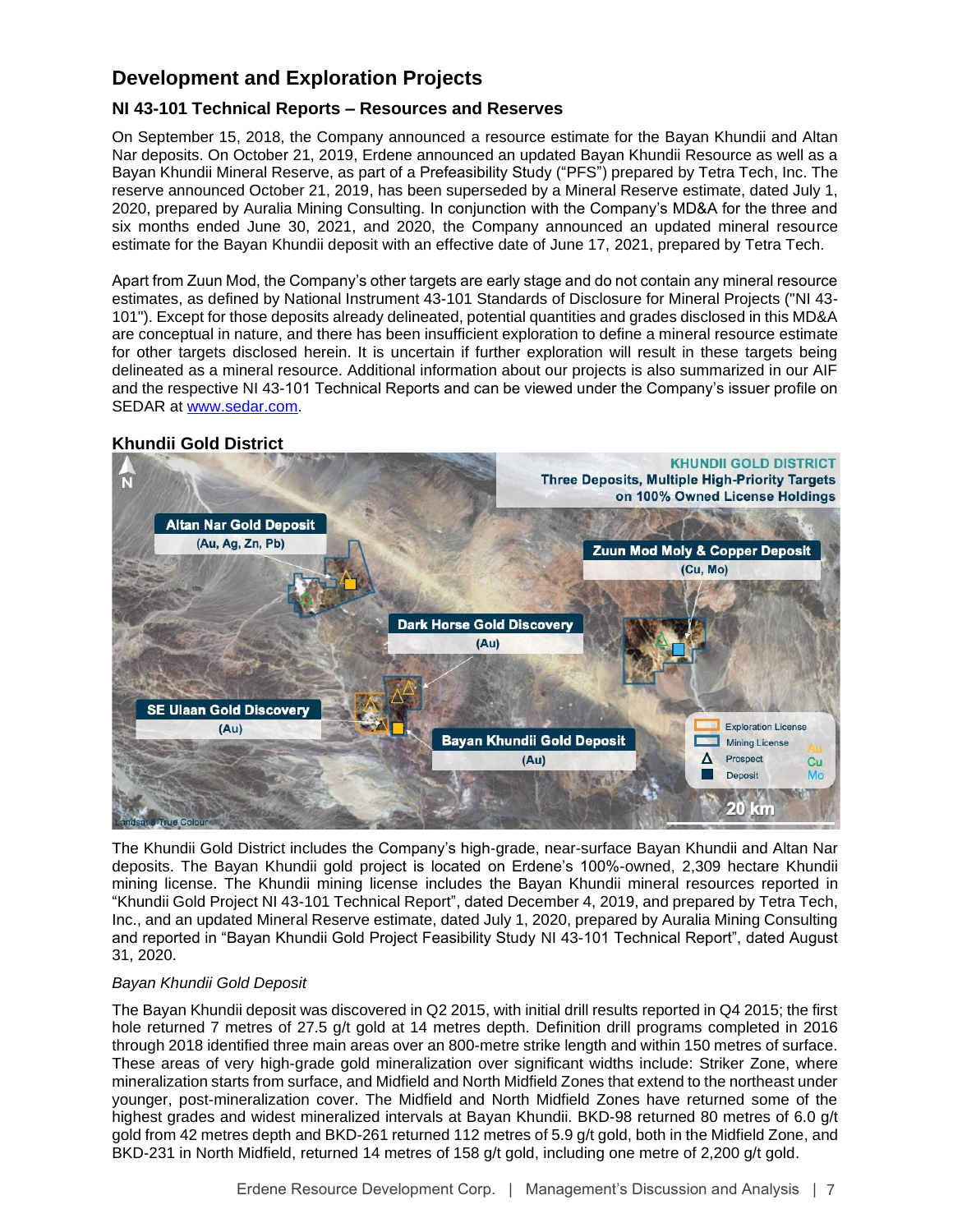Bayan Khundii is the highest priority project for the Corporation based on its grade, proximity to surface, and favorable metallurgy. The Corporation has advanced the project through independent studies to the bankable feasibility stage.

During Q1 2021, Erdene engaged Tetra Tech, Inc. ("Tetra Tech") to prepare an updated Mineral Resource Estimate ("Mineral Resource"), incorporating 2020 drilling at Striker West, Striker, Midfield and Midfield North, and reflecting prevailing gold prices.

The updated Bayan Khundii Mineral Resource incorporates 95 additional drill holes totaling 12,889 metres and an updated structural interpretation study completed by Erdene at Bayan Khundii since the previous October 1, 2019, mineral resource estimate was announced. In total, the updated Bayan Khundii Mineral Resource incorporates 350 diamond drill holes totaling 55,791 metres, along with 1,075 metres of trenching from 23 trenches.

The Bayan Khundii updated Mineral Resource conforms to NI 43-101, Companion Policy 43-101CP, and the CIM Definition Standards for Mineral Resources and Mineral Reserves. The Mineral Resource was prepared by Tetra Tech and has an effective date of June 17, 2021. The reported Mineral Resource is based on information provided to Tetra Tech by Erdene and verified where possible by Tetra Tech. Data verification and statistical analyses were carried out by Tetra Tech in support of the Mineral Resource. The details of the parameters used in preparing the updated Mineral Resource, including data verification, sample preparation, analysis and security, are included in the Company's Q2 2021 MD&A, available on the Company's website or SEDAR.

The June 2021 Mineral Resource for Bayan Khundii is provided below under the *Mineral Resources and Reserves* section of this MD&A.

#### *Dark Horse*

The greater Dark Horse prospect area (38 square kilometres) is located in the northern portion of the Khundii Mining License and is characterized by elevated gold in soil anomalism with multiple surface rockchip, trench and drill core samples assaying greater than 1 g/t gold. Trace element anomalism, geophysical anomalies related to alteration and mineralization, structures interpreted to represent conduits for mineralizing fluids, and alteration signatures supporting an epithermal mineralization model characterize the greater Dark Horse prospect area. To date the Company has completed 21,673 metres of drilling in 190 holes ranging in vertical depths from 21 to 318 metres within the greater Dark Horse prospect portion of the Khundii mining license, including 126 holes totaling 11,608 metres in 2021.

Most of the drilling to date has been focused on the Dark Horse Mane discovered in early 2021. Erdene discovered the Dark Horse Mane, 2.4 kilometres north of the Bayan Khundii deposit, when initial drilling returned 5.97 g/t gold over 45 metres, beginning 10 metres downhole, including 8 metres of 27.1 g/t gold (AAD-58). Drilling over the past year has defined a 1.5-kilometre trend of alteration and gold mineralization within the Dark Horse Mane that remains open along strike to the north and south, and at depth. Highlight interceptions at Dark Horse Mane since the initial discovery include:

- AAD-126: 30 metres of 5.63 g/t gold, beginning 10 metres downhole, including 24.12 g/t over six metres, starting 26 metres downhole
- AAD-137: 24.5 metres of 9.4  $q/t$  gold beginning 1.5 metres downhole, including 13.5 metres of 16.1  $q/t$ gold
- AAD-138: 25 metres of 6.1 g/t gold beginning 18 metres downhole, including 8 metres of 17.1 g/t gold
- AAD-177: 23 metres of 11.4 g/t gold beginning 1 metre downhole, including 4 metres of 59.8 g/t gold within 8 metres of 32.2 g/t gold
- AAD-178: 15 metres of 42.8 g/t gold beginning 11 metres downhole, including 3 metres of 160.4 g/t gold within 5 metres of 123.5 g/t gold

The Dark Horse Mane is associated with a north-south trending, linear structural corridor which intersects deep seated northeast trending transform faults, believed to be a conduit for primary mineralizing fluids. The N-S structure has been traced over five kilometres, from the southern portion of the Bayan Khundii deposit to the northern extension of Dark Horse Mane. Gold mineralization is hosted within strongly altered tuffaceous and volcanoclastic rocks, crosscut by quartz and quartz-hematite veins and stockwork zones. The Dark Horse Mane shallow oxide zone begins at surface, hosting supergene enriched gold zones with values up to 195 g/t over 1 metre and ranging in thickness from 20 to 60 metres vertical depth with locally deeper oxidation along fractures. The high-grade oxide body exhibits strong continuity along a north-south strike. Mineralization remains open along strike and at depth.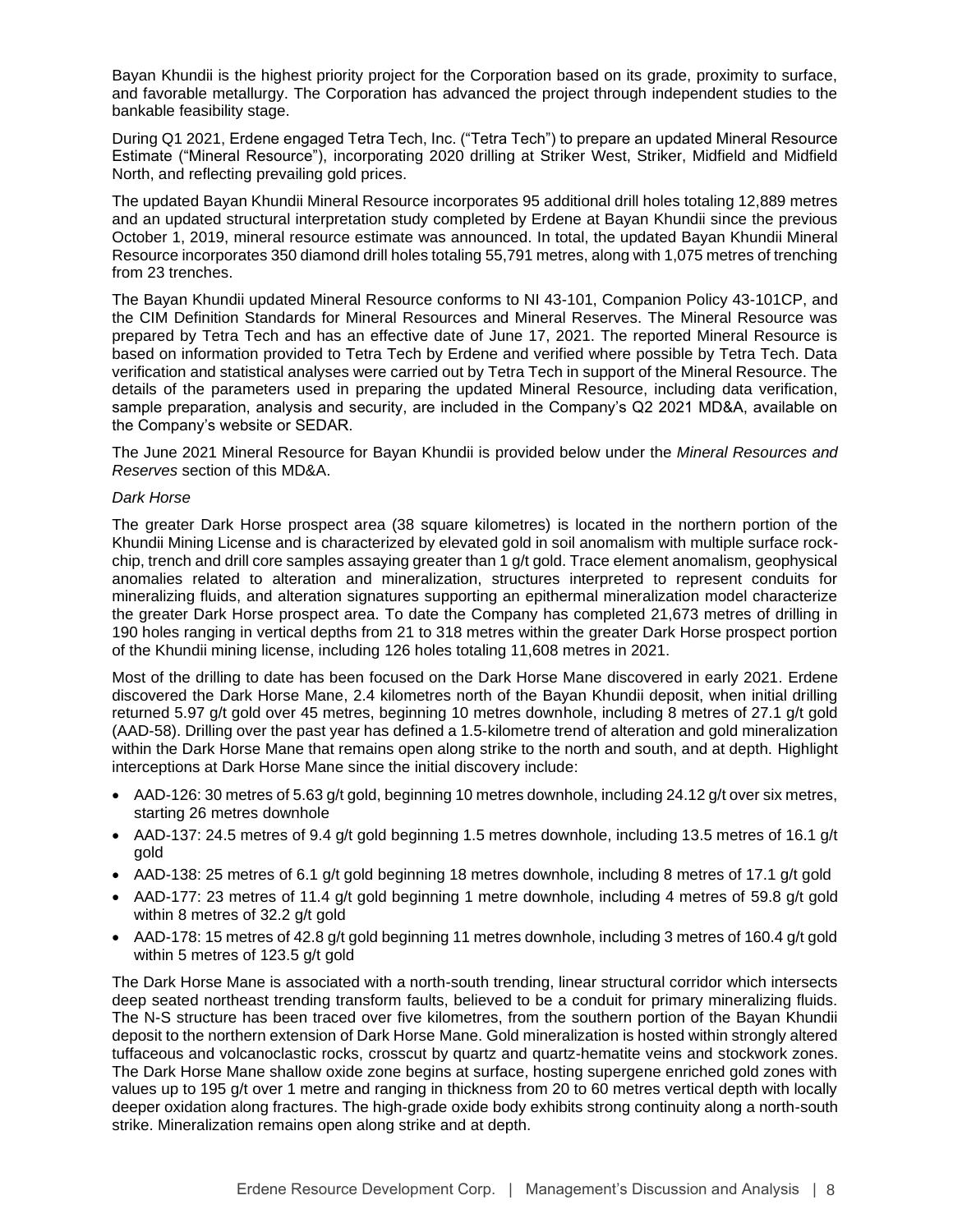The near surface oxide gold zones discovered at Dark Horse Mane are the result of oxidation of sulfide bearing epithermal veins and hydrothermal breccias within white mica altered host lithologies. Limited deeper drilling has gold bearing epithermal veins and associated white mica and sulfide alteration zones to a depth of up to 230 metres vertically, that remains open at depth. The gold mineralization near surface at Dark Horse Mane is related to broader areas of structurally controlled alteration and mineralization believed to be connected to feeder structures, distributing gold bearing fluids over a wide area as these fluids approached the paleo surface. Evidence for these feeder structures includes a series of exposed residual quartz lithocaps, associated locally with increasing copper anomalism at depth interpreted to predate the gold mineralization. These lithocaps are distributed along dominant NE trending structures believed to represent transform faults and potentially feeder conduits from a magmatic porphyry source at depth. The highest-grade gold bearing oxide zones at the southern end of the Dark Horse Mane are located proximal to the residual quartz lithocaps and hosted within tuffaceous to porphyritic volcanoclastic units.

#### Ulaan Southeast

In June 2021, the Company completed the maiden gold exploration program in the southern portion of the Ulaan license, reporting a significant new gold discovery just 300 metres west of the Bayan Khundii Deposit. Results to date have confirmed a significant gold discovery at Ulaan Southeast. Multiple drill holes have returned hundreds of metres (up to 354 metres) of gold mineralization, often ending in mineralization, over an area 200 metres by 250 metres. Gold mineralization begins approximately 80 metres from surface with anomalous gold intersected as shallow as 4 metres depth (UDH-18) and remains open along strike to the west/northwest and at depth. Gold grades up to 156 g/t are related to intense quartz ± hematite veins and stockwork zones enveloped by the same gold bearing silicified, white mica altered lapilli tuff sequence which hosts Erdene's Bayan Khundii epithermal gold deposit, located just east on the Khundii mining license. Structural controls are also similar with northwest striking, southwest dipping veins hosting the gold and intensifying adjacent to bounding structures and/or feeder conduits typically oriented northeast or north. Gold mineralization, particularly the low-grade envelope, also appears to be partially controlled by lithology with low permeability silicified ash tuffs focusing fluid flow and coarser lapilli tuffs acting as a preferred host to mineralization, stratigraphically dipping to the northwest.

Highlight interceptions at Ulaan Southeast since the initial discovery include:

- UDH-10: 258 metres of 0.98 g/t gold beginning at 92 metres downhole, including 3.77 g/t gold over 40 metres, starting at 99 metres downhole
- UDH-14: 217 metres of 1.07 g/t gold beginning 188 metres downhole, including 3.55 g/t gold over 53 metres
- UDH-15: 364 metres of 0.79 g/t gold beginning 97 metres downhole, including 1.98 g/t gold over 91 metres
- UDH-21: 77 metres of 3.19 g/t gold beginning 115 metres downhole, including 8.74 g/t gold over 27 metres
- UDH-22: 152 metres of 1.71 g/t gold beginning 85 metres downhole, including 3.11 g/t gold over 65 metres

Together with the Bayan Khundii deposit and Dark Horse prospect, results from drilling at Ulaan Southeast demonstrate the potential scale of mineralization within the nearly 4,000 hectare Khundii-Ulaan Hydrothermal system, which extends from Ulaan over 10 kilometres to the northeast onto the Khundii license.

#### *Altan Nar*

The 100%-owned Altan Nar deposits are located on the Corporation's 4,669 hectare Altan Nar mining license, 16 kilometres northwest of Bayan Khundii. The AN mining license was received on March 5, 2020 and is valid for an initial 30-year term with provision to renew the license for two additional 20-year terms. The license hosts 18 mineralized (gold, silver, lead, zinc) target areas within a 5.6 by 1.5 kilometre mineralized corridor. Two of the early discoveries, Discovery Zone ("DZ") and Union North ("UN"), host wide zones of high-grade, near-surface mineralization, and are the focus of a Resource Estimate released in Q2 2018.

Altan Nar is an intermediate sulphidation, carbonate-base metal gold ("CBMG") deposit, with similarities to prolific gold deposits such as Barrick Gold's Porgera mine (Papua New Guinea), Rio Tinto's formerly producing Kelian mine (Indonesia), Lundin Gold's Fruta Del Norte deposit (Ecuador), and Continental Gold's Buritica project (Colombia). CBMG deposits generally occur above porphyry intrusions in arc settings and may extend for more than 500 metres vertically.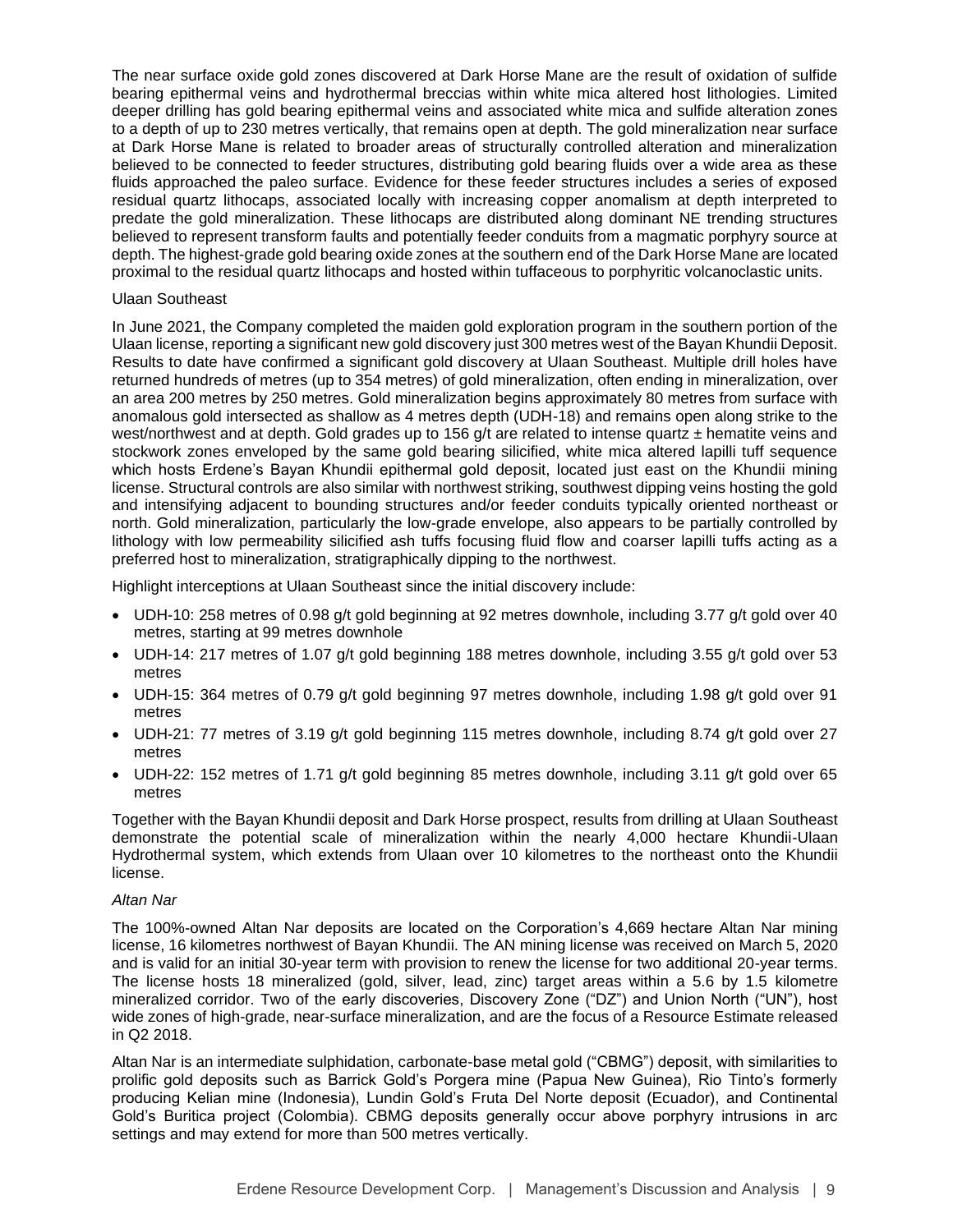Altan Nar received limited exploration over the past two years as the Company's resources were focused on the Bayan Khundii discovery. In late Q4 2019, the Company drilled five holes totaling 667 metres in DZ. Four holes tested the high-grade core area of the Discovery Zone, over a 130-metre strike length, 70 metres of which remains untested by drilling ("Gap Zone"). The fifth hole tested the southern extension of the deposit. Results from the 2019 program, including the intersection of 45.7 g/t gold, 93.4 g/t silver, 1.54% lead and 3.40% zinc over 7 metres beginning at approximately 70 metres vertical depth, within 23 metres grading 17 g/t gold, are amongst the strongest to date. Many of the 2019 high-grade intersections are locally outside or in areas of previously low-grade resource blocks and therefore expand the DZ high-grade core indicating consistency in high-grade mineralization within the identified ore horizon. These results are expected to positively impact the resource at Altan Nar and open the way for further expansion along strike and elsewhere in the district. The program also demonstrated continuity of anomalous gold and base metals along the structural corridor to the south of the DZ, which will be tested further in upcoming programs.

To date, Indicated Mineral Resources have been established for the Discovery Zone and Union North prospects. The remaining 16 targets at Altan Nar appear very prospective and the Company intends to complete further drilling on the license to increase its understanding of the system.

#### *Mineral Resources and Reserves*

#### *Khundii Gold District*

The total Khundii Gold District resource is calculated by adding the resource from both the Bayan Khundii and Altan Nar deposits and calculating the weighted average grades. The Bayan Khundii Mineral Resource Estimate, prepared by Tetra Tech, has an effective date of June 17, 2021. The Altan Nar Mineral Resource Estimate, prepared by RPMGlobal, has an effective date of May 7, 2018.

A summarized sensitivity analysis of the grade and tonnage relationships at various cut-off grades for the Khundii Gold District is shown in the table below<sup>1</sup>:

| Cut-Off Grade <sup>(1,2)</sup> | <b>Resource Classification</b>  | Quantity (Mt) | Grade (Au g/t) | Gold (Koz) |
|--------------------------------|---------------------------------|---------------|----------------|------------|
| Recommended                    | <b>Measured &amp; Indicated</b> | 13.3          | 2.12           | 903        |
| (3)                            | <b>Inferred</b>                 | 3.9           | 1.76           | 222        |
| 1.0                            | Measured & Indicated            | 6.3           | 3.77           | 768        |
|                                | Inferred                        | 3.3           | 1.99           | 211        |
| 1.4                            | Measured & Indicated            | 5.2           | 4.42           | 738        |
|                                | Inferred                        | 3.0           | 2.12           | 204        |

*Notes:*

*(1) Combined resources from Bayan Khundii and Altan Nar.*

*(2) Cut-off grades for Altan Nar are AuEq2 and for Bayan Khundii are gold only. For the AN resource estimate, Gold Equivalent ("AuEq2") calculations assume metal prices of US \$1,310 per ounce gold, US \$18 per ounce silver, and US \$2,400 per tonne lead and US \$3,100 per tonne zinc.*

*(3) Tetra Tech recommended cut-off grade for Bayan Khundii is 0.40 g/t gold and RPM recommended cut-off grade for Altan Nar is 0.7 g/t AuEq2 above a pit and 1.4 g/t AuEq2 below the same pit shell.* 

#### *Bayan Khundii Gold Deposit*

#### Resource

The 2021 Bayan Khundii Mineral Resource Estimate, prepared by Tetra Tech, is based on the combination of geological modeling, geostatistics, and conventional block modeling using the Ordinary Kriging method of grade interpolation in Datamine Studio RM™ software. The QAQC sampling protocols and corresponding sample preparation and shipment procedures have been reviewed by Tetra Tech.

The Mineral Resource Estimate has been constrained to a conceptual pit shell and is reported at a recommended cut-off grade of 0.40 g/t gold. The assumptions and parameters utilized to establish the cutoff grade and pit shell are reported in notes following the table below and support reasonable prospects for eventual economic extraction. Mineral Resources are inclusive of Mineral Reserves (reported below). For further details on the updated Bayan Khundii mineral resource estimate, please see the Company's Q2 MD&A dated August 12, 2021.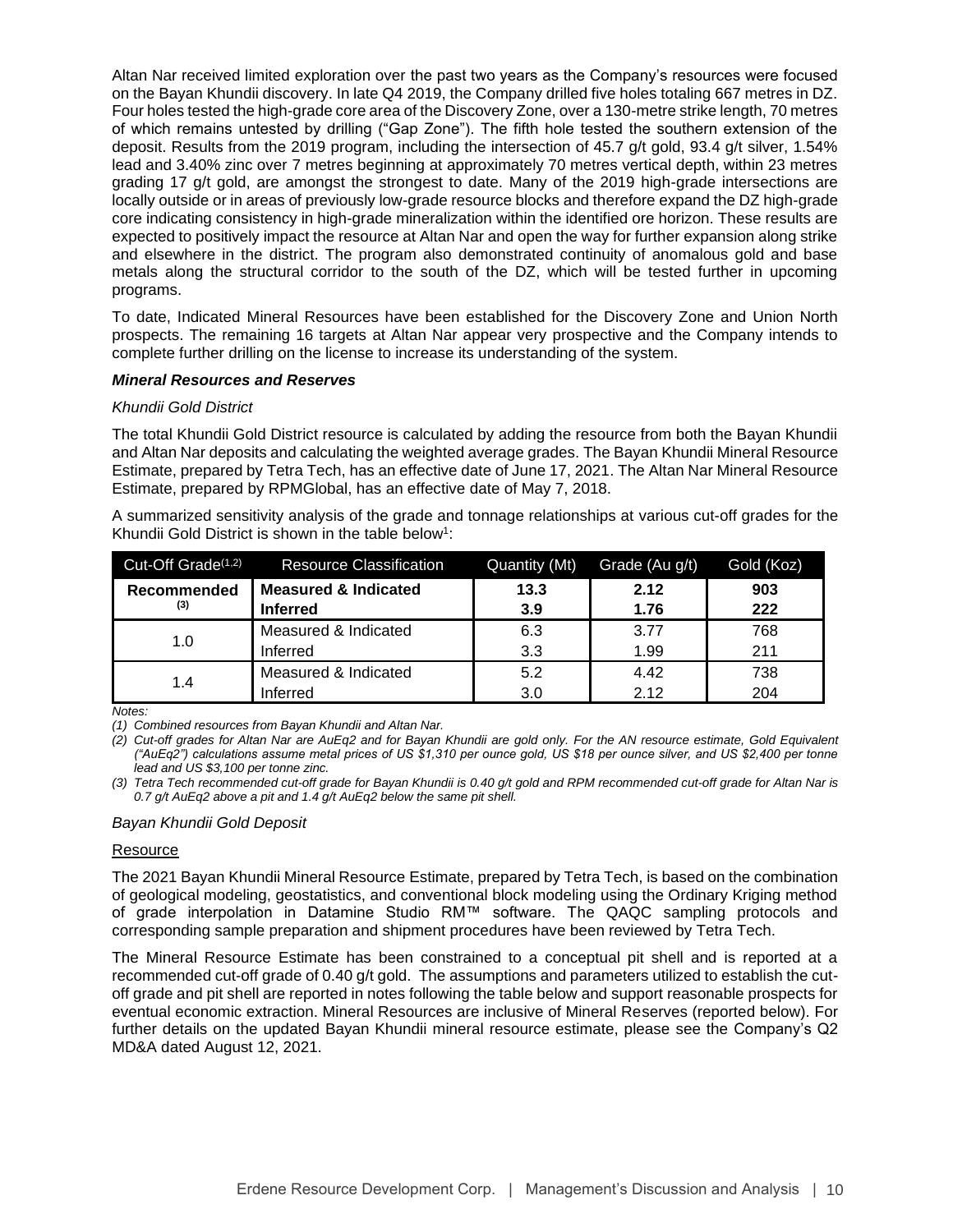| Cut-off Grade (1) | Resource                                  | Quantity  | Grade  | Gold      |
|-------------------|-------------------------------------------|-----------|--------|-----------|
|                   | Classification                            | (tonnes)  | Au g/t | <b>OZ</b> |
|                   | Measured                                  | 3,031,000 | 2.39   | 232,700   |
| $0.4$ g/t Au      | Indicated                                 | 5,269,000 | 2.08   | 352,400   |
|                   | <b>Measured &amp;</b><br><b>Indicated</b> | 8,301,000 | 2.19   | 585,100   |
|                   | Inferred                                  | 512,000   | 2.18   | 35,900    |

*Notes:*

*(1) Cut-off grades have been calculated using a gold price of \$1,600 /ounce, milling and G&A costs of \$16.0 / tonne, and mining costs of \$3.0 / tonne, and an assumed gold recovery of 95%.*

*(2) Bulk density of 2.66 for mineralized domains.*

*(3) Numbers may not add exactly due to rounding.*

*(4) Conforms to NI 43-101, Companion Policy 43-101CP, and the CIM Definition Standards for Mineral Resources and Mineral Reserves.* 

*(5) Mineral resources which are not mineral reserves do not have demonstrated economic viability. All figures are rounded to reflect the relative accuracy of the estimate.*

#### Reserves

The total Bayan Khundii Mineral Reserve is shown below, as reported in Erdene's press release dated July 20, 2020. The Bayan Khundii July 1, 2020, BFS Mineral Reserve has been estimated by Qualified Person, Mr. Anthony Keers, Director, Auralia Mining Consulting, using the 2014 CIM Definition Standards for Mineral Resources and Mineral Reserves to conform to the Canadian National Instrument 43-101 Standards of Disclosure for Mineral Projects. The Mineral Reserve is based on the October 1, 2019, mineral resource estimate. The Mineral Reserve includes both Proven and Probable Mineral Reserves that were converted from Measured and Indicated mineral resources. Tonnes and grades were calculated for the mining blocks, and allowances for dilution and mining recovery were applied to estimate the Mineral Reserve Statement. The effective date of the Mineral Reserve statement is July 1, 2020.

|                                  | Tonnage<br>(Mt) | Grade (g/t Au) | <b>Contained Au</b><br>(Koz) |
|----------------------------------|-----------------|----------------|------------------------------|
| <b>Proven Mineral Reserves</b>   | 1.2             | 4.2            | 166                          |
| <b>Probable Mineral Reserves</b> | 2.2             | 3.5            | 244                          |
| <b>Mineral Reserve</b>           | 3.4             | 3.7            | 409                          |

*Notes:*

*(1) The effective date of the Mineral Reserve estimate is July 1, 2020. The QP for the estimate is Mr. Anthony Keers of Auralia Mining Consulting*

*(2) The Mineral Reserve estimates were prepared with reference to the 2014 Canadian Institute of Mining, Metallurgy and Petroleum (CIM) Definition Standards (2014 CIM Definition Standards) and the 2003 CIM Best Practice Guidelines.*

*(3) Reserves estimated assuming open pit mining methods*

*(4) Waste to ore cut-offs were determined using a NSR for each block in the model. NSR is calculated using prices and process recoveries for each metal accounting for all off-site losses, transportation, smelting and refining charges.* 

*(5) Reserves are based on a gold price of \$1400/oz.*

*(6) Mineral Reserves were calculated from a diluted "mining" block model which included average dilution of 9% and losses of 1%.*

*(7) The Mineral Reserve is based on the October 1, 2019, mineral resource estimate.*

## *Altan Nar Gold-Polymetallic Deposit*

RPMGlobal calculated the mineral resource estimate for Altan Nar in May 2018 at a number of gold cutoffs, however, RPM recommends reporting the Altan Nar mineral resource at cut-off of 0.7 g/t AuEq2 (see definition for AuEq2 in note 8 below) above a pit and 1.4 g/t AuEq2 below the same pit shell. For further details on the Altan Nar mineral resource estimate, please see the Company's Altan Nar Gold-Polymetallic Project NI 43-101 Technical Report dated March 29, 2021.

| Cut-off | Resource  |                  |     |      | Grade          |     |       |      |       | <b>Contained Metal</b> |      |                   |
|---------|-----------|------------------|-----|------|----------------|-----|-------|------|-------|------------------------|------|-------------------|
| AuEg2   | Classi-   | Quantity<br>(Mt) | Au  | Ag   | Z <sub>n</sub> | Pb  | AuEq2 | Au I | Ag    | Zn                     | Pb   | AuEa <sub>2</sub> |
| g/t     | fication  |                  | g/t | g/t  | g/t            | g/t | g/t   | Koz  | Koz   | Kt                     | Kt   | Koz               |
| 0.7     | Indicated | 5.0              | 2.0 | 14.8 | 0.6            | 0.6 | 2.8   | 318  | 2.350 | 31.6                   | 29.0 | 453               |
|         | Inferred  | 3.4              |     | 7.9  |                | 0.7 | 2.5   | 186  | 866   | 23.7                   | 22.3 | 277               |

*Notes:*

*(1) The Mineral Resources have been constrained by topography and a cut-off of 0.7 g/t AuEq2 above a pit and 1.4 g/t AuEq2 below the same pit shell.*

*(2) The Mineral Resource Estimate Summary was compiled under the supervision of Mr. Jeremy Clark who is a full-time employee of RPM and a Member of the Australian Institute of Geoscientists. Mr. Clark has sufficient experience that is relevant to the*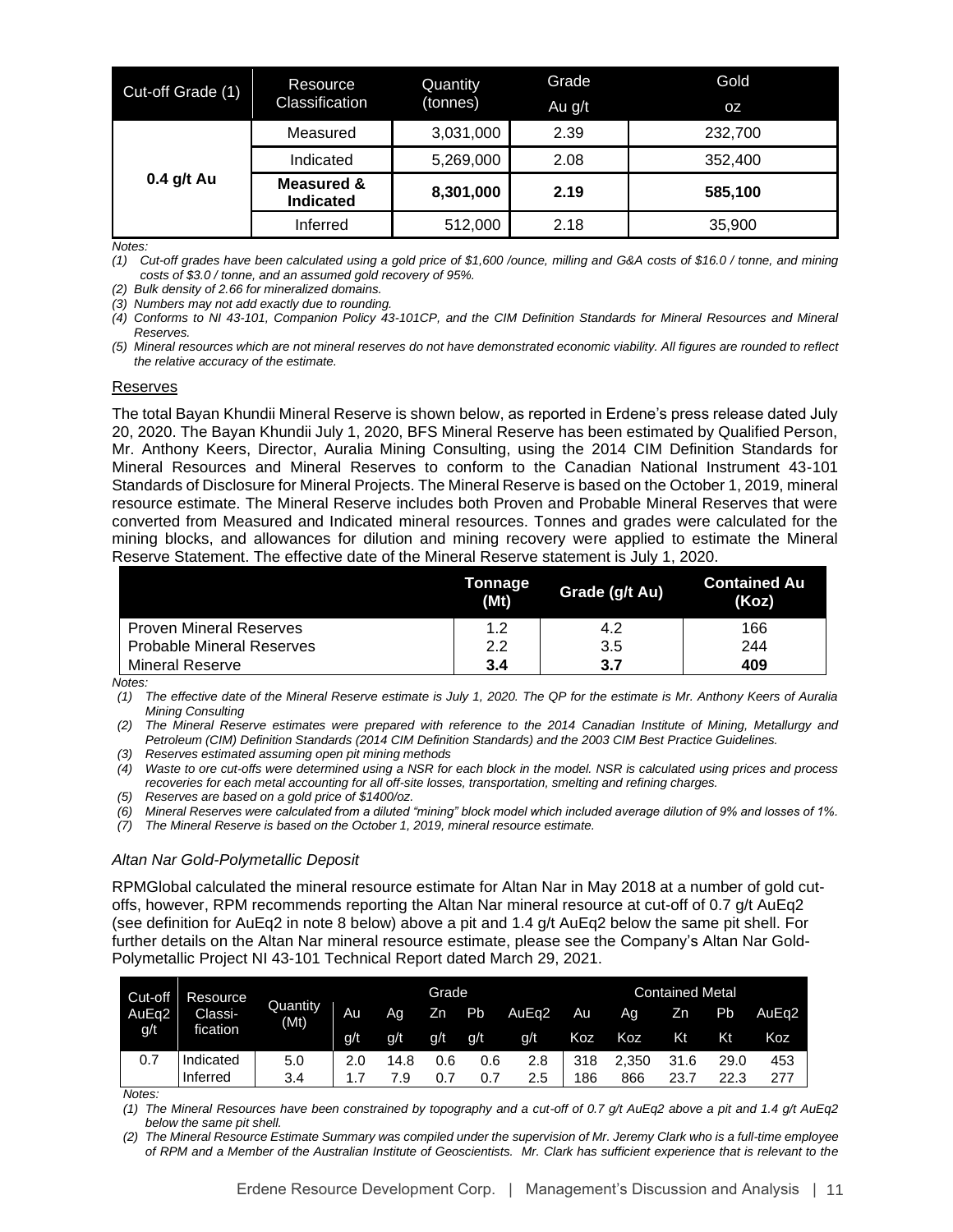*style of mineralization and type of deposit under consideration and to the activity that he has undertaken to qualify as a Qualified Person as defined in the CIM Standards of Disclosure.*

- *(3) All Mineral Resource figures reported in the table above represent estimates as at May 7, 2018. Mineral Resource estimates are not precise calculations, being dependent on the interpretation of limited information on the location, shape and continuity of the occurrence and on the available sampling results. The totals contained in the above table have been rounded to reflect the relative uncertainty of the estimate. Rounding may cause some computational discrepancies.*
- *(4) Mineral Resource grades are reported in accordance with the CIM Standards.*
- *(5) Mineral Resources reported on a dry in-situ basis.*
- *(6) No dilution or ore loss factors have been applied to the reported Resource Estimate*
- *(7) No allowances have been made for recovery losses that may occur should mining eventually result.*
- *(8) For the AN resource estimate Gold Equivalent ("AuEq2") calculations assume metal prices of US \$1,310 per ounce gold, US \$18 per ounce silver, and US \$2,400 per tonne lead and US \$3,100 per tonne zinc.*

#### *Economic Studies*

On July 20, 2020, Erdene announced the results of an independent Bankable Feasibility Study for the Bayan Khundii gold deposit. The report, titled "Bayan Khundii Gold Project Feasibility Study, NI 43-101 Technical Report", dated August 31, 2020, was prepared by international and Mongolian firms with significant experience operating in Mongolia. The study incorporates detailed mine design and scheduling, front-end engineering and design for the processing plant and site infrastructure, a hydrogeological assessment, mineral waste facility design, comprehensive capital and operating cost estimation, and an updated economic model.

The BFS envisions a high-grade, open-pit mine beginning at surface in the southern portion of the BK deposit (Striker and Gold Hill), expanding northward into adjacent zones at Midfield and North Midfield. The Project incorporates conventional crushing and grinding, leach and a Carbon in Pulp plant with processing capacity of 1,800 tonnes per day. The BFS includes 3.4 million mineable tonnes from the BK resource at an average diluted head grade of 3.7 g/t gold, all of which are Proven and Probable Reserves.

| <u>FIUUULIUI FIUIIIG</u>                                  |               |        |
|-----------------------------------------------------------|---------------|--------|
| Average Head Grade Over Life of Mine <sup>1</sup>         | g/t gold      | 3.7    |
| Project Life <sup>2</sup>                                 | years         | 8      |
| <b>Operating Life</b>                                     | years         | 6      |
| Target Production Rate Per Day <sup>3</sup>               | tpd           | 1,800  |
| Average Annual Saleable Gold <sup>4</sup>                 | 0Z            | 63,500 |
| Peak Annual Saleable Gold <sup>4</sup>                    | 0Z            | 79,100 |
| Average Gold Recovery Rate Over Life of Mine              | $\%$          | 93%    |
| <b>Strip Ratio</b>                                        | t:t           | 9.1    |
| <b>Operating Costs</b>                                    |               |        |
| Life of Mine ("LOM") Average Cash Cost <sup>5</sup>       | US\$/oz       | 731    |
| LOM Cash Cost plus Sustaining Cost (AISC) <sup>5</sup>    | US\$/oz       | 733    |
| Pre-Tax Net Present Value                                 |               |        |
| 5% discount rate                                          | US\$M         | 145    |
| 7.5% discount rate                                        | US\$M         | 126    |
| 10% discount rate                                         | US\$M         | 109    |
| After-Tax Net Present Value                               |               |        |
| 5% discount rate                                          | US\$M         | 100    |
| 7.5% discount rate                                        | US\$M         | 86     |
| 10% discount rate                                         | US\$M         | 73     |
| Internal Rate of Return and Payback                       |               |        |
| Pre-Tax Internal Rate of Return                           | $\frac{0}{0}$ | 55%    |
| After-Tax Internal Rate of Return                         | %             | 42%    |
| Payback Period Post-Construction (After-Tax) <sup>5</sup> | years         | 1.9    |
| <b>Capital Requirements</b>                               |               |        |
| Pre-production Capital Cost, including contingency        | US\$M         | 59     |
| <b>LOM Sustaining Capital Cost</b>                        | US\$M         | 5      |
|                                                           |               |        |

Project highlights are presented in the table below (results at US\$1,400/oz gold price, unless noted): Production Profile

*Notes:*

*(1) Average diluted head grade of mineralized rock fed to process plant.*

*(2) Project life comprising one year pre-production period, approximately nine years operating life and one year mine closure.*

*(3) Assumes process plant operates for 8,000 hours per annum to achieve the target production rate of 600 ktpa.*

*(4) Reported numbers for saleable gold for Bayan Khundii.*

*(5) Operating costs reported in terms of saleable gold ounces includes Royalty and Charges of US\$77/oz.*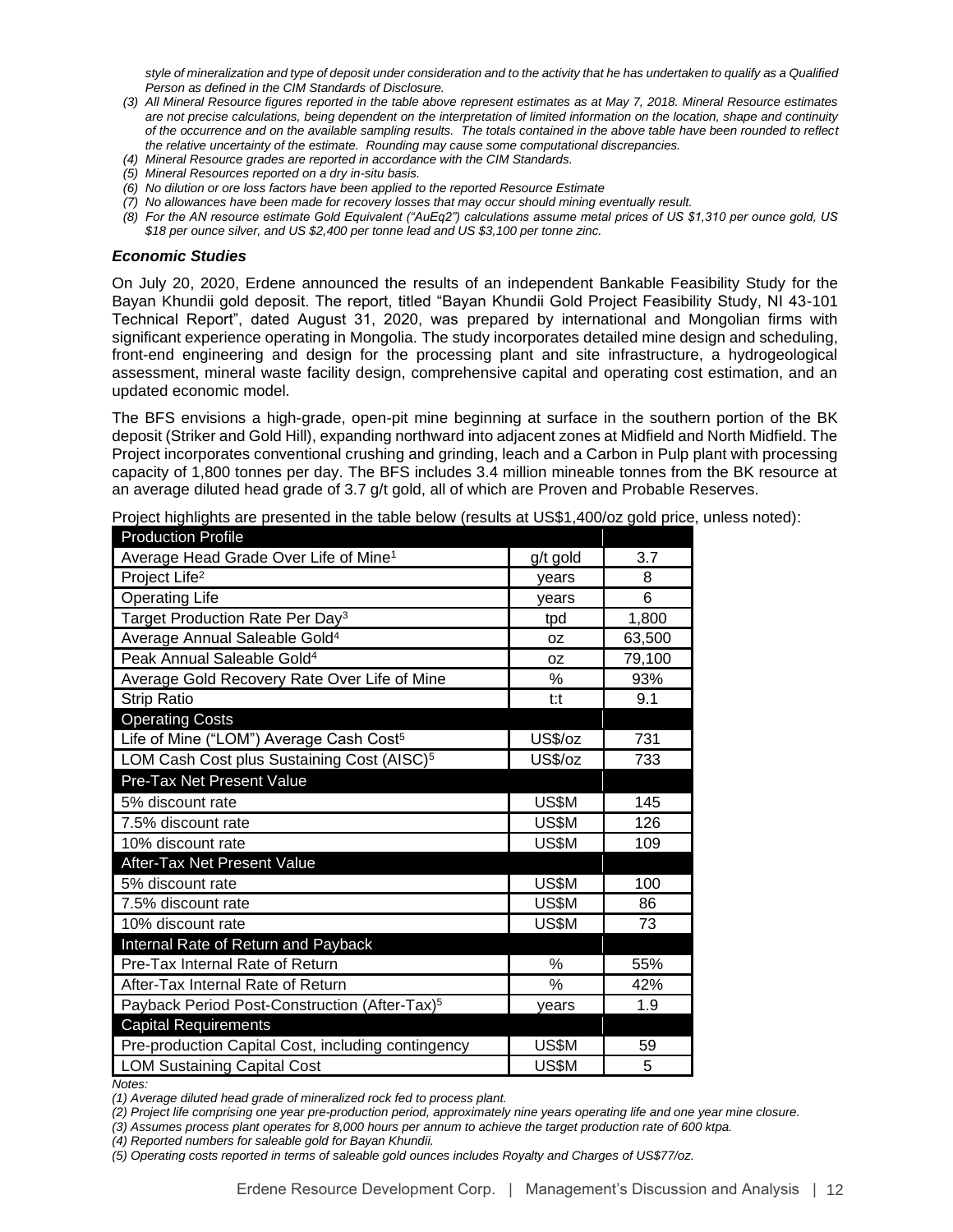The following table shows the change in the after-tax NPV and IRR over a range of gold prices and discount rates, demonstrating the impact of higher gold prices and the Project's resiliency to lower prices: **Technical Report Sensitivities – After-Tax Gold Price Sensitivity Analysis – BK BFS**

| <b>Price Sensitivity Analysis</b> |       |     |     | Units US\$1,200 US\$1,400 US\$1,600 US\$1,800 US\$2,000 |     |     |
|-----------------------------------|-------|-----|-----|---------------------------------------------------------|-----|-----|
| NPV (5% discount rate)            | US\$M | 43  | 100 | 158                                                     | 216 | 274 |
| NPV (7.5% discount rate)          | US\$M | 33  | 86  | 138                                                     | 190 | 242 |
| NPV (10% discount rate)           | US\$M | 25  | 73  | 120                                                     | 168 | 215 |
| <b>I</b> IRR                      | %     | 22% | 42% | 60%                                                     | 77% | 93% |

The BK BFS is based on an open-pit mining operation targeting 600,000 tonnes per year of feed material for the processing plant. The total mineable mineralized plant feed is 3.4 million tonnes at an average diluted head grade of 3.7 g/t gold and average strip ratio of 9.1:1 (waste tonne: plant feed tonne). Mineralization starts at surface, with the majority of the deposit contained within the top 100 metres. The deposit structure, grades and depth suggest selective open cut mining will be utilized. Mining will use hydraulic excavators in backhoe configuration. Drilled and blasted material will be loaded into haul trucks, with waste rock deposited in an engineered Integrated Waste Facility ("IWF") adjacent to the pit, and ore hauled to a crusher or run-of-mine ("ROM") pad adjacent to the processing plant.

The BK BFS has assumed contract mining based on methodology and costing contained in proposals received from contractors with suitable experience in Mongolia in similar open-pit mining environments. In this scenario the contractor provides the full fleet and personnel to operate the project on a schedule of rates (US\$/tonne material moved) basis. The contractor is proposing a total of 4 x excavators (2 x ore, 2 x waste), 10 x 55t payload trucks, 3 x blasthole drills and a fleet of ancillary and support equipment to deliver the required material movement. The contractor's workforce peaks at approximately 190 personnel to deliver the required schedule of production.

The BK BFS assumes processing of ROM material via a conventional crush and grind circuit and a carbon in pulp plant. Plant design by 360-Global has been based on testing at Blue Coast Research which has established optimal processing parameters, including; grind size of 80% passing 60 microns; design inputs for comminution circuit, low cyanide concentration in leach circuit (0.5 g/litre sodium cyanide); 36 hour retention time; carbon adsorption parameters and detoxification reagent dosages. The process circuit has been designed to maximize water recovery with the most efficient dewatering process (ceramic disc filters) to achieve targeted 15% moisture in tailings, minimize chemical and reagent usage and minimize environmental impact.

The ore-processing plant will be located adjacent to the Bayan Khundii open pit and throughput will target 600,000 ore-tonnes per year, nominally 1,800 tonnes per day. Total mineralized material from BK, processed in the plant over the course of the mine life, is 3.4 million tonnes at an average diluted head grade of 3.7 g/t gold. Using an estimated mill recovery of 93.1%, total recovered gold over the life of the Bayan Khundii deposit is 381,700 ounces.

Operating costs are based on the mining and processing scenarios outlined above and assumes contract mining. Power for operations will be generated through a hybrid diesel and solar generation solution, provided under a power purchase agreement for the duration of the Project. All other activities are assumed to be owner operated. The AISC for Bayan Khundii is estimated at US\$733/oz.

|                                    | Bayan Khundii BFS     |                |            |  |  |  |  |  |
|------------------------------------|-----------------------|----------------|------------|--|--|--|--|--|
|                                    | <b>LOM</b><br>(US\$M) | <b>US\$/oz</b> | US\$/tonne |  |  |  |  |  |
| <b>Mine Operating Cost</b>         | 133                   | 350            | 39         |  |  |  |  |  |
| <b>Processing Cost</b>             | 96                    | 252            | 28         |  |  |  |  |  |
| G&A                                | 13                    | 33             | 4          |  |  |  |  |  |
| <b>Total Site Operating Costs</b>  | 242                   | 635            | 71         |  |  |  |  |  |
| Royalty and Charges                | 32                    | 86             | 10         |  |  |  |  |  |
| Sustaining Capital & Closure Costs | 5                     | 12             |            |  |  |  |  |  |
| <b>All-In Sustaining Cost</b>      | 279                   | 733            | 82         |  |  |  |  |  |

Construction costs (Year 0), primarily comprising the process plant and supporting infrastructure, accommodation village, and associated engineering and indirect costs is estimated at US\$46 million. Preproduction costs, including construction readiness, mobile site equipment and pre-strip total \$8M. The capital cost estimate includes a 10% contingency. Sustaining capital of US\$4 million has been included in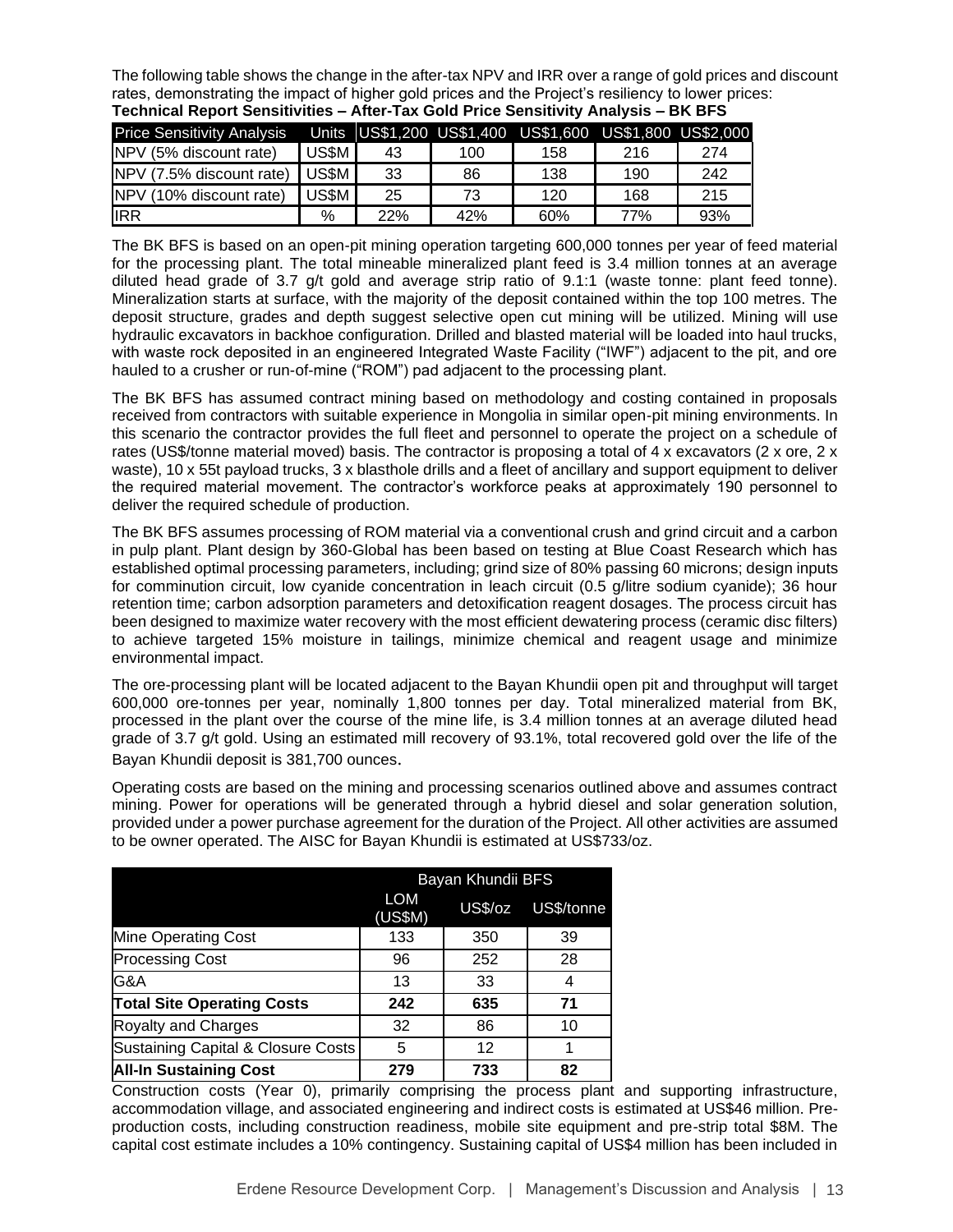the mine plan and net mine closure costs are estimated at US\$1 million, including salvage values. Total life of mine capital expenditures for the Bayan Khundii Gold Project are estimated at US\$64 million.

|                                          | <b>BK BFS</b> |
|------------------------------------------|---------------|
|                                          | (US\$M)       |
| <b>Process Plant</b>                     | 24            |
| Non-Process Infrastructure               | 10            |
| <b>Accommodation Village</b>             | 2             |
| <b>Construction Indirects</b>            | 6             |
| <b>Engineering &amp; Support</b>         | 4             |
| <b>Construction Costs</b>                | 46            |
| <b>Pre-Production Costs</b>              | 8             |
| Contingency                              | 5             |
| <b>Subtotal Plant and Infrastructure</b> | 59            |
| <b>Sustaining Capital</b>                | 4             |
| <b>Reclamation and Mine Closure</b>      | 3             |
| Salvage                                  | (2)           |
| Total                                    | 64            |

The Company sees the following opportunities to enhance value at the Khundii Gold District:

- Additional Resources at Bayan Khundii:
	- o The updated Bayan Khundii Resource includes Measured and Indicated resources of 585,100 ounces at an average grade of 2.19 g/t gold, and an additional 35,900 ounces at a grade of 2.18 g/t gold of Inferred Resources which could potentially be added to reserves through both additional drilling and rising gold prices.
	- $\circ$  Very high gold grades observed in drilling in the Striker West portion of the deposit have the potential to add high-grade resources should closer spaced drilling improve continuity.
	- $\circ$  The reported resource is constrained based on multiple parameters including a US\$1,600/oz gold price. Multiple high-grade intersections outside the pit provide expansion targets requiring additional drilling in a rising gold price environment.
- Exploration: The Bayan Khundii deposit is situated in a highly prospective region that has received minimal historical exploration. On the Bayan Khundii property, multiple high-grade targets have been established through limited shallow drilling and surface sampling within 4 kilometres of the deposit, including the Dark Horse prospect identified in late 2019. In 2021, drilling on the Ulaan license, 300 metres west of Bayan Khundii, identified a new gold discovery that has the potential to be incorporated into the Bayan Khundii mine plan.
- Recoveries: Although a 93% gold recovery has been utilized for the BFS, testing of a recent master composite sample, representative of the BK ore, with a head grade of 3.6 g/t gold, returned recoveries averaging 95% indicating an opportunity for increased recoveries in the plant.
- Higher Grade Upside: The very high-grade nature of the Bayan Khundii deposit provides upside should continuity of the ultra-high-grade zones (greater than 20 g/t gold) be established during mining.
- Underground Potential: Further underground mining potential has been identified in conceptual studies for Midfield North and Striker West which, if proven economical through further studies, could lead to a further increase in the economic reserve of the Bayan Khundii Project.
- Additional Resources at Altan Nar: Erdene's Altan Nar deposit, located approximately 16km north of Bayan Khundii, has an established Indicated Resource of 5.0 Mt grading 2.0 g/t gold (318,000 ounces of contained gold) and an Inferred Resource of 3.4 Mt grading 1.7 g/t gold (186,000 ounces of contained gold). Approximately 250,000 ounces of the current Altan Nar resource could potentially be processed by the Bayan Khundii Project processing facility at modest incremental capital cost (see "KGP 2019 Technical Report"). A number of development options for Altan Nar are under consideration.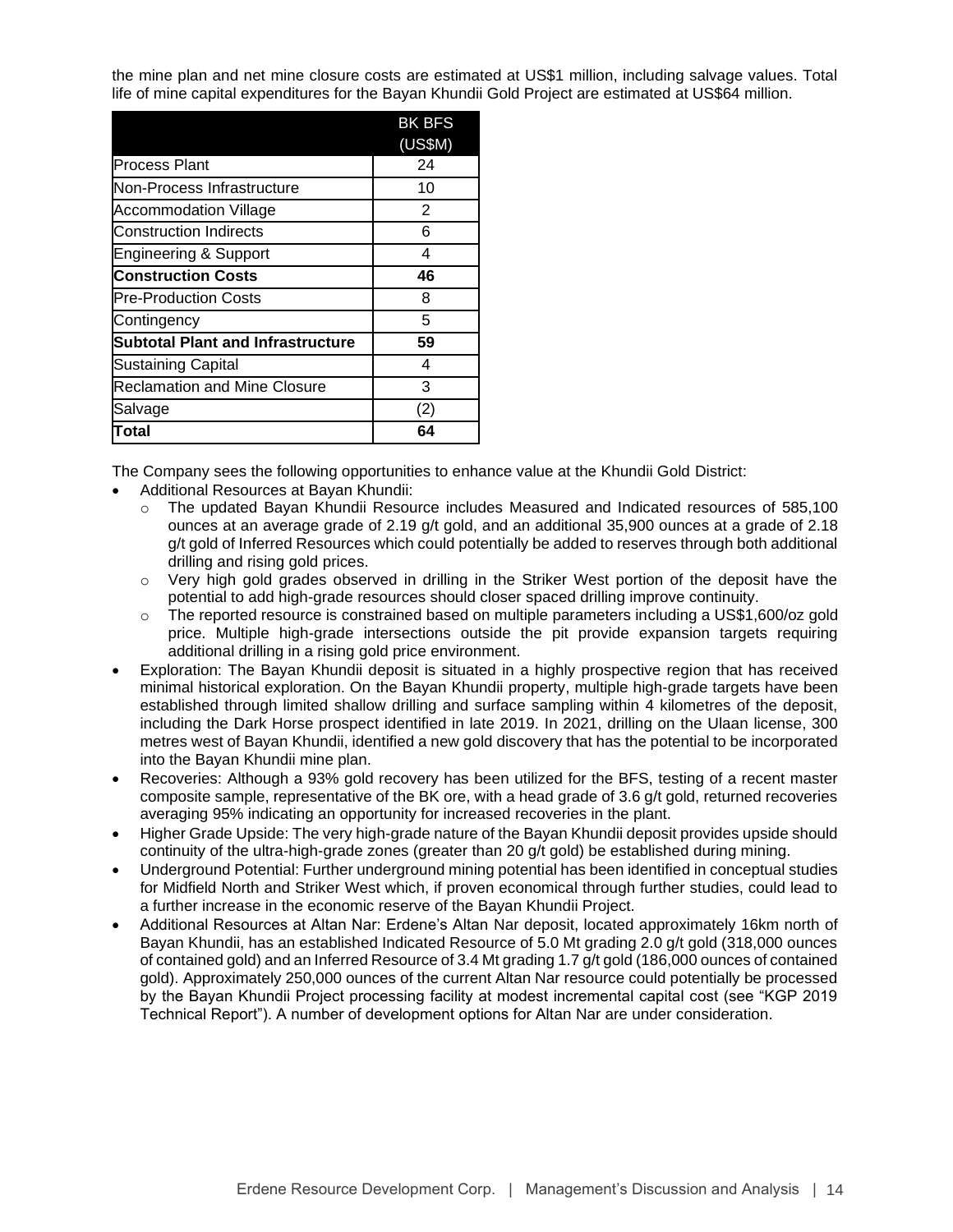# **District Area Exploration**

Erdene's deposits are in the Trans Altai Terrane within the Central Asian Orogenic Belt, host to some of the world's largest gold and copper-gold deposits. The Company has been the leader in exploration in southwest Mongolia over the past decade and is responsible for the discovery of the Khundii Gold District comprised of multiple high-grade gold and base metal prospects, one of which is currently being developed, the 100%-owned Bayan Khundii Gold Project, and another which is being considered for development, the 100%-owned Altan Nar Project. In 2021, the Company discovered two new significant gold prospects, Dark Horse and Ulaan.

The Company is targeting total resources of over two million gold equivalent ounces by the end of 2022, based on current resources, as well as the results from recent drilling that is not yet incorporated into resources. Furthermore, management sees the potential to add resources beyond this target through further discoveries in this underexplored portion of the prolific gold and copper producing Central Asian Orogenic Belt.

# *Khundii-Ulaan Epithermal Gold Potential*

Results from recent exploration confirm that the Khundii Gold District hosts multiple zones of epithermal gold mineralization over a wide area. The Khundii mining license and adjoining Ulaan exploration license cover nearly 4,000 hectares of the Khundii-Ulaan hydrothermal alteration zone, which extends from Ulaan over 10 kilometres to the northeast. This alteration trend has a central zone of intense secondary silica with a peripheral halo of sericite alteration, and an outer zone of white mica and sericite, which hosts the Bayan Khundii gold deposit. This northeast trending alteration area, which incorporates the Ulaan, Bayan Khundii, Dark Horse and other mineralized targets in the area, is associated with a regional structural dilational jog and associated major volcano-plutonic centre, along a northeast trending transform fault. The various styles of alteration and mineralization within the Khundii-Ulaan target area are consistent with a fertile magmatic island arc, with evidence for possible arc migration, and overlapping or telescoped mineralization along major structures.

Exploration results to date suggest the greater Khundii-Ulaan alteration zone and known gold occurrences are part of the same, large, gold-bearing hydrothermal system which remains largely under-explored. Gold mineralization identified to date is hosted within an expansive, white mica and silica altered tuffaceous sequence exposed around the periphery of the Khundii-Ulaan hydrothermal alteration system. Quartz vein textures and clay alteration compositions indicate a large-scale epithermal type gold mineralizing environment existed within the Khundii-Ulaan system with the tuffaceous lithologies acting as preferred hosts for gold mineralization. Exploration planning is currently underway to test multiple high-priority geological, geochemical and geophysical targets across the Khundii-Ulaan target area.

Regional drilling has been restricted to shallow targets with average drill depths of about 100 metres with approximately 70% of regional drill holes having intersected anomalous gold mineralization (defined as >0.1 g/t gold). Success has been driven by the abundance of untested, near surface geochemical and geophysical targets in a region that has had no previous modern exploration. Recent exploration successes testing shallow targets, and the definition of three deposits, exposed at surface, are testament to the discovery potential of this new district.

Furthermore, Erdene continues to evaluate opportunities throughout the Trans Altai Terrane, within our licenses and elsewhere in the mineralized belt. This has led to the identification of prospects that are being explored through surface surveys on the Company's four licenses, drilling of selected targets and evaluation of acquisition targets on private and government held ground.

# *Ulaan Copper-Gold Porphyry Target*

On August 30, 2017, the Corporation acquired a 51% interest in the 1,780-hectare Ulaan exploration license ("Ulaan Property"), immediately west of its high-grade Bayan Khundii deposit. In December 2020, Erdene acquired the remaining 49% interest in the property. The exploration license is in its seventh year of a maximum 12-year term and can be converted to a mining license at any time prior to the end of the twelfth year by meeting the requirements prescribed under the Minerals Law of Mongolia.

In addition to the UIaan Southeast gold prospect discovery, the Ulaan license hosts a porphyry copper prospect primarily based on the broad (5km by 4km) zone of phyllic (quartz-sericite-pyrite) alteration at surface, with characteristics thought to be related to a porphyry intrusion at depth. Rock chip and stream sediment geochemical sampling identified anomalous concentrations of gold, copper and molybdenum in the surrounding area, and recently completed geophysical surveys have produced a number of follow-up targets.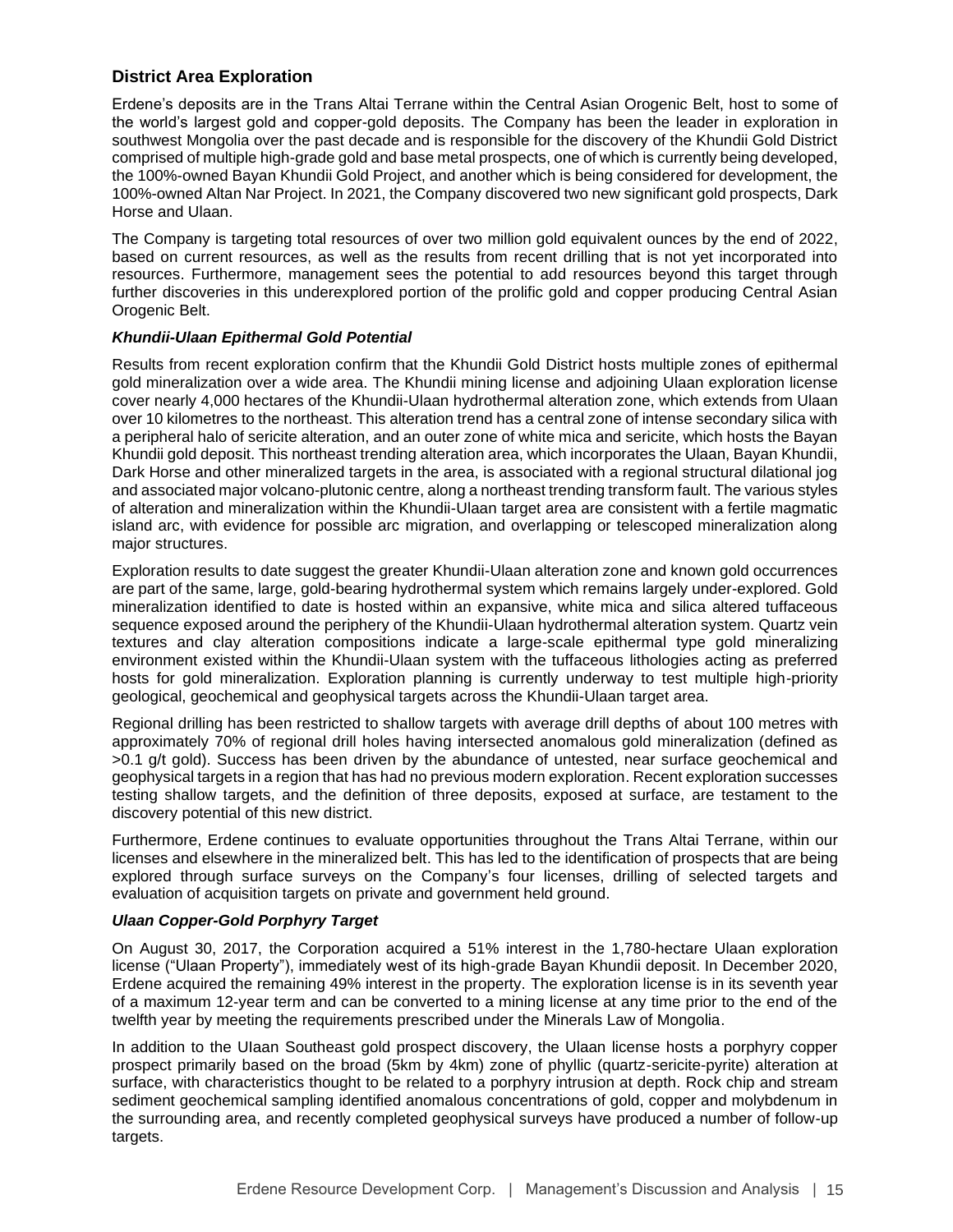Three wide spaced holes were drilled in 2018, totaling 1,050 metres over a 1.3 kilometre area in the central portion of the license. These holes intersected volcanic to sub-volcanic rocks exhibiting propylitic to phyllic quartz-sericite-pyrite ("QSP") alteration with varying concentrations of pyrite and locally low-level copper mineralization (100 to 300 ppm over 60 metres).

A 700-metre, three-hole drilling program was completed in 2019 to test the alteration system at depth (to 650 metres), by extending a previous drill hole, and to investigate two shallower moderate IP chargeability targets (to 200 metres). The extension hole showed continuity at depth of the phyllic style alteration and ended within elevated copper, averaging 130 ppm over 22 metres. The entire second hole exhibited sericite alteration and pyrite mineralization with localized zones of tourmaline alteration and quartz veining within an andesite host, however no anomalous geochemistry was encountered. The final hole intersected a broad zone of intense tourmaline-silica-sericite alteration which hosts localized gold bearing quartztourmaline breccia and breccia veins from 140 to 202 metres (end of hole). Anomalous gold bearing intervals include: 2 metres of 1.3 g/t gold, 4 metres of 0.29 g/t gold, 2 metres of 0.5 g/t gold and 2 metres of 0.23 g/t gold or 40 metres of 0.15 g/t gold average grade. Anomalous copper, exceeding 400 ppm, was also intersected within the anomalous zone. The Erdene technical team is reviewing these results along with associated geology, geochemistry and geophysics to establish the basis for future drill testing of the Ulaan Copper-Gold Porphyry target.

# *Zuun Mod Molybdenum-Copper Project*

The Zuun Mod Molybdenum-Copper Project is a porphyry molybdenum-copper deposit located in southwest Mongolia on the Company's Khuvyn Khar license. This project is approximately 950 kilometres southwest of Ulaanbaatar and 215 kilometres from railhead on the Mongolia-China border at Ceke. The property consists of a mining license totaling 6,041 hectares. The mining license is registered in the name of Anian Resources LLC**,** a wholly owned subsidiary of the Corporation, and has an initial term of 30 years. This project was acquired from Gallant Minerals Limited in 2005 and is subject to a net smelter returns royalty ("NSR Royalty") of 1.5%, subject to a buy-down provision.

In Q2 2011, the Corporation released a NI 43-101 compliant resource estimate for Zuun Mod containing a Measured and Indicated Resource of 218 million tonnes ("Mt") at an average grade of 0.057% molybdenum, and 0.069% copper at a cut-off grade ("COG") of 0.04% molybdenum. This equates to 273.5 million pounds ("M lbs") of contained molybdenum metal and 330.7 M lbs of contained copper metal. In addition, there is a 168 Mt Inferred Resource at an average grade of 0.052% molybdenum and 0.065% copper, equating to a further 191.8 M lbs of contained molybdenum metal and 240.5 M lbs of contained copper metal.

The Zuun Mod molybdenum-copper deposit has significant potential for development provided the molybdenum price remains strong. Market demand for molybdenum has recently improved, with the price of molybdenum oxide currently trading at approximately US\$21.00 per pound, compared to approximately US\$7.25 per pound in 2017, and US\$12.00 per pound at March 31, 2021. In light of the recent rise in Molybdenum and Copper prices, Erdene engaged RPMGlobal to undertake an updated technical analysis of the project, and the broader Khuvyn Khar license. The results of this study were received in Q4 2021 and suggest strong economics for the project at current metals prices.

Further details on the Zuun Mod resource can be found in the "Technical Report Zuun Mod Porphyry Molybdenum-Copper Project, South-Western Mongolia, National Instrument 43-101 Independent Technical Report" dated June 2011, filed on SEDAR.

## *Khuvyn Khar Copper-Silver Project*

The Khuvyn Khar copper-silver project is located on Khuvyn Khar license, approximately 2.2 kilometres north of the Zuun Mod molybdenum-copper porphyry deposit. Exploration work at Khuvyn Khar has included geological mapping, vein density mapping, geochemical sampling, geophysical surveys, and wide spaced drilling. Previous drilling intersected 34 metres of 1.3% copper and 9.24 g/t silver from 308 to 342 metres (ZMD-121). The Project has a very large copper mineralized zone trending over 900 metres with multiple zones in three drill holes returning assays in excess of 0.2% copper over significant widths (12 to 42 metres). As noted above, RPMGlobal has been engaged to undertake a technical and economic study of the Zuun Mod Molybdenum-Copper project, including a high-level analysis of the prospectivity of the broader Khuvyn Khar license.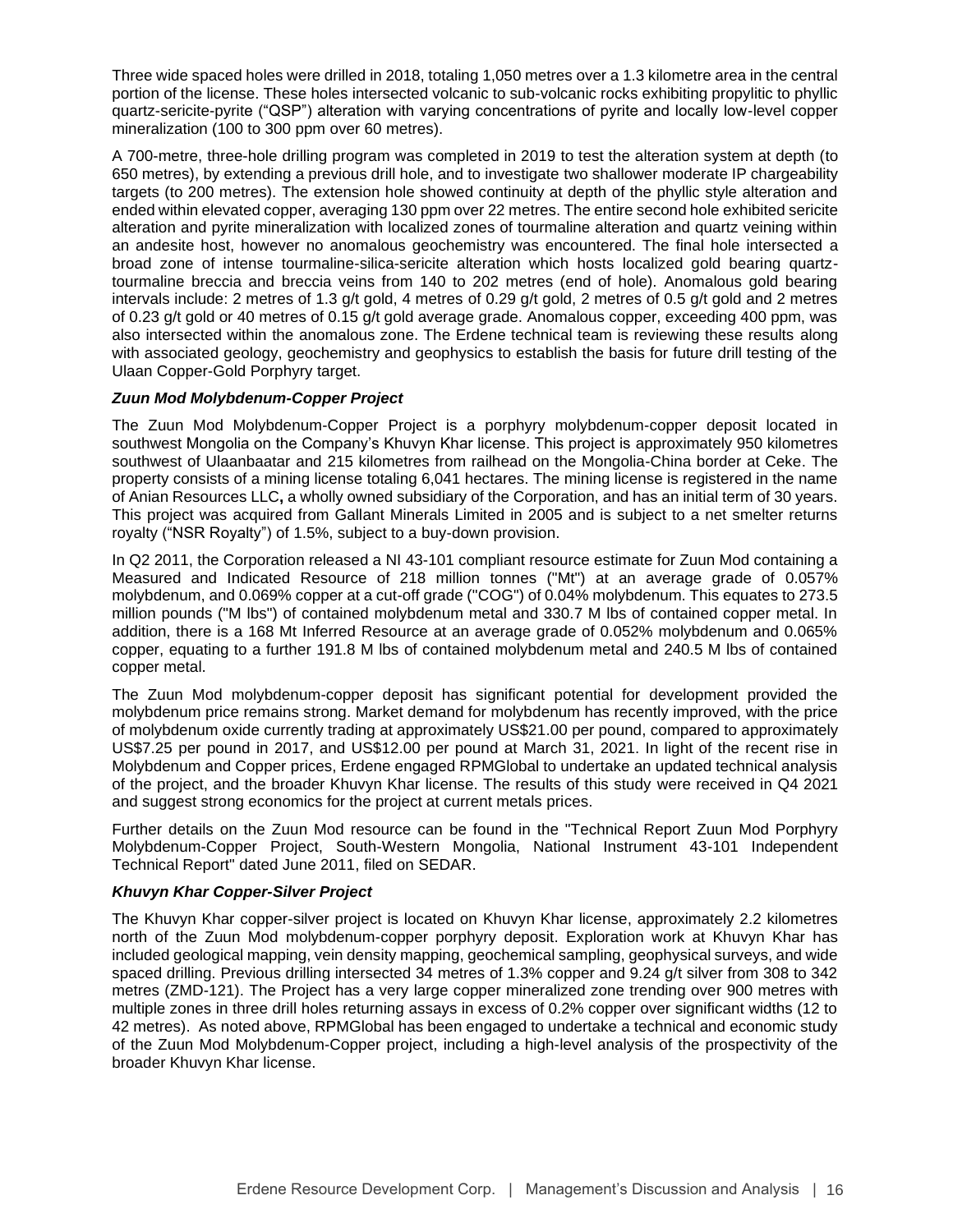# **Acquisitions**

Mongolia's Ministry of Mining and Heavy Industry periodically issues areas for exploration. Erdene has established the largest proprietary geologic database of Southwest Mongolia with a priority list of acquisition targets. The Company will participate in the tendering process as its priority targets are opened for tender. The Company has also been evaluating privately held licenses for acquisition.

# **Discussion of Operations**

# *Three months ended March 31, 2022, and 2021*

The tables below detail exploration and evaluation expenditures for the three months ended March 31, 2022, and 2021. The Bayan Khundii Gold Project was the focus of the Corporation's efforts during these periods.

|                                        |               |               |                  | Zuun Mod         |     | General & |    |                 |    |              |                  |
|----------------------------------------|---------------|---------------|------------------|------------------|-----|-----------|----|-----------------|----|--------------|------------------|
| Period ended Mar. 31, 2022             | Bayan Khundii |               | <b>Altan Nar</b> | Ulaan            |     | & Other   |    | Admin           |    | <b>Total</b> |                  |
|                                        |               |               |                  |                  |     |           |    |                 |    |              |                  |
| <b>E&amp;E</b> expenditures            |               |               |                  |                  |     |           |    |                 |    |              |                  |
| Exploration and field support          |               | 637,838       | \$               | 44,586           | Ŝ.  | 36,301    | \$ | 62.296          | \$ |              | \$<br>781,021    |
| Mining studies and permitting          |               | 1,325,240     |                  | 69,198           |     | 25,169    |    | 662             |    |              | 1,420,269        |
| Mongolian office costs                 |               |               |                  |                  |     |           |    |                 |    | 303,646      | 303,646          |
| Share-based compensation               |               |               |                  |                  |     |           |    |                 |    | 19,553       | 19,553           |
| Stakeholder relations                  |               | 206,134       |                  | 156,370          |     |           |    |                 |    |              | 362,504          |
| Travel and other                       |               | 10,254        |                  | 687              |     | 1,219     |    | 5,419           |    |              | 17,579           |
| Total exploration expenditures         |               | 2,179,466     |                  | 270,841          |     | 62,689    |    | 68,377          |    | 323,199      | 2,904,572        |
| Capitalized expenditures               |               | (2,006,368)   |                  | (114,854)        |     | (1,726)   |    |                 |    |              | (2,122,948)      |
| <b>Expensed exploration costs 2022</b> | \$            | 173,098       | \$               | 155,987          | \$  | 60,963    | \$ | 68,377          | \$ | 323,199      | \$<br>781,624    |
|                                        |               |               |                  |                  |     |           |    |                 |    |              |                  |
|                                        |               |               |                  |                  |     |           |    |                 |    |              |                  |
| E&E assets, January 1, 2022            |               | \$30,910,999  | S                | 4,246,301        |     | 1,797,500 | \$ | 973,653         | \$ |              | 37,928,453       |
| Additions                              |               | 2,006,368     |                  | 114,854          |     | 1,726     |    |                 |    |              | 2,122,948        |
| Effect of movements in exchange rates  |               | (959,070)     |                  | (127,065)        |     | (52,782)  |    | (45, 806)       |    |              | (1,184,723)      |
| E&E assets, March 31, 2022             |               | \$31,958,297  | \$               | 4,234,090        |     | 1,746,444 | \$ | 927,847         | \$ |              | \$<br>38,866,678 |
|                                        |               |               |                  |                  |     |           |    |                 |    |              |                  |
|                                        |               |               |                  |                  |     |           |    | <b>Zuun Mod</b> |    | General &    |                  |
| Period ended Mar. 31, 2021             |               | Bayan Khundii |                  | <b>Altan Nar</b> |     | Ulaan     |    | & Other         |    | Admin        | <b>Total</b>     |
|                                        |               |               |                  |                  |     |           |    |                 |    |              |                  |
| <b>E&amp;E</b> expenditures            |               |               |                  |                  |     |           |    |                 |    |              |                  |
| Exploration and field support          | \$            | 1,027,829     | \$               | 41,956           | -\$ | 20,589    | \$ | 39,198          | \$ |              | \$<br>1,129,572  |
| Mining studies and permitting          |               | 1,069,155     |                  | 98,150           |     | 4,278     | \$ | 9,525           |    |              | 1,181,108        |
| Mongolian office costs                 |               |               |                  |                  |     |           |    |                 |    | 105,365      | 105,365          |
| Share-based compensation               |               |               |                  |                  |     |           |    |                 |    | 7,573        | 7,573            |
| Stakeholder relations                  |               | 71,345        |                  | 27,000           |     | 5         |    |                 |    |              | 98,350           |
| Travel and other                       |               |               |                  |                  |     |           |    | 2,000           |    |              | 2,000            |
| Total exploration expenditures         |               | 2,168,329     |                  | 167,106          |     | 24,872    |    | 50,723          |    | 112,938      | 2,523,968        |
| Capitalized expenditures               |               | (2,122,444)   |                  | (165, 565)       |     | (1.716)   |    |                 |    |              | (2, 289, 725)    |

| E&E assets, January 1, 2021           | \$22,850,206 |           | 3.827.267 \$ 1.799.626 | 887.056  | ٠ | \$29,364,155 |
|---------------------------------------|--------------|-----------|------------------------|----------|---|--------------|
| Additions                             | 2.122.444    | 165.565   | 1.716                  | ۰        |   | 2.289.725    |
| Effect of movements in exchange rates | (172.902)    | (27.999)  | (12.554)               | (11.191) |   | (224, 646)   |
| <b>E&amp;E assets, March 31, 2021</b> | \$24,799,748 | 3.964.833 | 1.788.788              | 875.865  | ٠ | \$31,429,234 |

**Expensed exploration costs 2021 \$ 45,885 \$ 1,541 \$ 23,156 \$ 50,723 \$ 112,938 \$ 234,243**

Exploration and evaluation expenditures, including capitalized expenditures, totaled \$2,904,572 for the three months ended March 31, 2022, compared to \$2,523,968 for the three months ended March 31, 2021.

Exploration and field support expenses of \$781,021 in Q1 2022 were \$348,551 less than prior year quarter as savings due to reduced drilling were partially offset by higher camp and other support costs following the expansion of the camp in advance of construction.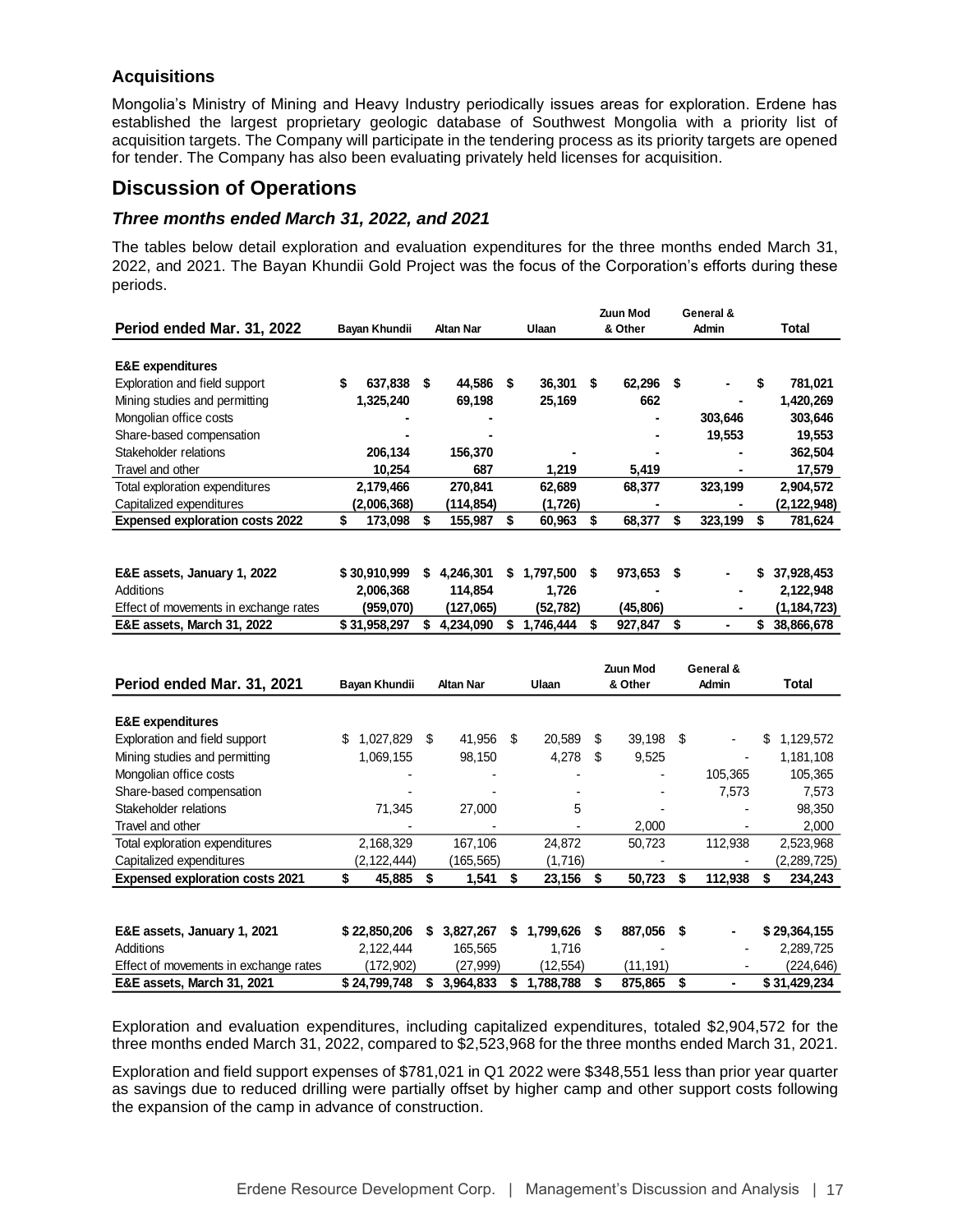Mining studies and permitting costs for the three months ended March 31, 2022, were \$239,161 greater than in the first quarter of 2022 due to a ramp up in project controls and procurement activity in support of the Bayan Khundii Gold Project in advance of a construction decision.

Mongolian office costs of \$303,646 for the three months ended March 31, 2022, were \$198,281 higher than the comparative prior year quarter primarily due to the recruitment of additional staff in advance of construction as well as incremental expenditures on community outreach.

Stakeholder relations costs for the three months ended March 31, 2022, were \$272,812 greater than for the three months ended March 31, 2021, primarily due to community investments following execution of a local co-operation agreement in mid-2021.

Travel and other costs, while modest, were \$18,810 greater than the prior year quarter as international travel resumed in late 2021 following a relaxation of COVID-19 related restrictions.

Erdene began capitalizing exploration costs for its Altan Nar Project in 2015 and commenced capitalizing costs for its Bayan Khundii Gold Project in 2016. For the three months ended March 31, 2022, and 2021, Erdene capitalized all exploration costs associated with these projects; however, exploration and evaluation expenditures associated with its Ulaan property were expensed in 2022 and 2021, consistent with Company's capitalization policy.

The following table summarizes corporate and administration expenses for the three months ended March 31, 2022, and 2021.

|                                  | For the three months ended March 31, |         |    |         |    |           |  |  |
|----------------------------------|--------------------------------------|---------|----|---------|----|-----------|--|--|
|                                  |                                      | 2022    |    | 2021    |    | Change    |  |  |
| Administrative services          | \$                                   | 142,890 | \$ | 99,971  | \$ | 42,919    |  |  |
| Depreciation and amortization    |                                      | 9,520   |    | 9,231   |    | 289       |  |  |
| Directors fees and expenses      |                                      | 26,250  |    | 19,411  |    | 6,839     |  |  |
| Investor relations and marketing |                                      | 23,413  |    | 49,897  |    | (26, 484) |  |  |
| Office and sundry                |                                      | 24,802  |    | 23,064  |    | 1,738     |  |  |
| Professional fees                |                                      | 74,155  |    | 70,286  |    | 3,869     |  |  |
| Regulatory compliance            |                                      | 81,303  |    | 51,967  |    | 29,336    |  |  |
| Share-based compensation         |                                      | 56,860  |    | 70,582  |    | (13, 722) |  |  |
| Travel and accommodations        |                                      | 6,253   |    | 195     |    | 6,058     |  |  |
|                                  |                                      | 445,446 | ደ  | 394,604 | \$ | 50,842    |  |  |

Corporate and administration expenses totaled \$445,446 for the three months ended March 31, 2022, compared to \$394,604 for the three months ended March 31, 2021.

Administrative services expenditures of \$142,890 for the three months ended March 31, 2022, were \$42,919 higher than those in the prior year quarter primarily due to the recruitment of an investor relations professional, as well as cost of living salary increases for administrative staff.

Director's fees and expenses for the three months ended March 31, 2022, were \$6,839 greater than the prior year period, due to an inflationary increase in director compensation implemented in mid-2021.

Investor relations and marketing expenditures for the three months ended March 31, 2022, were \$26,484 less than the comparative prior year period due to a reduction in fees to external IR consultants following the recruitment of a dedicated investor relations professional.

Regulatory compliance expenditures for the first three months of 2022 were \$29,336 greater than those in the first three months of 2021 primarily due to higher TSX filing fees which are calculated on the basis of the Company's market capitalization.

Share-based compensation expenditures for the period ended March 31, 2022, were \$13,722 less than those in the prior year period as fewer options were granted in the current year period.

Depreciation and amortization, Office and Sundry, Professional Fees and Travel and accommodations expenditures for the three months ended March 31, 2022, were not material or significantly different from those incurred in the prior year comparative period.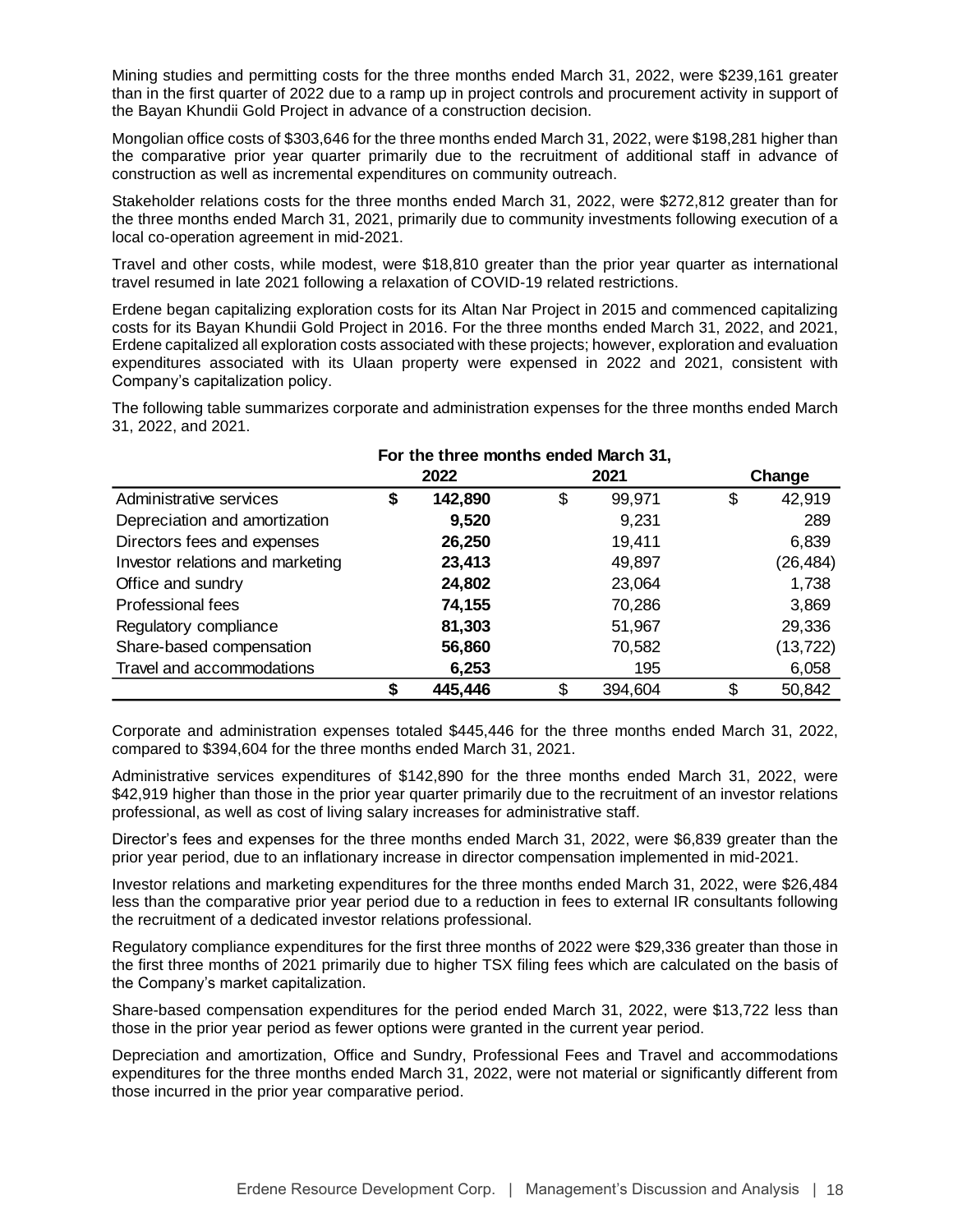# **Summary of Quarterly Results**

|                      | Fiscal 2022 |          | Fiscal 2021 |          |          | Fiscal 2020 |          |          |  |  |  |
|----------------------|-------------|----------|-------------|----------|----------|-------------|----------|----------|--|--|--|
|                      | Q1          | Q4       | Q3          |          | Q1       | Q4          | Q3       | Q2       |  |  |  |
|                      | Mar         | Dec      | Sep         | Jun      | Mar      | Dec         | Sep      | Jun      |  |  |  |
|                      |             |          |             |          |          |             |          |          |  |  |  |
| Net loss             | \$1.231     | \$1.739  | \$1.936     | \$1.279  | \$617    | \$1.525     | \$3,871  | \$6,678  |  |  |  |
| Basic loss per share | \$0.00      | \$0.01   | \$0.01      | \$0.00   | \$0.00   | \$0.00      | \$0.02   | \$0.03   |  |  |  |
| Total assets         | \$44,230    | \$46.544 | \$42,319    | \$42.411 | \$42,454 | \$42.814    | \$44.918 | \$27,155 |  |  |  |

*Expressed in thousands of Canadian dollars except per share amounts*

For the three months ended March 31, 2022, the Corporation recognized a net loss of \$1,231,156 compared to a net loss of \$617,084 for the same period in 2021.

The Corporation's expenditures vary from quarter to quarter, largely due to the timing of its Mongolian exploration and evaluation programs. The Corporation is not aware of any other specific trends which account for fluctuations in financial results from period to period.

# **Liquidity and Capital Resources**

At the date of this MD&A, the Corporation had approximately \$2.5 million in working capital, calculated as current assets less current liabilities.

Funds raised have been used to advance the Corporation's projects in Mongolia and to meet administrative costs in support of those programs (see Development and Exploration Projects and Discussion of Operations). The ability of the Corporation to continue with its exploration and development programs beyond this point is contingent upon securing additional funds through asset sales, formation of alliances, option and/or joint venture agreements, equity and debt financing and/or expenditure reductions. The timing and availability of additional financing will be determined largely by market conditions and the results of the Corporation's ongoing exploration programs.

The Corporation has minimal sources of income. It is therefore difficult to identify any meaningful trends or develop an analysis from the Corporation's cash flows. The Corporation is dependent primarily on the issuance of share capital and debt to finance its exploration and development programs.

Other than as discussed herein, the Corporation is not aware of any trends, demands, commitments, events or uncertainties that may result in the Corporation's liquidity or capital resources materially increasing or decreasing at present or in the foreseeable future. Material increases or decreases in the Corporation's liquidity and capital resources will be substantially determined by the success of the Corporation's Mongolian exploration and development programs and its ability to obtain sufficient financing.

# **Outstanding Share Data**

## **Authorized**

An unlimited number of common shares with no par value.

## **Issued and Outstanding Share Capital**

|                                      | May 11, 2022 | December 31, 2021 |
|--------------------------------------|--------------|-------------------|
|                                      |              |                   |
| Common shares issued and outstanding | 294,439,845  | 294,379,845       |
| Options outstanding                  | 13,350,000   | 15,855,000        |
| Warrants outstanding                 | 44,845,052   | 44,845,052        |
| DSU's oustanding                     | 6,273,171    | 6,103,362         |
| Total instruments outstanding        | 358,908,068  | 361, 183, 259     |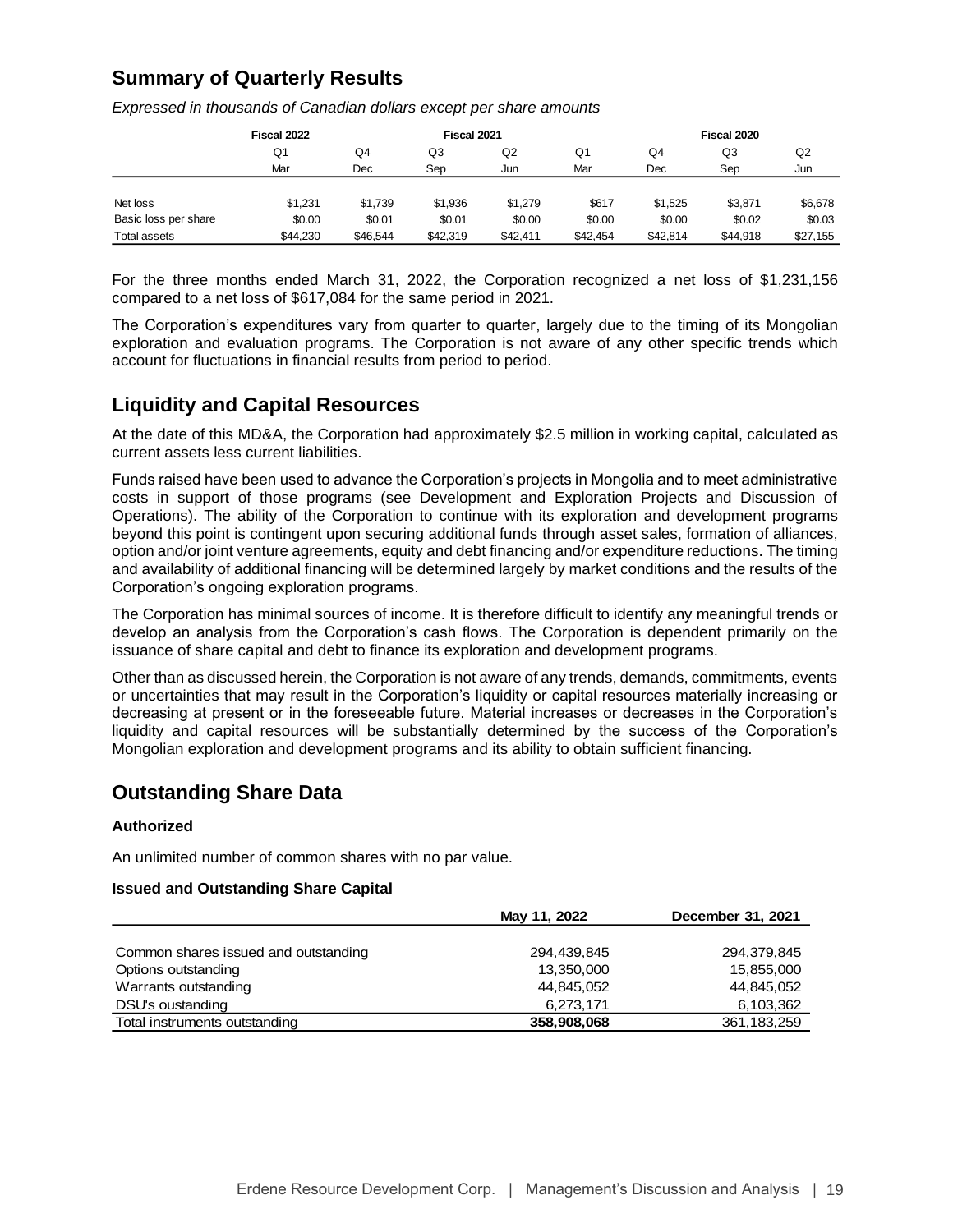# **Contractual Obligations**

The following table summarizes the maturity of the Corporation's contractual obligations at March 31, 2022:

|                                         |         |          | Less than |       | $1 - 2$                  | $2 - 3$ |
|-----------------------------------------|---------|----------|-----------|-------|--------------------------|---------|
|                                         | Total   | one year |           | vears |                          | vears   |
|                                         |         |          |           |       |                          |         |
| Office leases                           | 145.133 | - \$     | 75,575 \$ |       | 54.960                   | 14.598  |
| Accounts payable and accrued liabilites | 735.456 |          | 735.456   |       | $\overline{\phantom{0}}$ | ۰       |
|                                         | 880,589 |          | 811,031   | \$    | 54.960                   | 14.598  |

# **Other Financing Arrangements and Commitments**

# **Sandstorm Gold Ltd. Royalty Agreement**

Sandstorm Gold Ltd. ("Sandstorm") holds a 1% net smelter returns royalty ("NSR Royalty") on Erdene's Altan Nar, Khundii and Ulaan licenses. Sandstorm has been given a right of first refusal on future stream or royalty financings related to these licenses.

# **Other**

The Zuun Mod License is subject to a 1.5% NSR Royalty. Erdene has the option to buy down a portion of the royalty if certain production milestones are achieved.

# **Off-Balance Sheet Arrangements**

As at March 31, 2022, the Corporation had no off-balance sheet arrangements such as guarantee contracts, contingent interests in assets transferred to an entity, derivative instruments obligations or any obligations that trigger financing, liquidity, market or credit risks to the Corporation.

# **Critical Accounting Estimates**

The preparation of financial statements in conformity with IFRS requires Erdene to establish accounting policies and to make estimates that affect both the amount and timing of the recording of assets, liabilities, revenues and expenses. Some of these estimates require judgments about matters that are inherently uncertain.

A detailed summary of all of the Corporation's significant accounting policies and the key sources of estimation uncertainty that have a risk of resulting in a material adjustment to the carrying amount of assets and liabilities within the next twelve months are included in Note 2 to the consolidated financial statements for the year ended December 31, 2021. While all of the key sources are important to the Corporation's consolidated financial statements, the following key sources have been identified as being critical:

- Recoverability of exploration and evaluation assets; and
- Share-based compensation.

## **Recoverability of exploration and evaluation assets**

In accordance with the Corporation's accounting policy, at the end of each reporting period, the Corporation assesses its exploration and evaluation assets to determine whether any indication of impairment exists. Judgment is required in determining whether indicators of impairment exist, including factors such as the period for which the Corporation has the right to explore, expected renewals of exploration rights, whether substantive expenditures on further exploration and evaluation of resource properties are budgeted and results of exploration and evaluation activities on the exploration and evaluation assets.

Where an indicator of impairment exists, a formal estimate of the recoverable amount is made, which is considered to be the greater of the fair value less cost of disposal and value in use. The impairment analysis requires the use of estimates and assumptions, such as long-term commodity prices, discount rates, future capital expenditures, exploration potential and operating costs. Fair value of exploration and evaluation assets is generally determined as the present value of estimated future cash flows arising from the continued use of the asset, which includes estimates such as the cost of future expansion plans and eventual disposal, using assumptions that an independent market participant may take into account. Cash flows are discounted to their present value using a pre-tax discount rate that reflects current market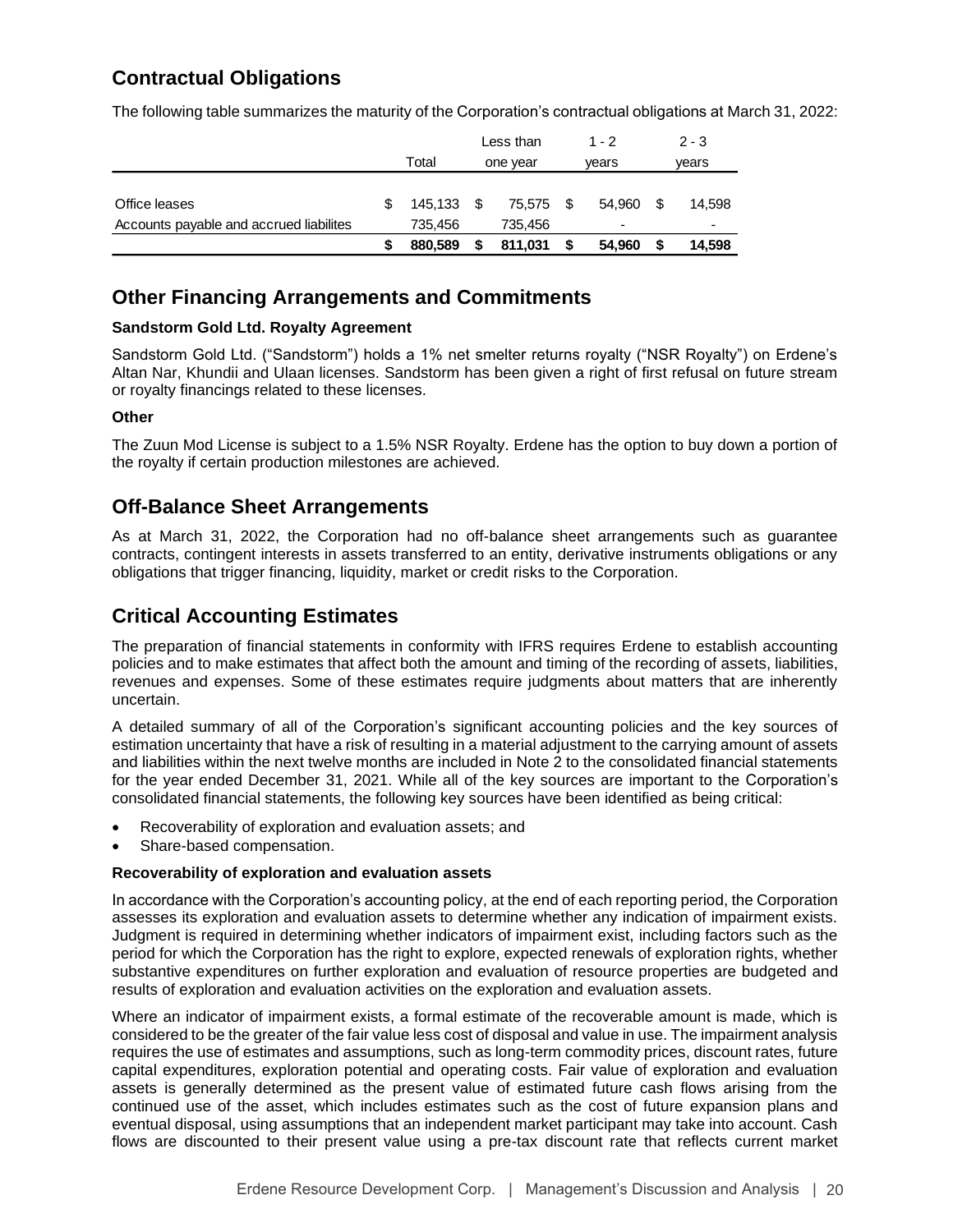assessment of the time value of money and risks to the asset. If the Corporation does not have sufficient information about a particular mineral resource property to meaningfully estimate future cash flows, the fair value is estimated by management through comparison to similar market assets and, where available, industry benchmarks.

#### **Share-based payments**

Equity-settled share-based payments issued to employees and directors are measured at fair value (excluding the effect of non-market based vesting conditions) at the date of grant. Fair value is measured using the Black-Scholes pricing model and requires the exercise of judgment in relation to variables such as expected volatilities and expected lives based on information available at the time the fair value is measured. The Corporation charged a total of \$76,413 of non-cash share-based compensation to the statement of comprehensive loss for the three months ended March 31, 2022 (2021 - \$78,155).

# **Adoption of New Accounting Standards and Future Changes in Accounting Policies**

#### *New and revised accounting standards adopted*

Erdene has adopted the following new and revised standards, along with any consequential amendments, effective January 1, 2022. These changes were made in accordance with applicable transitional provisions.

## IAS 16 – Property, Plant and Equipment

The Corporation adopted the amendment to IAS 16 Property, Plant and Equipment, issued on May 14, 2020, by the IASB, that prohibit deducting from the cost of an item of property, plant and equipment, any proceeds from selling items produced while bringing the asset to the location and condition necessary for it to be capable of operating in the manner intended by management. The application of the amendment has been made on a prospective basis and did not have an impact on the Corporation.

## IAS 37 – Provisions, Contingent Liabilities and Contingent Assets

The Corporation adopted the amendment to IAS 37 Provisions, Contingent Liabilities and Contingent Assets, issued on May 14, 2020, by the IASB, specifying which costs an entity includes in determining the cost of fulfilling a contract for the purpose of assessing whether the contract is onerous. The application of the amendment has been made on a prospective basis and did not have an impact on the Corporation.

#### IFRS 9 – Financial Instruments

The Corporation adopted the amendment to IFRS 9 Financial Instruments, issued on May 14, 2020, by the IASB, clarifying which fees to include in the test in assessing whether to derecognize a financial liability. The application of the amendment has been made on a prospective basis and did not have an impact on the Corporation.

#### *New and revised accounting standards not yet adopted*

The IASB issued the following new and revised standards that have not been applied in preparing these condensed consolidated interim financial statements as their effective date falls within annual periods beginning subsequent to the current reporting period.

#### IAS 1 – Presentation of Financial Statements

On January 23, 2020, the IASB issued an amendment to IAS 1 Presentation of Financial Statements providing a more general approach to the classification of liabilities. The amendment clarifies that the classification of liabilities as current or noncurrent depends on the rights existing at the end of the reporting period as opposed to the expectations of exercising the right for settlement of the liability. The amendments further clarify that settlement refers to the transfer of cash, equity instruments, other assets, or services to the counterparty. The amendments are effective for annual periods beginning on or after January 1, 2023, and are to be applied retrospectively, with early adoption permitted. The Corporation is currently assessing the financial impact of the amendments and the application of such amendments is not expected to have a material impact.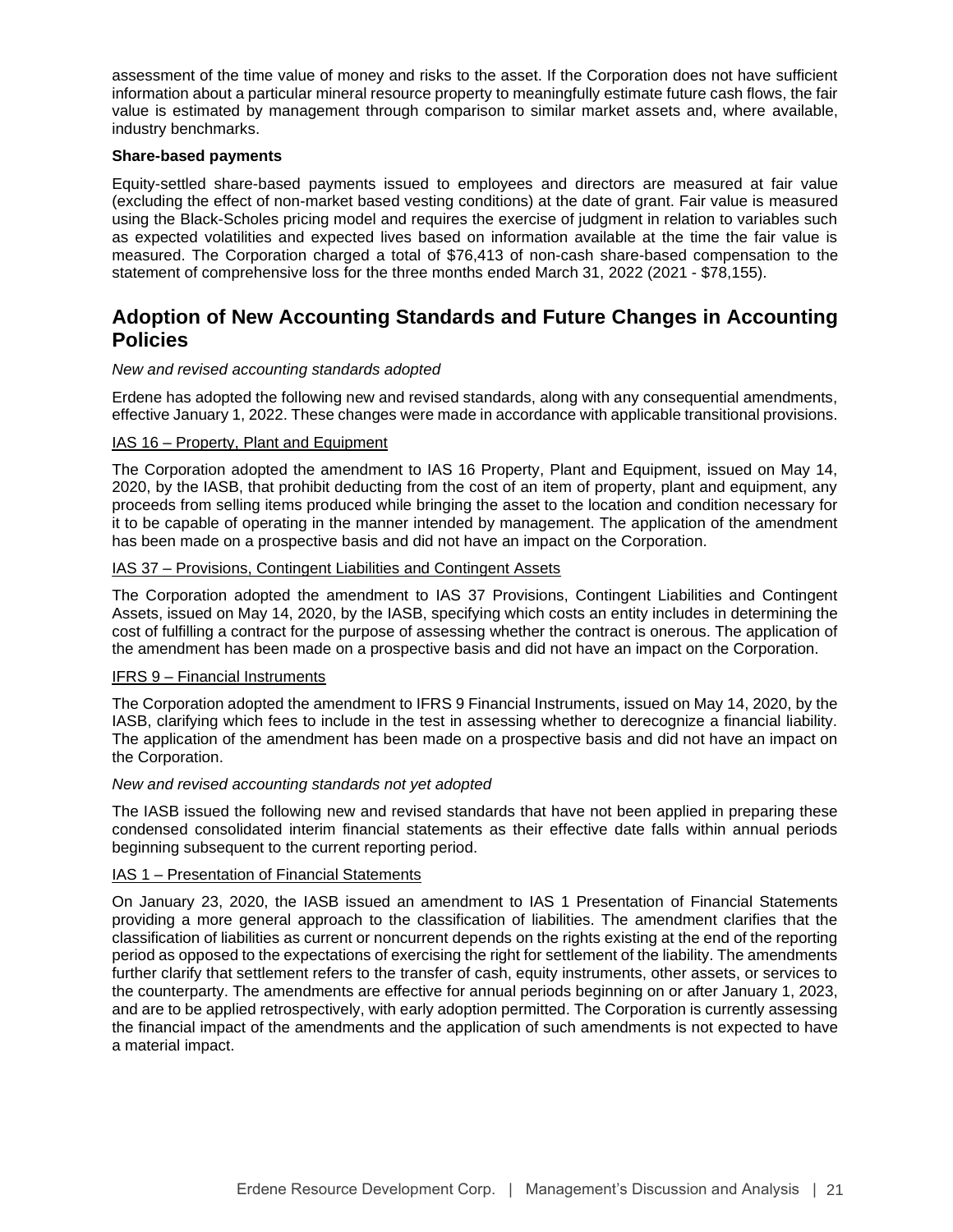# **Financial Instruments and Other Risks**

# **Financial Instruments**

The fair values of the Corporation's financial instruments are considered to approximate the carrying amounts. Financial instruments, including cash and cash equivalents, receivables, and trade and other payables are measured at amortized cost on the Corporation's financial statements.

# **Credit Risk**

The Corporation manages credit risk by holding the majority of its cash and cash equivalents with reputable financial institutions in Canada, where management believes the risk of loss to be low. At March 31, 2022, \$299,256 or 8% of the balance of cash was held in banks outside Canada (December 31, 2021 - \$133,130 or 1%).

## **Liquidity Risk**

Liquidity risk is the risk that the Corporation will encounter difficulty in meeting the obligations associated with its financial liabilities that are settled by delivering cash or another financial asset. The Corporation's approach to managing liquidity is to ensure, to the extent possible, that it will always have sufficient liquidity to meet its liabilities when due, under both normal and stressed conditions.

# **Market Risk**

Market risk is the risk of loss that may arise from changes in market factors such as interest rates, foreign exchange rates, and commodity and equity prices.

## *Interest rate risk*

As of March 31, 2022, the Corporation has no interest-bearing debt and is not exposed to any significant interest rate risk.

## *Foreign Currency Risk*

The functional currency of the Corporation is the Canadian dollar, and the functional currency of the Corporation's subsidiaries is the Mongolian tugrik. Additionally, the Corporation incurs expenses in US dollars. Consequently, fluctuations of the Canadian dollar in relation to other currencies impacts the fair value of financial assets, liabilities and operating results. Financial assets and liabilities subject to currency translation risk primarily include US dollar denominated cash, accounts payable and accrued liabilities, as well as the Corporation's net investments in its Mongolian subsidiaries. The Corporation maintains US dollar bank accounts in Canada.

The Corporation's exposure to US dollar currency risk was \$359,233 as at March 31, 2022 (December 31, 2021 - \$3,038,230). A 10% change in the US dollar exchange rate would affect net loss and comprehensive loss and deficit by approximately \$35,900 (December 31, 2021 - \$303,800).

The Corporation's exposure to Mongolian Tugrik currency risk was (\$72,186) as at March 31, 2022 (December 31, 2021 – (\$61,212)). A 10% change in the Mongolian Tugrik would affect net loss and comprehensive loss and deficit by approximately \$7,200 (December 31, 2021 - \$6,100).

## *Price Risk*

The Corporation's financial instruments are not exposed to direct price risk other than that associated with commodity price fluctuations impacting the mineral exploration and mining industries as the Corporation has no significant revenues.

# **Other Risks**

In conducting its business, the principal risks and uncertainties faced by the Corporation relate primarily to exploration results, permitting, financing and, to a lesser extent, metal and commodity prices. Exploration for minerals and development of mining operations involve many risks, many of which are outside the Corporation's control. In addition to the normal and usual risks of exploration and mining, the Corporation works in remote locations that lack the benefit of infrastructure and easy access. More information on risks is available in the Corporation's Annual Information Form available on SEDAR at [www.sedar.com.](http://www.sedar.com/)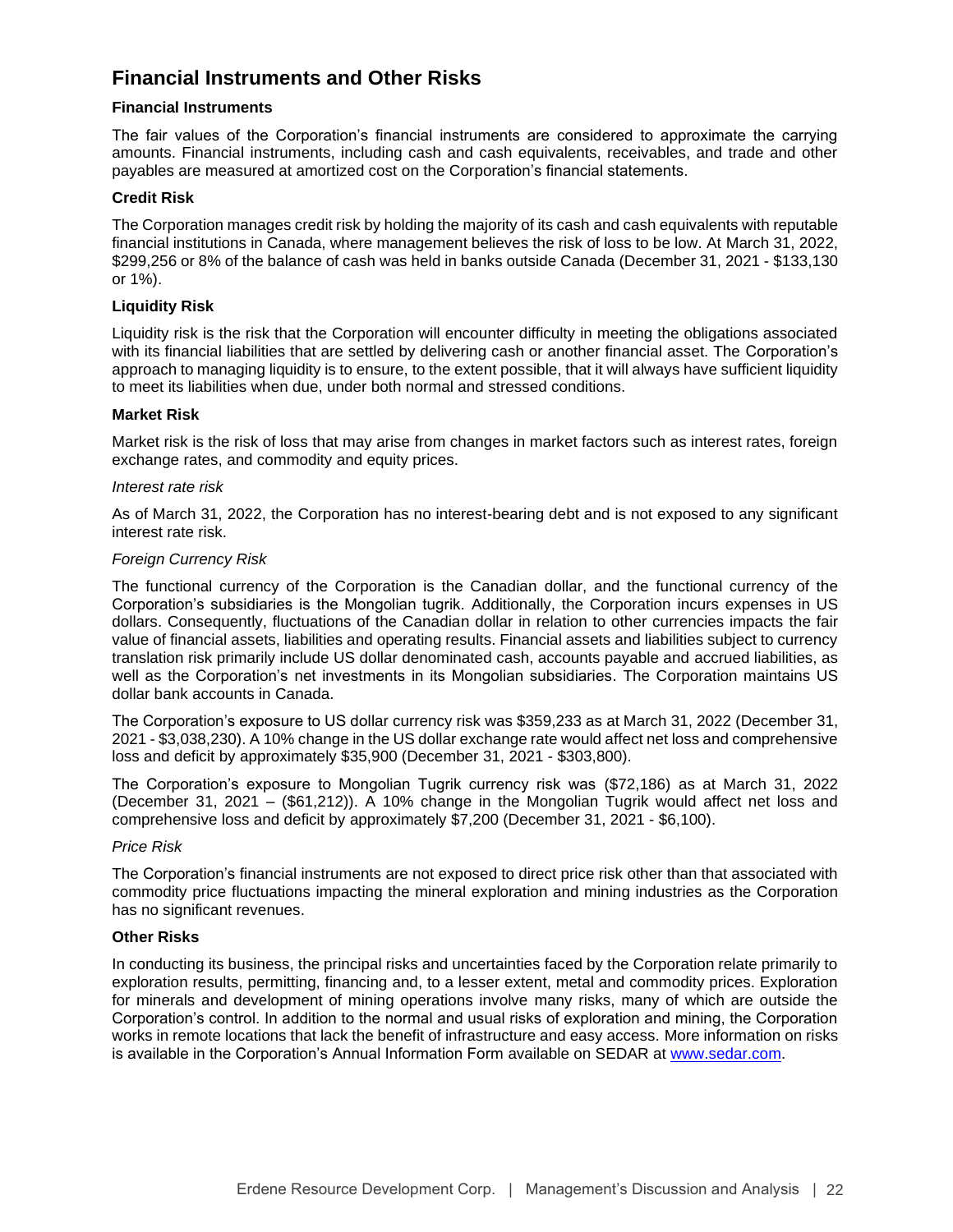# **Disclosure Controls and Internal Controls over Financial Reporting**

Erdene has established and maintains disclosure controls and procedures over financial reporting, as defined under the rules adopted by the Canadian Securities Regulators in instrument 52-109. The Chief Executive Officer ("CEO") and Chief Financial Officer ("CFO") have evaluated the design and effectiveness of Erdene's disclosure controls and procedures as of March 31, 2022 and have concluded that such procedures are adequate and effective to provide reasonable assurance that material information relating to Erdene and its consolidated subsidiaries would be made known to them by others within those entities to allow for accurate and complete disclosures in annual filings.

The Management of Erdene, with the participation of the CEO and CFO (collectively "Management"), is responsible for establishing and maintaining adequate internal controls over financial reporting. Erdene's internal controls over financial reporting are designed to provide reasonable assurance regarding the reliability of financial reporting and preparation of financial statements in accordance with IFRS.

Management evaluated the design and effectiveness of Erdene's internal controls over financial reporting as of March 31, 2022. In making this assessment, management used the criteria set forth by the Committee of Sponsoring Organizations of the Treadway Commission in its report "Internal Control – Integrated Framework (2013). This evaluation included reviewing controls in key risk areas, assessing the design of these controls, testing these controls to determine their effectiveness, reviewing the results and then developing an overall conclusion.

Based on management's evaluation, the CEO and the CFO have concluded that as of March 31, 2022, Erdene's internal controls over financial reporting were effective in providing reasonable assurance regarding the reliability of financial reporting and the preparation of financial statements in accordance with IFRS.

However, even those systems determined to be effective can provide only reasonable assurance with respect to financial statement preparation and presentation. Also, projections of any evaluation of effectiveness in future periods are subject to the risk that controls may become inadequate because of changes in conditions, or that the degree of compliance with the policies or procedures may deteriorate.

# **Qualified Person**

Peter Dalton, P.Geo. (Nova Scotia) is a qualified person under NI 43-101 and supervises all of the Corporation's exploration programs. Samples are assayed at SGS Laboratory in Ulaanbaatar, Mongolia or Tianjin China, Central Geological Laboratory in Ulaanbaatar, Blue Coast Research Ltd in Parksdale British Columbia, Canada, or ALS Chemex in Vancouver, Canada. In addition to internal checks by SGS Laboratory, Central Geological Laboratory and ALS Chemex, the Corporation incorporates a QA/QC sample protocol utilizing prepared standards, field and laboratory splits, and blanks.

The disclosure in this MD&A of scientific or technical information about mineral projects on the Corporation's properties has been reviewed and approved by Peter Dalton, P. Geo, who is not independent of the Corporation.

The information in this MD&A that relates to the financial models for the Bayan Khundii Feasibility Study is based on information compiled and reviewed by Kenny Li, CFA, who is an employee of ROMA Group Ltd. The information in this MD&A that relates to the capital and operating cost estimation for the Bayan Khundii Feasibility Study is based on information compiled and reviewed by Julien Lawrence, who is a FAusIMM and the Director of O2 Mining Ltd. The information in this MD&A that relates to the process design and recovery methods for the Bayan Khundii Feasibility Study is based on information compiled and reviewed by Jeffrey Jardine, who is a FAusIMM. and is engaged through O2 Mining Ltd. The information in this MD&A that relates to the Bayan Khundii resource estimate is based on information compiled and reviewed by Mr. Cam Norton, who is a P.Geo, and is an employee of Tetra Tech Inc. The information in this MD&A that relates to the Bayan Khundii reserve estimate is based on information compiled and reviewed by Mr. Anthony Keers, who is an MAusIMM (CP Mining) and a Director, Auralia Mining Consulting. Each of Mr. Li, Mr. Lawrence, Mr. Jardine, Mr. Norton and Mr. Keers has sufficient experience, which is relevant to the style of mineralization and type of deposit under consideration and to the activity which they have undertaken to qualify as a Qualified Person, as that term is defined by National Instrument 43-101. Each of Mr. Li, Mr. Lawrence, Mr. Jardine, Mr. Norton and Mr. Keers is not aware of any potential for a conflict of interest in relation to this work with Erdene.